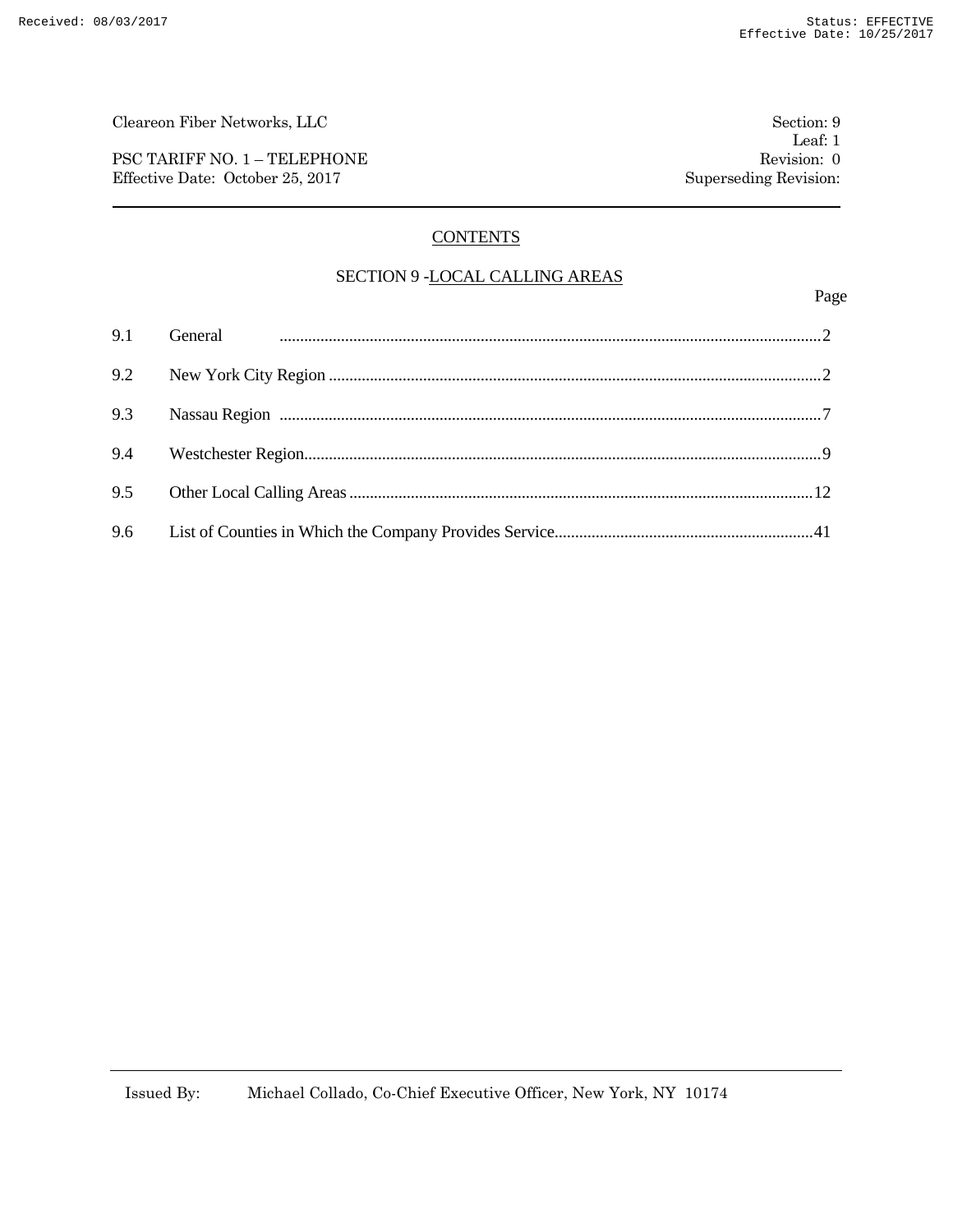PSC TARIFF NO. 1 – TELEPHONE Revision: 0 Effective Date: October 25, 2017 Superseding Revision:

Leaf: 2

### SECTION 9 – LOCAL CALLING AREAS

#### 9.1 GENERAL

Each exchange within the Company's service area within New York is assigned to a Local Calling Area Zone. Calls within a Zone are subject to the Local Dedicated Service per minute charge for calls within the Local Calling Area.

9.2 New York City Region

The New York City Region is comprised of the following Zones.

A. NY Zone 1

NY Zone 1 is comprised of customers who were formerly provided service through Bell Atlantic New York central office designations in that section of the Borough of Manhattan south of a line running east along West 63rd St. to a point approximately 300 feet east of West End Avenue, north to West 64th St., east on West 64th St. to Amsterdam Ave., south on Amsterdam Ave. to West 62nd St., east on West 62nd St. to Columbus Ave., north on Columbus Ave. to West 63rd St., east on West 63rd St. to Central Park West, south on Central Park West to Central Park South, east on Central Park South to Fifth Ave., north on Fifth Ave., to east 64th St., east on East 64th St. to Third Ave., north on Third Ave., to East 66th St., east on East 66th St., to Second Ave., south on Second Ave. to East 64th St., east on East 64th St. to York Ave., south on York Ave., to East 63rd St., and thence east along East 63rd St., and on Ellis, Governor's and Liberty Islands. Customers have the following Company central office designations: 201, 356, 292, 265, 432, 218, 253, 312, 354, 469, and 507.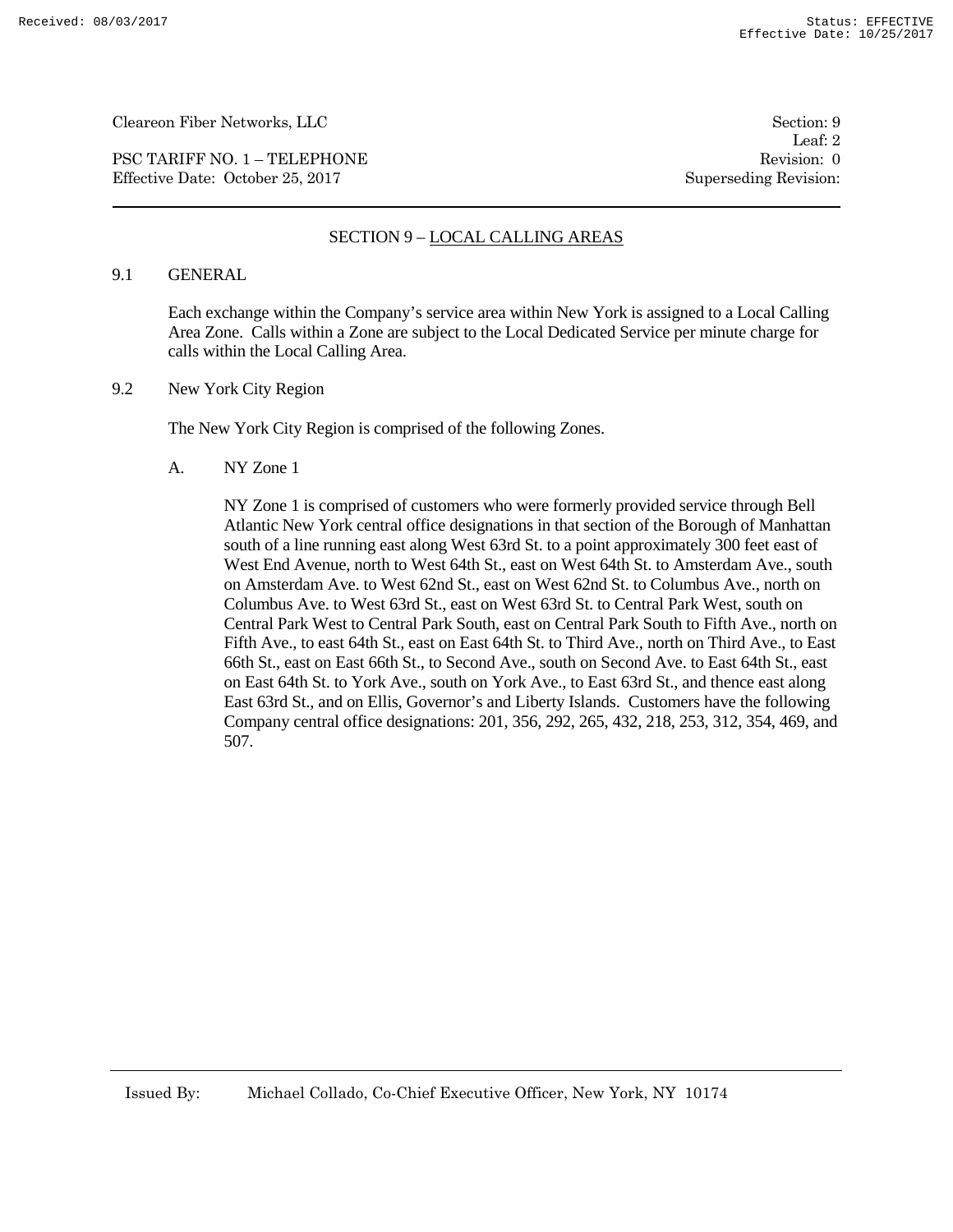PSC TARIFF NO. 1 – TELEPHONE Revision: 0 Effective Date: October 25, 2017 Superseding Revision:

Leaf: 3

### SECTION 9 – LOCAL CALLING AREAS (Cont'd)

- 9.2 New York City Region (Cont'd)
- B. NY Zone 2

NY Zone 2 is comprised of customers who were formerly provided service through Bell Atlantic New York central office designations in that section of the Borough of Manhattan north of the northern boundary of Zone 1 as above defined and south of a line running east along West 130th St. to Broadway, south along Broadway to West 126th St., southeast along West 126th St. to Old Broadway, north along Old Broadway to West 129th St., east along West 129th St. to Amsterdam Ave., north along Amsterdam Ave. to West 130th St. and east along West 130th St. and East 130th St.

C. NY Zone 3

NY Zone 3 is comprised of customers who were formerly provided service through Bell Atlantic New York central office designations in that section of the Borough of Manhattan north of the northern boundary of Zone 2 as defined above and in the Borough of the Bronx, except Rikers Island in the Bronx, the following central office designations: 220, 281, 283, 292, 293, 294, 295, 299, 328, 364, 365, 367, 378, 402, 405, 491, 538, 542, 579, 583, 584, 585, 588, 589, 590, 617, 665, 681, 690, 694, 716, 731, 733, 740, 842, 893, 901, 926, 933, 960, 991, 992, 993, and 999.

D. NY Zone 4

NY Zone 4 is comprised of customers who were formerly provided service through Bell Atlantic New York central office designations: 409, 430, 597, 792, 822, 823, 824, 828, 829, 863, 892, 904, 918, and 931.

E. NY Zone 5

NY Zone 5 is comprised of customers who were formerly provided service through Bell Atlantic New York central office designations: 231, 320, 324, 325, 379, 405, 515, 519, 543, 547, 548, 549, 601, 652, 653, 654, 655, 671, 796, 798, 881, 882, 884, 885, 920, and 994. Customers have a Company central office designation of 732.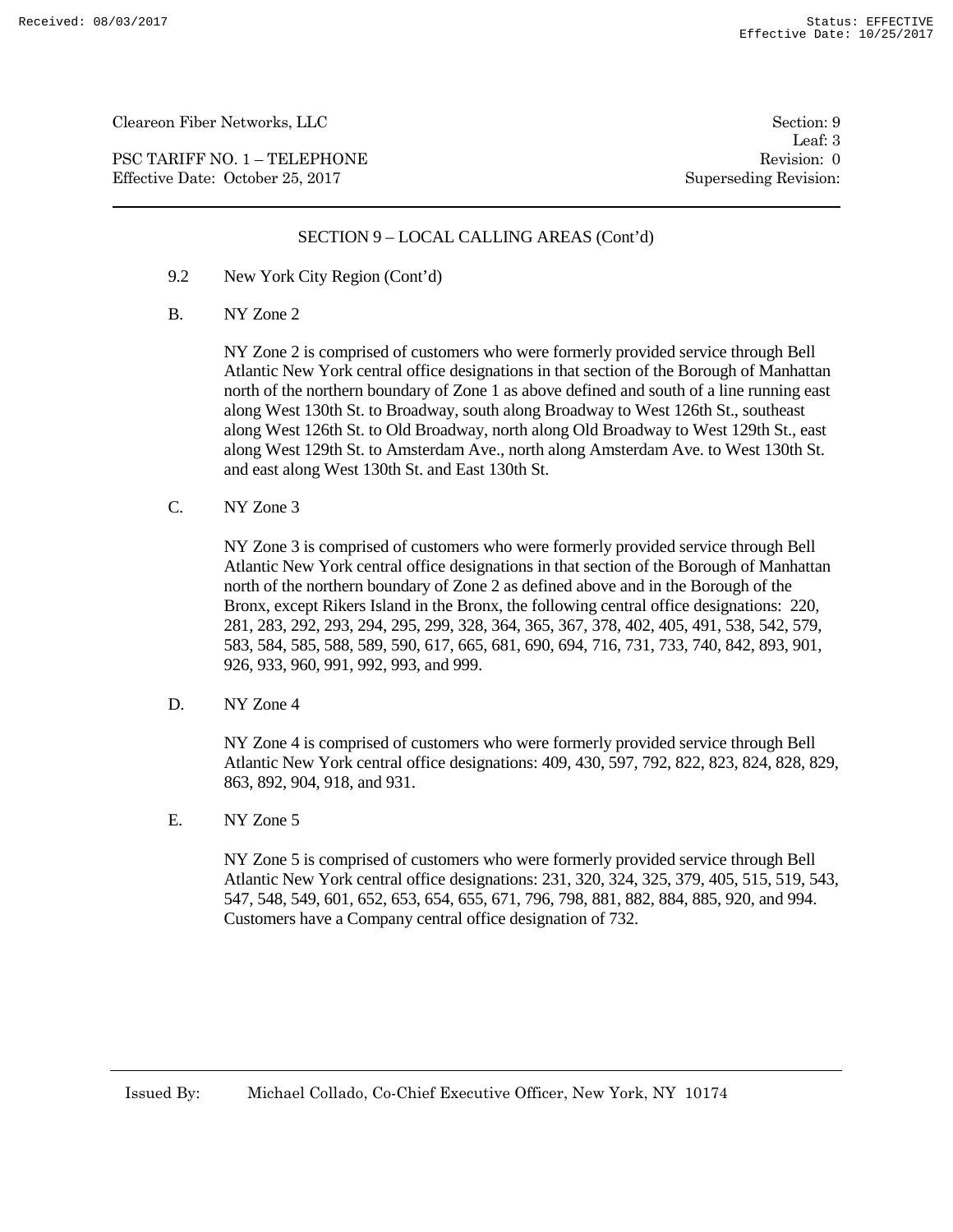PSC TARIFF NO. 1 – TELEPHONE Revision: 0 Effective Date: October 25, 2017 Superseding Revision:

Leaf: 4

#### SECTION 9 – LOCAL CALLING AREAS (Cont'd)

- 9.2 New York City Region (Cont'd)
- F. NY Zone 6

NY Zone 6 is comprised of customers who were formerly provided service through Bell Atlantic New York central office designations in that section of the Borough of Brooklyn north of the Bay Ridge branch of the Long Island Railroad, (excepting the area bounded by Second Ave., 65th St. and Fourth Ave.), New Lots Ave., Fountain Ave. and Linden Blvd. and in the section bounded on the north by Linden Blvd., on the east by Elderts Lane, on the south by Stanley Ave. and on the west by Crescent Ave., and the following central office designation serving territory in the boroughs of Brooklyn and Queens: 219, 221, 223, 230, 233, 235, 237, 240, 242, 243, 244, 246, 247, 255, 260, 270, 277, 282, 283, 284, 287, 289, 330, 342, 344, 345, 346, 348, 349, 363, 366, 381, 386, 403, 404, 417, 421, 434, 435, 436, 438, 439, 443, 451, 452, 453, 456, 462, 467, 469, 485, 486, 488, 489, 490, 491, 497, 521, 541, 552, 571, 599, 604, 622, 624, 625, 628, 647, 694, 735, 752, 753, 755, 757, 802, 821, 826, 827, 832, 919, 922, 927, 935, 938, 939, 941, 953, 963, 965, 972, 974, and 999. Customers have a Company central office designation of 907.

G. NY Zone 7

NY Zone 7 is comprised of customers who were formerly provided service through Bell Atlantic New York central office designations in that section of the Borough of Brooklyn south of the Bay Ridge branch of the Long Island Railroad, (and the area bounded by Second Ave., 65th St. and Fourth Ave.), New Lots Ave., Fountain Ave. and Linden Blvd. except the section bounded on the north by Linden Blvd., on the east by Elderts Lane, on the south by Stanley Ave. and on the west by Crescent Ave.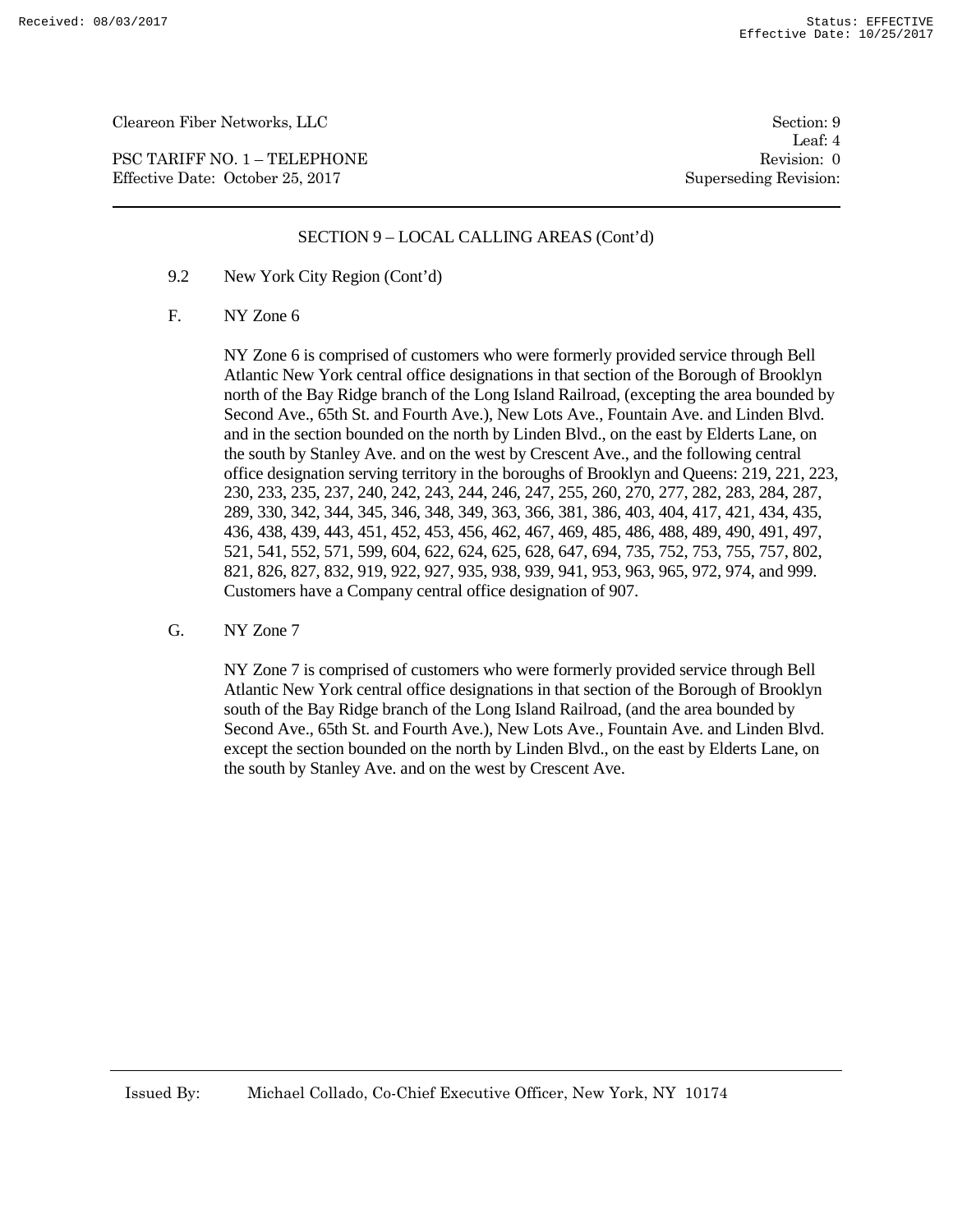PSC TARIFF NO. 1 – TELEPHONE Revision: 0 Effective Date: October 25, 2017 Superseding Revision:

Leaf: 5

### SECTION 9 – LOCAL CALLING AREAS (Cont'd)

- 9.2 New York City Region (Cont'd)
- H. NY Zone 8

NY Zone 8 is comprised of customers who were formerly provided service through Bell Atlantic New York central office designations: 240, 248, 249, 267, 271, 274, 275, 278, 326, 334, 335, 361, 392, 395, 396, 397, 399, 416, 424, 426, 429, 433, 446, 457, 458, 459, 472, 476, 478, 482, 507, 533, 545, 546, 565, 592, 595, 598, 626, 639, 644, 651, 672, 699, 706, 721, 726, 728, 729, 760, 764, 766, 779, 784, 786, 803, 830, 840, 894, 896, 897, 898, 899, 932, 937, 956, and 997. Customers have the following Company central office designations: 906 or 280.

I. NY Zone 9

NY Zone 9 is comprised of customers who were formerly provided service through Bell Atlantic New York central office designations: 321, 353, 357, 358, 359, 445, 460, 461, 463, 539, 670, 746, 762, 767, 886, 939, and 961.

J. NY Zone 10

NY Zone 10 is comprised of customers who were formerly provided service through Bell Atlantic New York central office designations: 244, 261, 262, 263, 264, 268, 286, 289, 290, 291, 296, 297, 298, 322, 380, 441, 454, 480, 520, 523, 526, 529, 544, 553, 557, 575, 591, 632, 641, 656, 657, 658, 659, 738, 739, 793, 805, 835, 843, 845, 846, 847, 848, 849, 883, 917, 969, 990, and 995.

K NY Zone 11

NY Zone 11 is comprised of customers who were formerly provided service through Bell Atlantic New York central office designations: 223, 224, 225, 229, 279, 281, 352, 423, 428, and 631.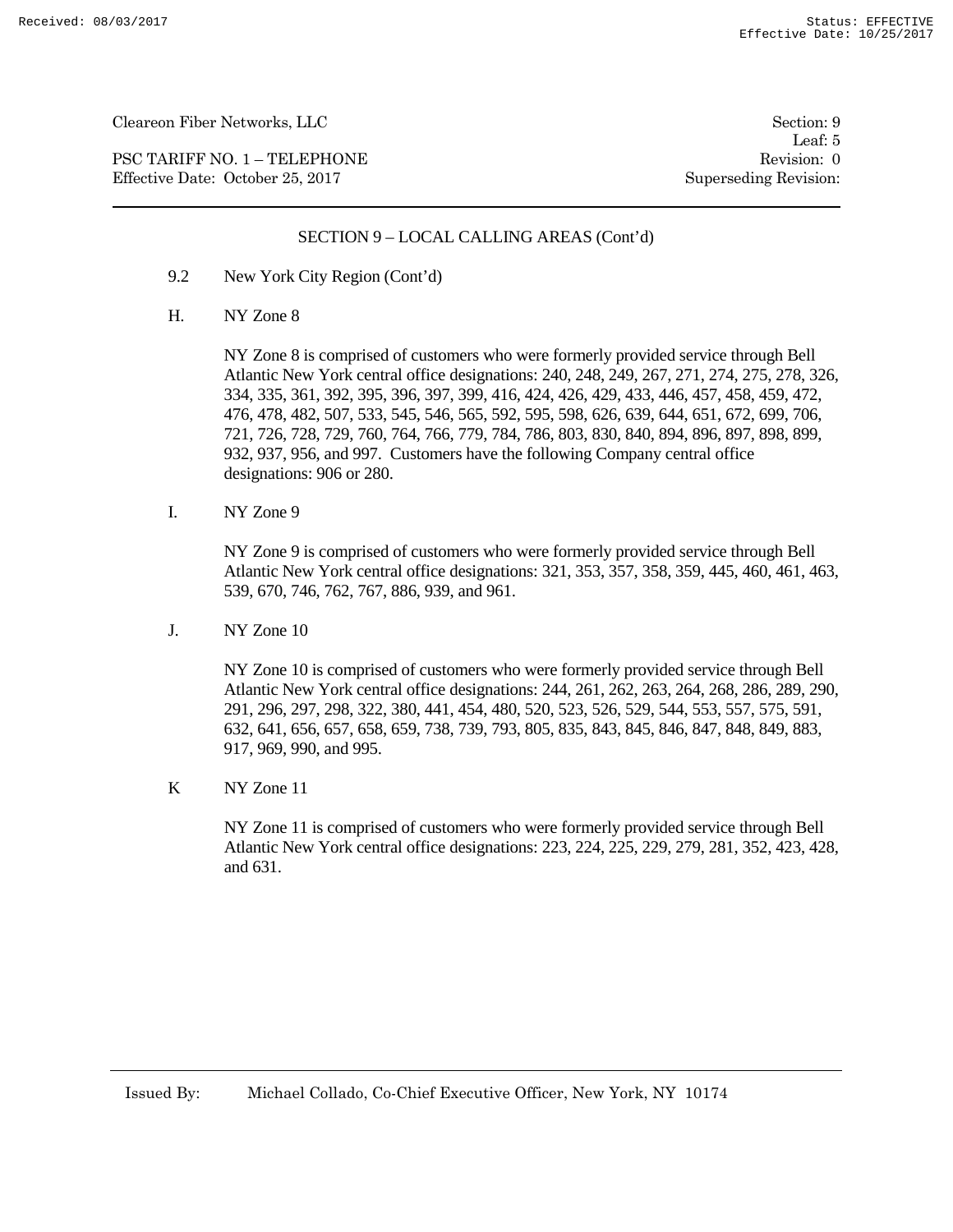PSC TARIFF NO. 1 – TELEPHONE Revision: 0 Effective Date: October 25, 2017 Superseding Revision:

Leaf: 6

### SECTION 9 – LOCAL CALLING AREAS (Cont'd)

- 9.2 New York City Region (Cont'd)
- L. NY Zone 12

NY Zone 12 is comprised of customers who were formerly provided service through Bell Atlantic New York central office designations: 217, 276\*, 341, 343, 347, 463, 464, 465, 468, 470, 479, 481, 545, 527\*, 528, 712, 723, 740, 776, 831, 895, 949, 962, 977, and 978.

\* Calls from coin telephone with 276 and 527 designations which are located at the J. F. Kennedy International Airport are rated from NY Zone 10.

M. NY Zone 13

NY Zone 13 is comprised of customers who were formerly provided service through Bell Atlantic New York central office designations: 318, 327, 337, 471, 474, 634, 868, and 945.

N. NY Zone 14

NY Zone 14 is comprised of customers who were formerly provided service through Bell Atlantic New York central office designations: 273, 350, 351, 354, 370, 390, 442, 447, 448, 494, 667, 668, 698, 720, 727, 761, 816, 876, 979, 980, 981, 983, and 987. Customers have the Company central office designation of 303.

O. NY Zone 15

NY Zone 15 is comprised of customers who were formerly provided service through Bell Atlantic New York central office designations: 226, 317, 356, 948, 966, 967, and 984.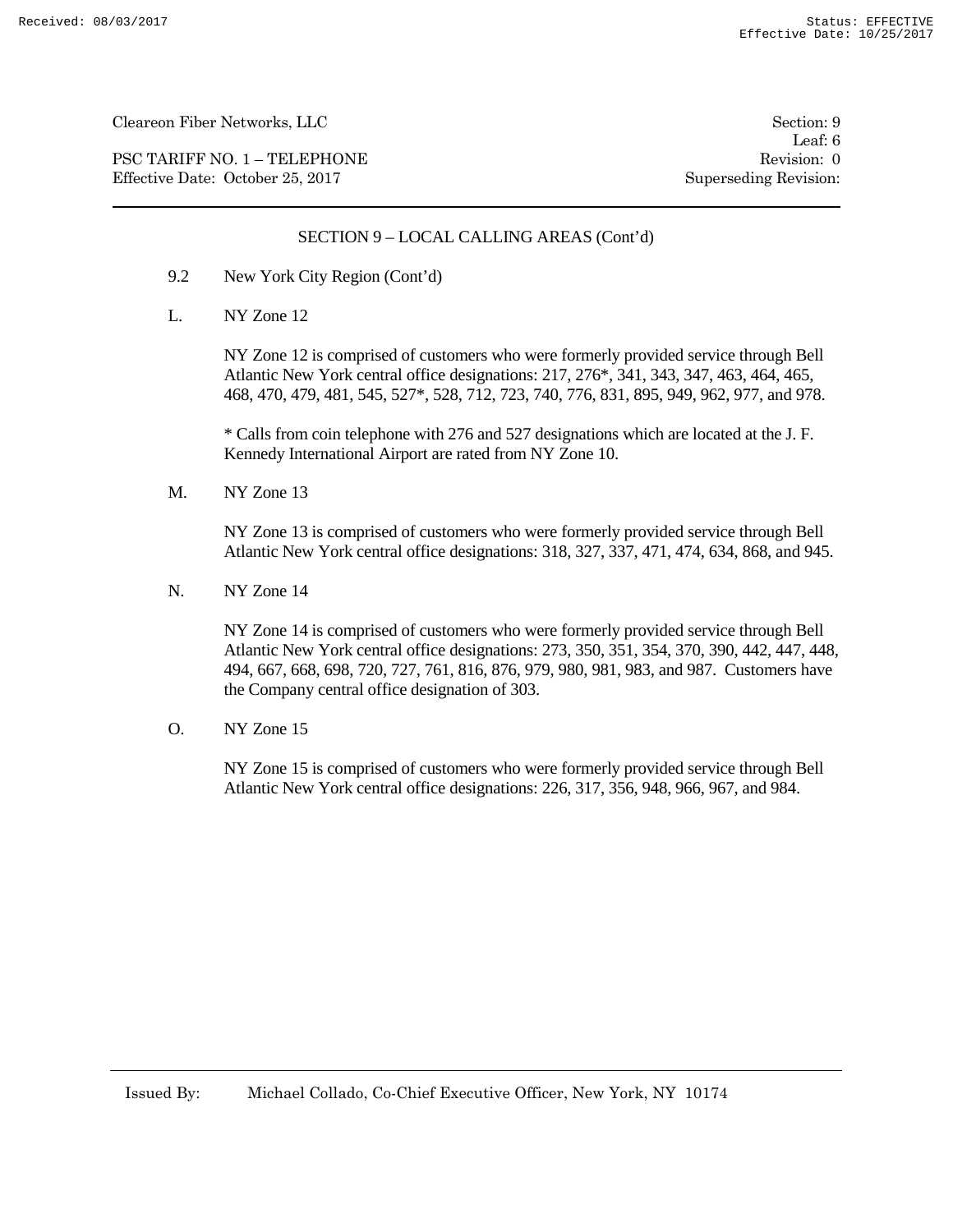PSC TARIFF NO. 1 – TELEPHONE Revision: 0 Effective Date: October 25, 2017 Superseding Revision:

Leaf: 7

### SECTION 9 – LOCAL CALLING AREAS (Cont'd)

9.3 Nassau Region

The Nassau Region comprises the following Zones:

A. Nassau Zone 1

Zone 1 includes the geographic area of Great Neck, Manhasset, and Port Washington. It is comprised of customers who were formerly provided service through Bell Atlantic New York central office designations: 466, 482, 487, 773, 829, 291, 365, 564, 627, 684, 869, 926, 974, 767, 883, and 944.

B. Nassau Zone 2

Zone 2 includes the geographic area of Floral Park. It is comprised of customers who were formerly provided service through Bell Atlantic New York central office designations: 326, 327, 328, 352, 354, 355, 358, 437, 488, 574, and 775.

C. Nassau Zone 3

Zone 3 includes the geographic area of Cedarhurst, Valley Stream, and Lynbrook. It is comprised of customers who were formerly provided service through Bell Atlantic New York central office designations: 239, 295, 371, 374, 569, 285, 561, 568, 791, 792, 823, 825, 872, 256, 593, 594, 596, 599, and 887.

D. Nassau Zone 4

Zone 4 includes the geographic area of Brookville, Glen Cove, and Roslyn. It is comprised of customers who were formerly provided service through Bell Atlantic New York central office designations: 299, 626, 629, 656, 671, 674, 676, 759, 484, 621, 625, and 686.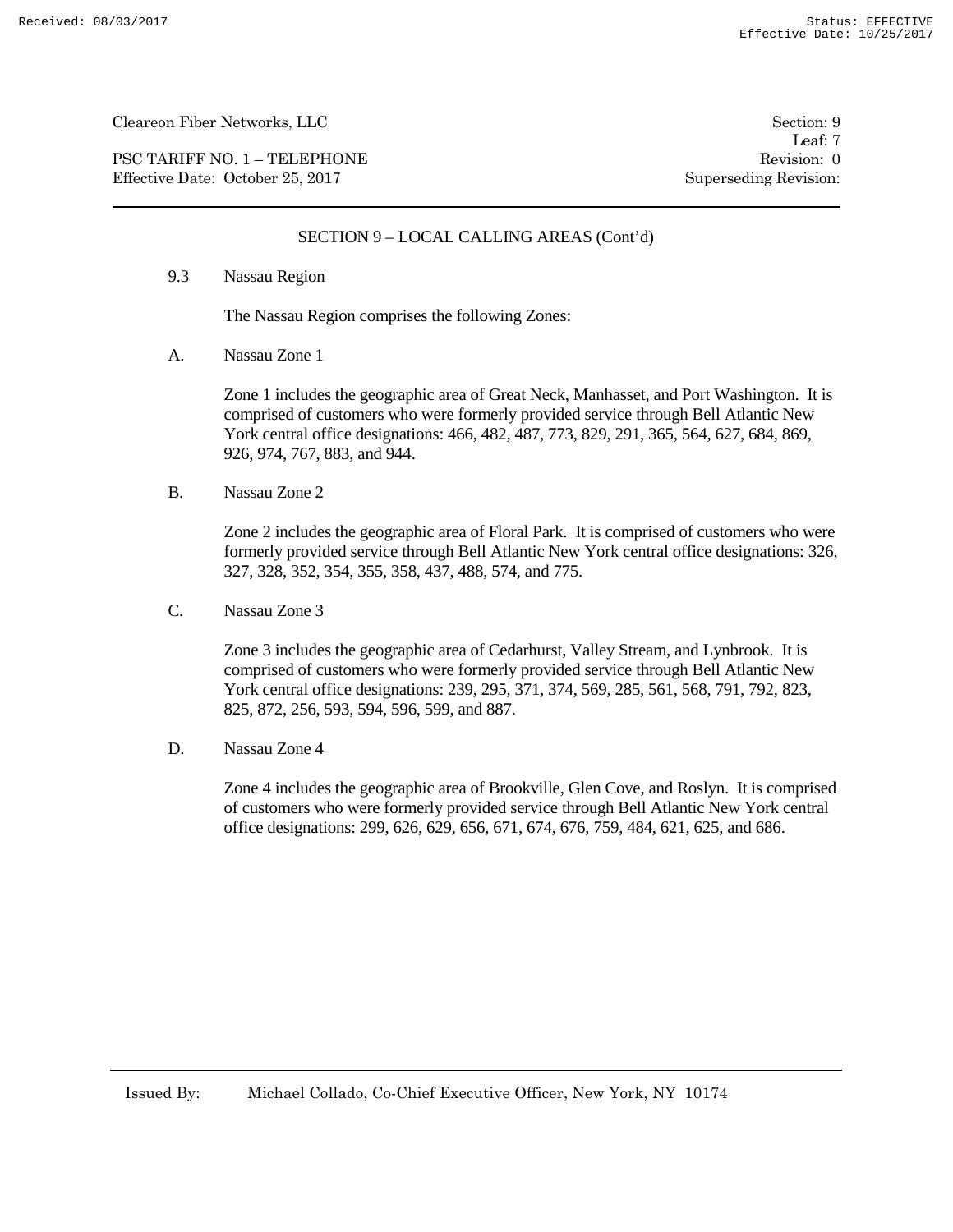PSC TARIFF NO. 1 – TELEPHONE Revision: 0 Effective Date: October 25, 2017 Superseding Revision:

Leaf: 8

### SECTION 9 – LOCAL CALLING AREAS (Cont'd)

- 9.3 Nassau Region (Cont'd)
- E. Nassau Zone 5

Zone 5 includes the geographic area of Garden City, Minneola, Hempstead, and Westbury. It is comprised of customers who were formerly provided service through Bell Atlantic New York central office designations: 227, 228, 236, 237, 238, 245, 248, 251, 297, 337, 357, 383, 384, 521, 522, 526, 527, 528, 571, 572, 573, 644, 647, 658, 659, 739, 741, 742, 745, 747, 833, 925, 222, 229, 294, 535, 663, 873, 877, 252, 292, 296, 463, 481, 483, 485, 486, 489, 538, 539, 542, 559, 560, 564, 565, 566, 794, 824, 332, 333, 334, 335, 338, 428, 683, 832, 876, and 997. Customers have a Company central office designation of 394.

F. Nassau Zone 6

Zone 6 includes the geographic area of Baldwin, Freeport, and Rockville Centre. It is comprised of customers who were formerly provided service through Bell Atlantic New York central office designations 223, 377, 378, 379, 546, 623, 867, 868, 431, 432, 889, 897, 255, 536, 678, 763, 764, and 766.

G. Nassau Zone 7

Zone 7 includes the geographic area of Oyster Bay, Syosset, and Bayville. It is comprised of customers who were formerly provided service through Bell Atlantic New York central office designations of 624, 922, 364, 496, 677, 682, 921, and 628.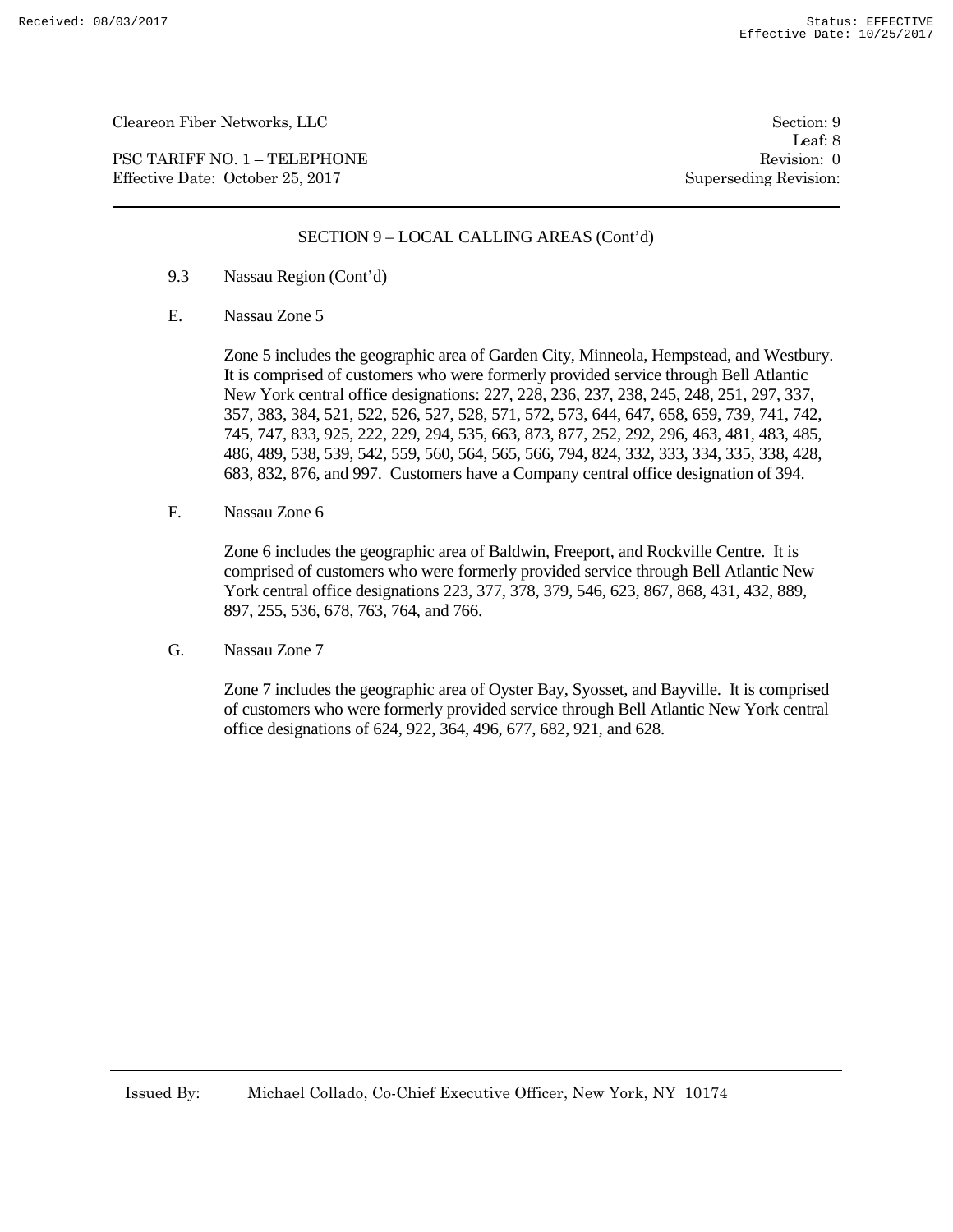PSC TARIFF NO. 1 – TELEPHONE Revision: 0 Effective Date: October 25, 2017 Superseding Revision:

Leaf: 9

### SECTION 9 – LOCAL CALLING AREAS (Cont'd)

- 9.3 Nassau Region (Cont'd)
- H. Nassau Zone 8

Zone 8 includes the geographic area of Hicksville, Levittown, and Plainview. It is comprised of customers who were formerly provided service through Bell Atlantic New York central office designations: 336, 349, 433, 681, 733, 822, 931, 932, 933, 934, 935, 937, 938, 939, 942, 943, 949, 954, 346, 520, 575, 579, 731, 735, 796, and 576.

I. Nassau Zone 9

Zone 9 includes the geographic area of Massapequa and Wantagh. It is comprised of customers who were formerly provided service through Bell Atlantic New York central office designations 541, 795, 797, 798, 799, 221, 679, 781, 783, 785, and 826.

9.4 Westchester Region

The Westchester Region comprises the following Zones:

A. Westchester Zone 1

Zone 1 includes the geographic area of Yonkers. It is comprised of customers who were formerly provided service through Bell Atlantic New York central office designations of 375, 376, 377, 378, 379, 423, 476, 963, 964, 965, 966, 968, and 969.

B. Westchester Zone 2

Zone 2 includes the geographic area of Eastern Yonkers, Tuckahoe, and Mount Vernon. It is comprised of customers who were formerly provided service through Bell Atlantic New York central office designations of 237, 776, 337, 395, 771, 775, 779, 792, 793, 961, 662, 663, 664, 665, 667, 668, and 699.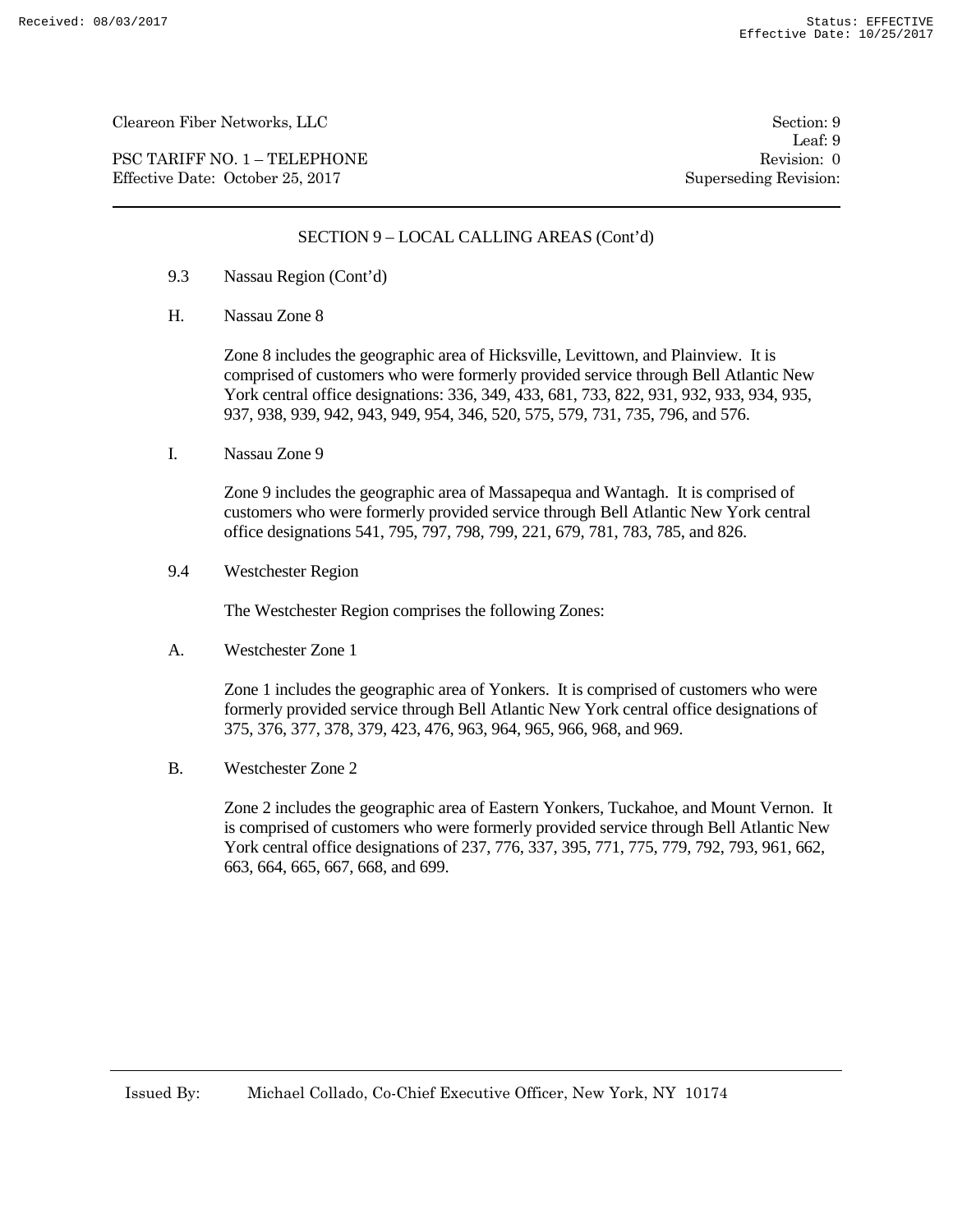PSC TARIFF NO. 1 – TELEPHONE Revision: 0 Effective Date: October 25, 2017 Superseding Revision:

Leaf: 10

### SECTION 9 – LOCAL CALLING AREAS (Cont'd)

- 9.4 Westchester Region (Cont'd)
- C. Westchester Zone 3

Zone 3 includes the geographic area of New Rochelle and Pelham. It is comprised of customers who were formerly provided service through Bell Atlantic New York central office designations of 235, 576, 632, 633, 636, 637, 654, and 738.

D. Westchester Zone 4

Zone 4 includes the geographic area of Dobbs Ferry, Hastings, and Irvington. It is comprised of customers who were formerly provided service through Bell Atlantic New York central office designations of 674, 693, 478, 479, and 591.

E. Westchester Zone 5

Zone 5 includes the geographic area of Scarsdale. It is comprised of customers who were formerly provided service through Bell Atlantic New York central office designations of 282, 472, 721, 722, 723, 725, and 768.

F. Westchester Zone 6

Zone 6 includes the geographic area of Harrison, Larchmont, and Mamaroneck. It is comprised of customers who were formerly provided service through Bell Atlantic New York central office designations of 835, 833, 834, 381, 698, 777, and 899.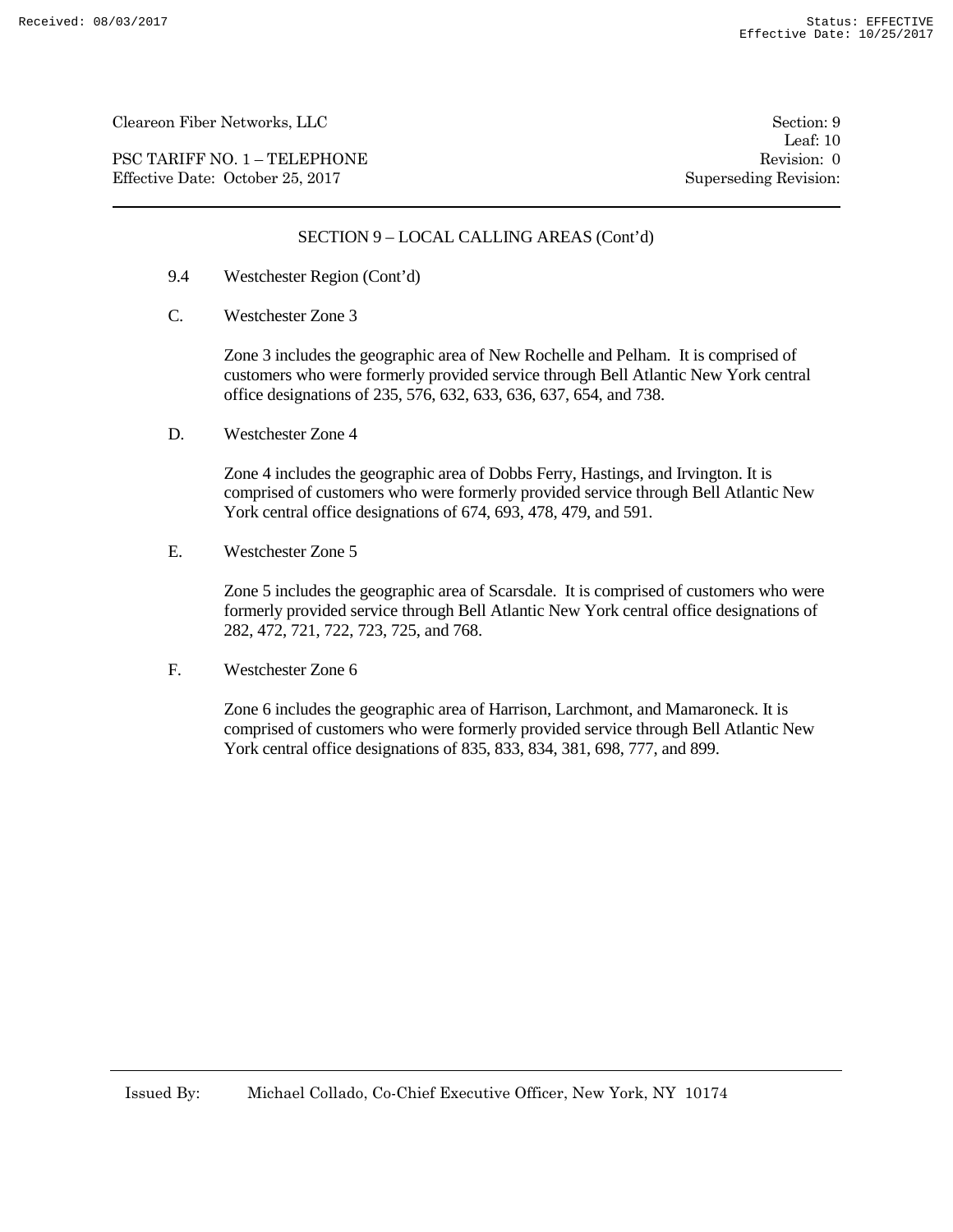PSC TARIFF NO. 1 – TELEPHONE Revision: 0 Effective Date: October 25, 2017 Superseding Revision:

Leaf: 11

#### SECTION 9 – LOCAL CALLING AREAS (Cont'd)

- 9.4 Westchester Region (Cont'd)
- G. Westchester Zone 7

Zone 7 includes the geographic area of Elmsford and Tarrytown. It is comprised of customers who were formerly provided service through Bell Atlantic New York central office designations of 345, 347, 592, 593, 784 785, 789, 951, 332, 333, 366, 523, 524, and 631.

H. Westchester Zone 8

Zone 8 includes the geographic area of White Plains. It is comprised of customers who were formerly provided service through Bell Atlantic New York central office designations of 281, 285, 286, 287, 288, 289, 321, 322, 328, 335, 390, 391, 393, 397, 421, 422, 428, 448, 546, 547, 558, 641, 642, 643, 644, 645, 646, 649, 681, 682, 683, 684, 686, 694, 696, 697, 761, 890, 946, 948, 949, 971, 976, 993, and 997. Customers have the Company central office designation of 798.

I. Westchester Zone 9

Zone 9 includes the geographic area of Port Chester and Rye. It is comprised of customers who were formerly provided service through Bell Atlantic New York central office designations of: 251, 253, 933, 934, 935, 937, 939, 921, 925, and 967.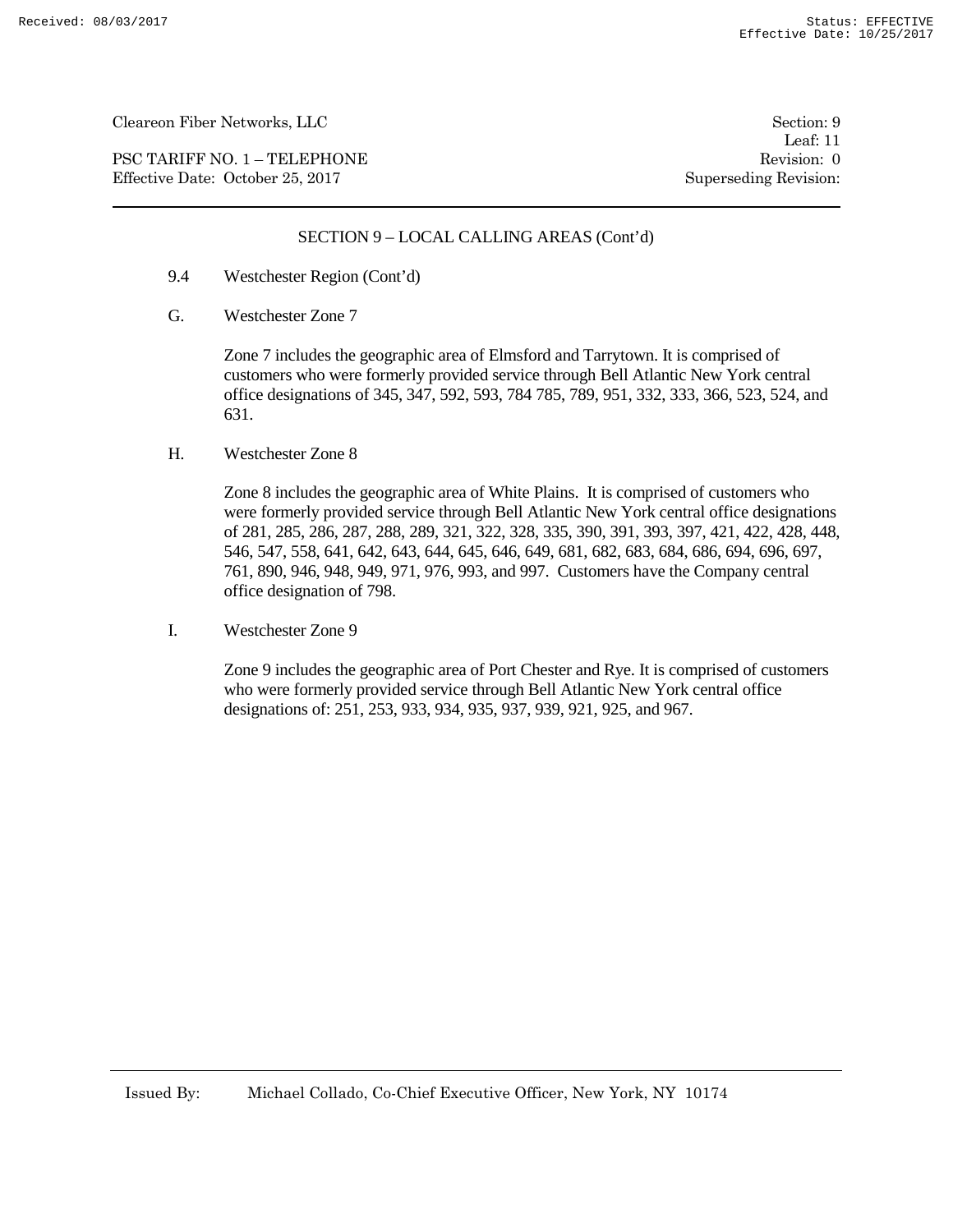PSC TARIFF NO. 1 – TELEPHONE Effective Date: October 25, 2017 Superseding Revision:

| 9.5               | Other Local Calling Areas are as follows:                                               |
|-------------------|-----------------------------------------------------------------------------------------|
| Exchange          | Local Calling Area Zone                                                                 |
| Akron             | Akron, Alden, Angola, Boston, Buffalo, Chaffee, Clarence, Clarence Center, Corfu,       |
|                   | Derby, East Aurora, Eden, Grand Island, Hamburg, Holland, Java, Lancaster, North        |
|                   | Collins, Oakfield, Orchard Park, Pendleton, Springville, Tonawanda, Wanakah, West       |
|                   | Seneca, Williamsville                                                                   |
| Albany            | Albany, Altamont, Averill Park, Ballston Spa, Berlin (Taconic Telephone Corporation),   |
|                   | Berne, Castleton, Chatham, Clarksville, Colonie, Coxsackie (State Telephone             |
|                   | Company), Delanson, Esperance, Galway, Greenfield center, Greenville, Hoosick Falls,    |
|                   | Jonesville, Kinderhook (Berkshire Telephone Corporation), Mariaville, Mechanicville,    |
|                   | Nassau (Taconic Telephone Corporation), Pittstown, Ravena (State Telephone              |
|                   | Company), Rotterdam Junction (Pattersonville Telephone Company), Round Lake,            |
|                   | Saratoga Springs, Schenectady, South Bethlehem, Stephentown, Troy, Valley Falls,        |
|                   | Voorheesville, West Lebanon, Westerlo                                                   |
| Albion            | Albion, Holley, Kendall, Lyndonville, Medina, Waterport                                 |
| Alden             | Aldlen, Akron, Angola, Attica, Boston, Buffalo, Chaffee, Clarence, Clarence Center,     |
|                   | Corfu, Darien (GTE New York), Derby, East Aurora, Eden, Grand Island, Hamburg,          |
|                   | Holland, Java, Lancaster, North Collins, Orchard Park, Springville, Tonawanda,          |
|                   | Wanakah, West Seneca, Williamsville                                                     |
| Alexandria<br>Bay | Alexandria Bay, Clayton, La Fargeville, Theresa                                         |
| Altamont          | Altamont, Albany, Berne, Clarksville, Colonie, Delanson, Esperance, Mariaville,         |
|                   | Saratoga Springs, Schenectady, South Bethelehem, Troy, Voorheesville, Westerlo          |
|                   | Amagansett   Amagansett, East Hampton, Montauk Point                                    |
| Amber             | Amber, Baldwinsville, Camillus, Cicero, Fayetteville, Lafayette, Liverpool, Manlius and |
|                   | Marcellus (ALLTEL New York, Inc.), Minoa, Skaneateles, Syracuse, Tully                  |
| Amenia            | Amenia, Dover Plains, Kent, Conn., Millbrook, Millerton (Taconic Telephone Corp.),      |
|                   | Sharon, Conn., Stanfordville                                                            |
|                   | Amityville Amityville, Farmingdale, Linderhurst, Zone N9                                |
| Amsterdam         | Amsterdam, Broadalbin (GTE New York), Galway, Johnstown (GTE New York),                 |
|                   | Mariaville, Rotterdam Junction (Pattersonville Telephone Company), Tribes Hill (GTE     |
|                   | New York)                                                                               |

# SECTION 9 – LOCAL CALLING AREAS (Cont'd)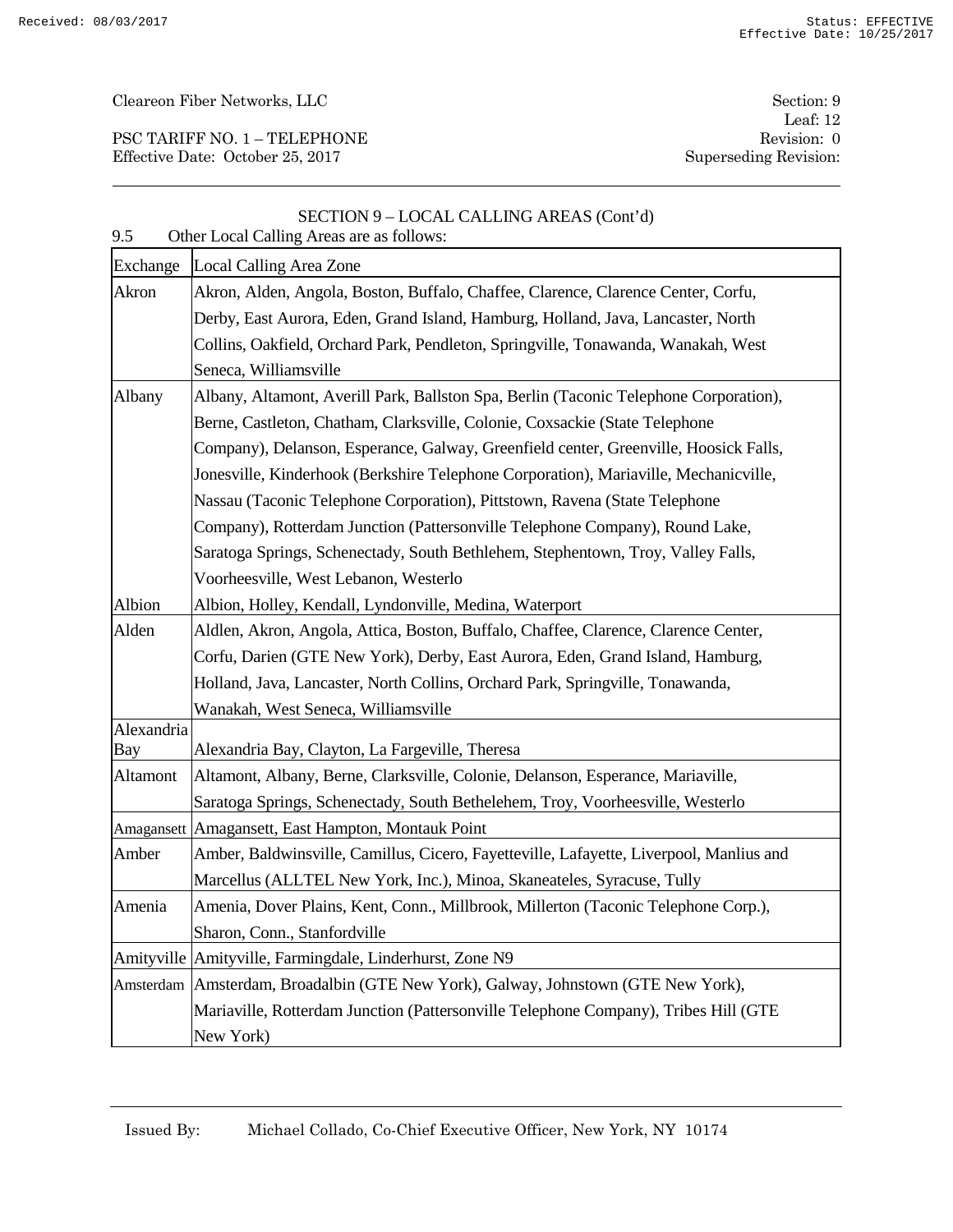PSC TARIFF NO. 1 – TELEPHONE Effective Date: October 25, 2017 Superseding Revision:

Leaf: 13<br>Revision: 0

### SECTION 9 – LOCAL CALLING AREAS (Cont'd)

9.5 Other Local Calling Areas (Cont'd)

| Angelica                 | Angelica, Belmont                                                                                    |
|--------------------------|------------------------------------------------------------------------------------------------------|
| Angola                   | Angola, Akron, Alden, Boston, Buffalo, Chaffee, Clarence, Clarence Center, Derby, East               |
|                          | Aurora, Eden, Gowanda, Grand Island, Hamburg, Holland, Java, Lancaster, North                        |
|                          | Collins, Orchard Park, Silver Creek, Springville, Tonawanda, Wanakah, West Seneca,                   |
|                          | Williamsville                                                                                        |
| Antwerp                  | Antwerp, Gouverneur, Philadelphia, Watertown                                                         |
| Arcade                   | Arcade, Bliss, Chaffee, Java, Machias                                                                |
| Argyle                   | Argyle, Glens Falls, Hartford                                                                        |
| Arkport                  | Arkport, Canaseraga, Hornell                                                                         |
| <b>Armonk</b><br>Village | Armonk Village, Bedford Village, Bryam, Conn., Mount Kisco, Pleasantville, Zone W8<br>and W9         |
| Athens                   | Athens, Catskill, Claverack, Coxsackie (State Telephone Company), Hudson                             |
| Atlantic                 | Atlantic, Bellport, Center Moriches, East Fire Island, Yaphank                                       |
| Attica                   | Attica, Alden, Batavia, Darien (Western Counties Telephone Corp.), East Aurora,                      |
|                          | Varysburg                                                                                            |
| Auburn                   | Auburn, Cato (Continental Tel. Co. of N.Y.), Jordan, Moravia, Owasco, Poplar Ridge,                  |
|                          | Port Byron (Port Byron Telephone Company), Skaneateles, Union Springs, Weedsport                     |
| <b>Averill Park</b>      | Averill Park, Albany, Castleton, Colonie, Jonesville, Nassau (Taconic Telephone                      |
|                          | Corporation), Schenectady, Troy                                                                      |
| Avoca                    | Avoca, Bath, Hornell                                                                                 |
| <b>Babylon</b>           | Babylon, Bay Shore, Brentwood, Deer Park, Lindenhurst, Midland                                       |
|                          | Baldwinsville Baldwinsville, Amber, Bridgeport, Camillus, Cato (Continental Tel. Co. of N.Y., Inc.), |
|                          | Cazenovia, Central Square (ALLTEL New York, Inc.), Chittenango, Cicero, Cleveland,                   |
|                          | Constancia, Fabius, Fayetteville, Fulton (ALLTEL New York, Inc.), Jordan, Lafayette,                 |
|                          | Liverpool, Lysander (Continental Tel. Co. of N.Y., Inc.), Manlius and Marcellus (ALLTEL              |
|                          | New York, Inc.), Minoa,                                                                              |
|                          | New Woodstock (Continental Tel. Co. of N.Y., Inc.), Phoenix (ALLTEL New York, Inc.),                 |
|                          | Skaneateles, Syracuse, Tully                                                                         |

Issued By: Michael Collado, Co-Chief Executive Officer, New York, NY 10174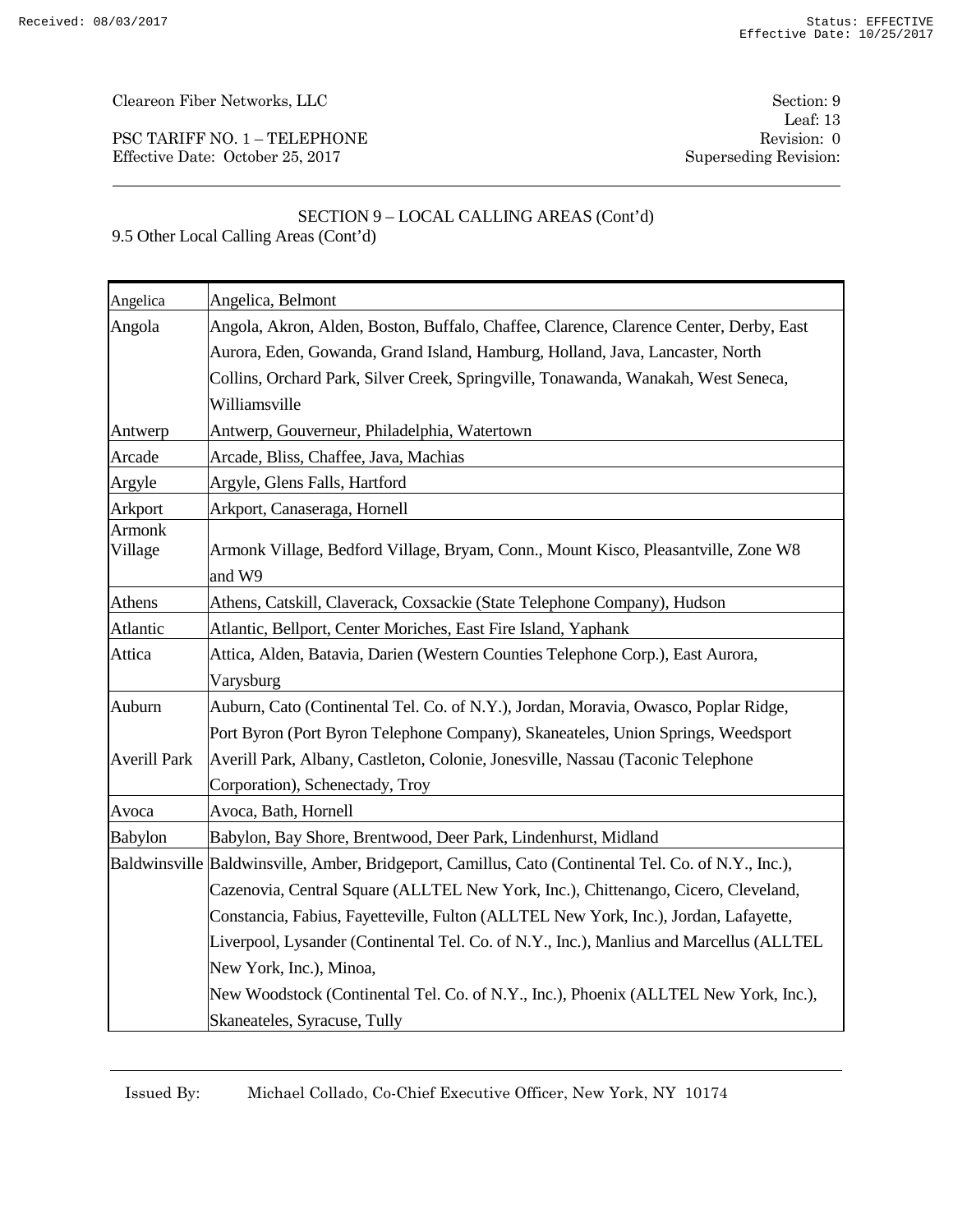PSC TARIFF NO. 1 – TELEPHONE Revision: 0 Effective Date: October 25, 2017 Superseding Revision:

### SECTION 9- LOCAL CALLING AREAS (Cont'd)

9.5 Other Local Calling Areas (Cont'd)

| Ballston Spa, Albany, Colonie, Galway, Greenfield Center, Jonesville, Mechanicville, |
|--------------------------------------------------------------------------------------|
| Round Lake, Saratoga Springs, Schenectady, Troy                                      |
| Barker, Gasport, Lockport, Lyndonville, Middleport, Newfane, Pendleton, Ransomville, |
| Wilson                                                                               |
| Barneveld, Holland Patent (Oneida County Rural Telephone Co.), Remsen (Continental   |
| Telephone Company of New York, Inc.), Utica                                          |
| Batavia, Attica, Byron, Darien (GTE New York), East Pembroke (Empire Telephone       |
| Corp.), Elba, Leroy (Rochester Telephone Corp.), Oakfield, Pavilion,                 |
| Wyoming (Rochester Telephone Corp.)                                                  |
| Bath, Avoca, Cameron, Campbell, Hammondsport (GTE New York),                         |
| Prattsburg (Empire Telephone), Savona                                                |
| Bay Shore, Babylon, Brentwood, Deer Park, Fire Island, Islip                         |
| Bayport, Parchogue, Ronkonkoma, Sayville                                             |
| Beacon, Clintondale, Cold Spring, Cornwall, Highland, Hopewell Junction (Sylvan)     |
| Lake Telephone Company, Inc.), Marlboro, Milton, Newburgh, New Paltz, North          |
| Clove, Pawling, Pleasant Valley, Poughkeepsie, Wappingers Falls                      |
|                                                                                      |
| Bedford Village, Armonk Village, Greenwich, Conn., Katonah, Lewisboro, Mount Kisco,  |
| Pound Ridge, South Salem                                                             |
| <b>Belfast</b>                                                                       |
| Bellport, Atlantic, Patchogue, Yaphank                                               |
| Belmont, Angelica, Friendship, Wellsville                                            |
| Berne, Albany, Altamonte, Clarksville, Colonie, Delanson, Schenectady, Troy,         |
| Voorheesville, Westerlo                                                              |
| Big Flats, Caton, Corning, Elmira                                                    |
|                                                                                      |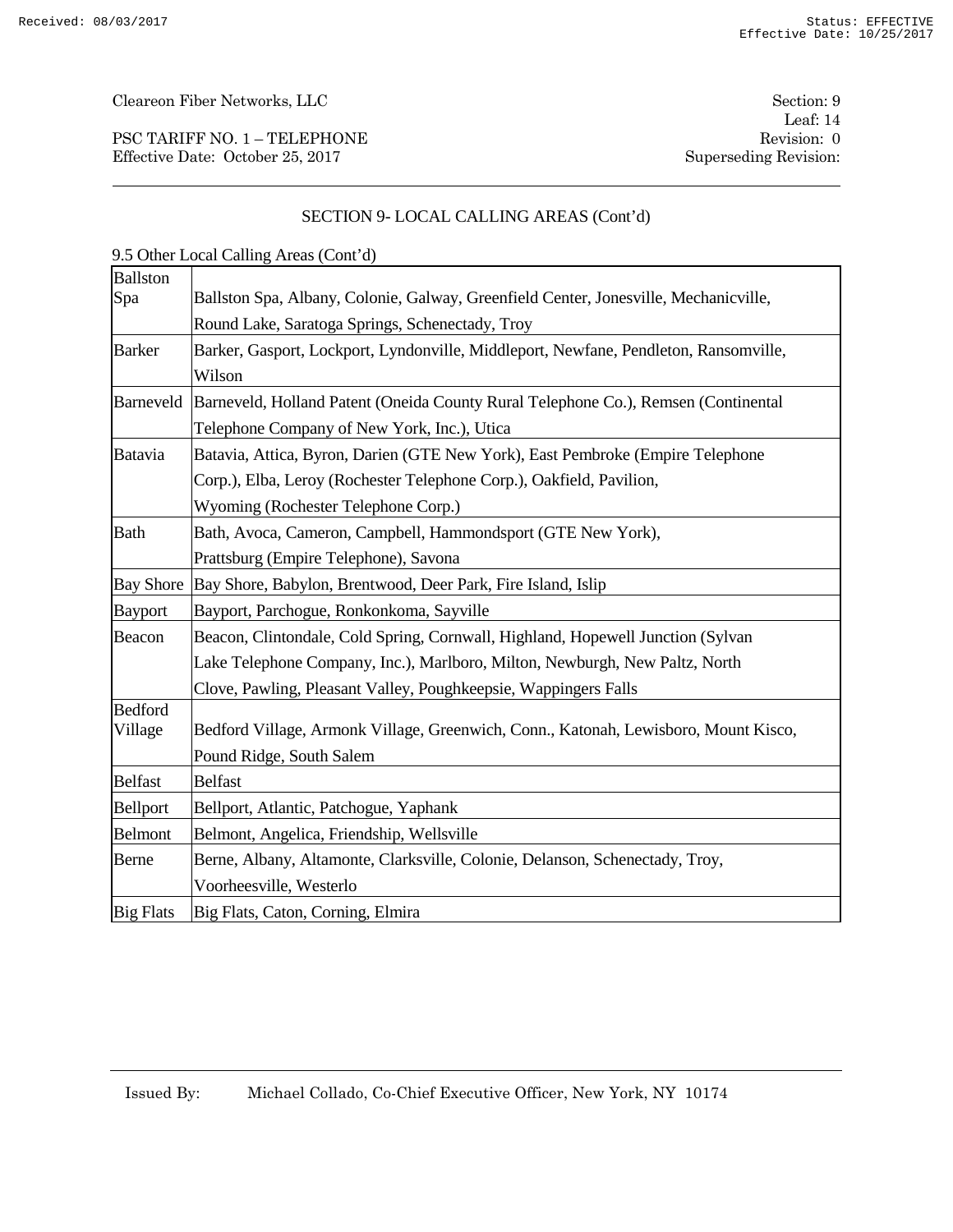PSC TARIFF NO. 1 – TELEPHONE Effective Date: October 25, 2017 Superseding Revision:

# SECTION 9 – LOCAL CALLING AREAS (Cont'd)

|                       | Binghamton, Chenango Bridge (Chenango and Unadilla Telephone Corporation),                                                                                               |
|-----------------------|--------------------------------------------------------------------------------------------------------------------------------------------------------------------------|
|                       | Endicott, Harpursville (Deposit Telephone Company, Inc.),                                                                                                                |
| <b>Binghamton</b>     | Hawleyton (Western Counties Telephone Corporation), Maine,                                                                                                               |
|                       | Quaker Lake, Pa. (Western Counties Telephone Corporation),                                                                                                               |
|                       | Whitney Point (Chenango and Unadilla Telephone Corporation),                                                                                                             |
|                       | Windsor (Deposit Telephone Company, Inc.)                                                                                                                                |
| <b>Birchwood</b>      | Birchwood, Croton Falls, Katonah, Lakeland, Mahopac, Yorktown Heights                                                                                                    |
| <b>Bliss</b>          | Bliss, Arcade, Castile, Warsaw (Rochester Telephone Corporation)                                                                                                         |
| <b>Bolivar</b>        | Bolivar, Olean, Wellsville                                                                                                                                               |
| <b>Bolton Landing</b> | Bolton Landing, Glens Falls, Lake George                                                                                                                                 |
| <b>Boston</b>         | Boston, Akron, Alden, Angola, Buffalo, Chaffee, Clarence, Clarence Center, Derby,                                                                                        |
|                       | East Aurora, Eden, Grand Island, Hamburg, Holland, Java, Lancaster, North Collins,                                                                                       |
|                       | Orchard Park, Springville, Tonawanda, Wanakah, West Seneca, Williamsville                                                                                                |
| Brainardsville        | Brainardsville, Chateaugay, Malone                                                                                                                                       |
| <b>Brentwood</b>      | Brentwood, Babylon, Bay Shore, Central Islip, Commack, Deer Park, Islip,                                                                                                 |
|                       | Smithtown, West Commack                                                                                                                                                  |
| <b>Brewster</b>       | Brewster, Carmel, Croton Falls, Danbury, Conn., Mahopac, North Salem, Patterson                                                                                          |
| Bridgehampton         | Bridgehampton, East Hampton, Sag Harbor, Water Mill                                                                                                                      |
| <b>Bridgeport</b>     | Bridgeport, Baldwinsville, Camillus, Canastota, Chittenango, Cicero, Cleveland,                                                                                          |
|                       | Constantia, Fayetteville, LaFayette, Liverpool, Manlius,                                                                                                                 |
|                       | Marcellus (ALLTEL New York, Inc.), Minoa, Syracuse                                                                                                                       |
| <b>Buffalo</b>        | Buffalo, Akron, Alden, Angola, Boston, Chaffee, Clarence, Clarence Center, Corfu,<br>Darien (GTE New York), Derby, East Aurora, Eden, Gowanda, Grand Island,<br>Hamburg, |
|                       | Holland, Java, Lancaster, North Collins, Orchard Park, Pendleton, Sanborn (GTE New                                                                                       |
|                       | York), Springville, Tonawanda, Varysburg, Wanakah, West Seneca, Williamsville                                                                                            |
| <b>Byron</b>          | Byron, Batavia, Bergen (Rochester Telephone Corporation), Elba,                                                                                                          |
|                       | Rochester (Rochester Telephone Corporation)                                                                                                                              |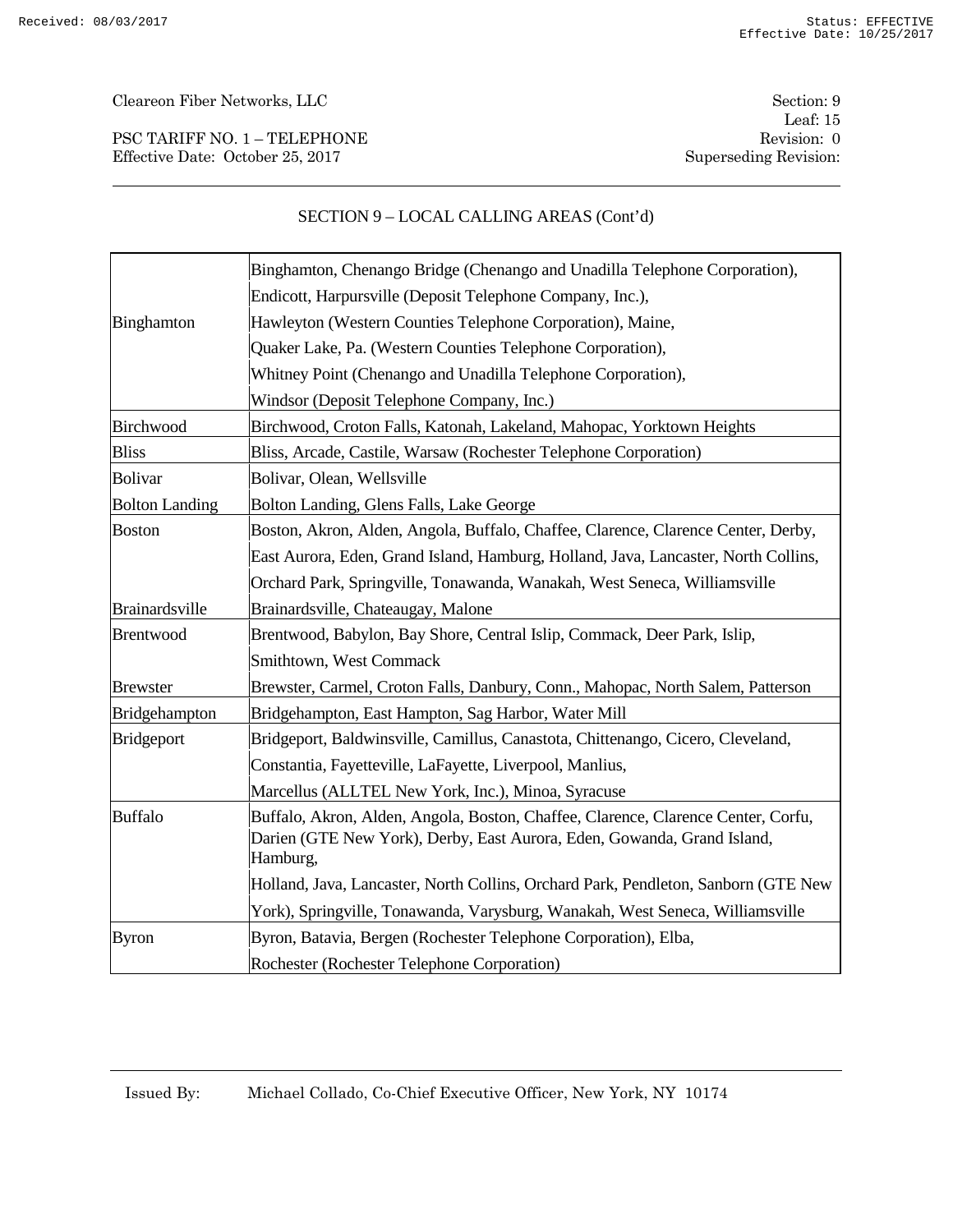PSC TARIFF NO. 1 – TELEPHONE Revision: 0 Effective Date: October 25, 2017 Superseding Revision:

|           | SECTION 9 - LOCAL CALLING AREAS (Cont'd)                                                            |
|-----------|-----------------------------------------------------------------------------------------------------|
|           | 9.5 Other Local Calling Areas (Cont'd)                                                              |
| Cairo     | Cairo, Catskill, Freehold, Oak Hill                                                                 |
| Callicoon | Callicoon, Fallsburg, Galilee, Pa. (Big Eddy Telephone Company), Jeffersonville,                    |
|           | Lake Huntington, Liberty, Livingston Manor, Monticello, White Lake                                  |
|           | Cambridge Cambridge, Hoosick Falls, Greenwich, Salem                                                |
| Camden    | Camden, Osceola, Rome, Sylan Beach, Williamstown (Continental Tel. Co. of                           |
|           | N.Y., Inc.)                                                                                         |
| Cameron   | Cameron, Bath, Canisteo, Hornell                                                                    |
| Camillus  | Camillus, Amber, Baldwinsville, Bridgeport, Cazenovia,                                              |
|           | Central Square (ALLTEL New York, Inc.), Chittenango, Cicero, Cleveland, Constantia,                 |
|           | Fabius, Fayetteville, Jordan, LaFayette, Liverpool,                                                 |
|           | Lysander (Continental Tel. Co. of N.Y., Inc.), Manlius, Marcellus (ALLTEL New,                      |
|           | York, Inc.) Minoa, New Woodstock (Continental Tel. Co. of N.Y., Inc.),                              |
|           | Phoenix (ALLTEL New York, Inc.), Skaneateles, Syracuse, Tully                                       |
| Campbell  | Campbell, Bath, Corning, Savona                                                                     |
|           | Canaseraga Canaseraga, Arkport, Dansville (Rochester Telephone Corp.), Hornell                      |
|           | Canastota   Canastota, Bridgeport, Chittenango, Fayetteville, Minoa, Oneida, Sylvan Beach, Syracuse |
| Canisteo  | Canisteo, Cameron, Hornell                                                                          |
| Canton    | Canton, Heuvelton, Madrid, Ogdensburg, Potsdam                                                      |
| Carmel    | Carmel, Cold Spring, Brewster, Croton Falls, Lakeland, Mahopac, Patterson                           |
| Carthage  | Carthage, Copenhagen, Natural Bridge, Watertown                                                     |
| Castleton | Castleton, Albany, Averill Park, Colonie, Kinderhook (Berkshire Telephone                           |
|           | Corporation), Nassau (Taconic Telephone Corporation), Ravena (State Telephone                       |
|           | Company), Schenectady, South Bethlehem, Troy                                                        |
| Caton     | Caton, Big Flats, Corning, Elmira, Lindley                                                          |
| Catskill  | Catskill, Athens, Cairo, Coxsackle (State Telephone Company), Freehold,                             |
|           | Cattaraugus Cattaraugus, Cherry Creek, Ellicottville, Gowanda, Little Valley, South Dayton,         |
|           | Springville                                                                                         |
|           | Greenville, Hudson, Palenville                                                                      |

Issued By: Michael Collado, Co-Chief Executive Officer, New York, NY 10174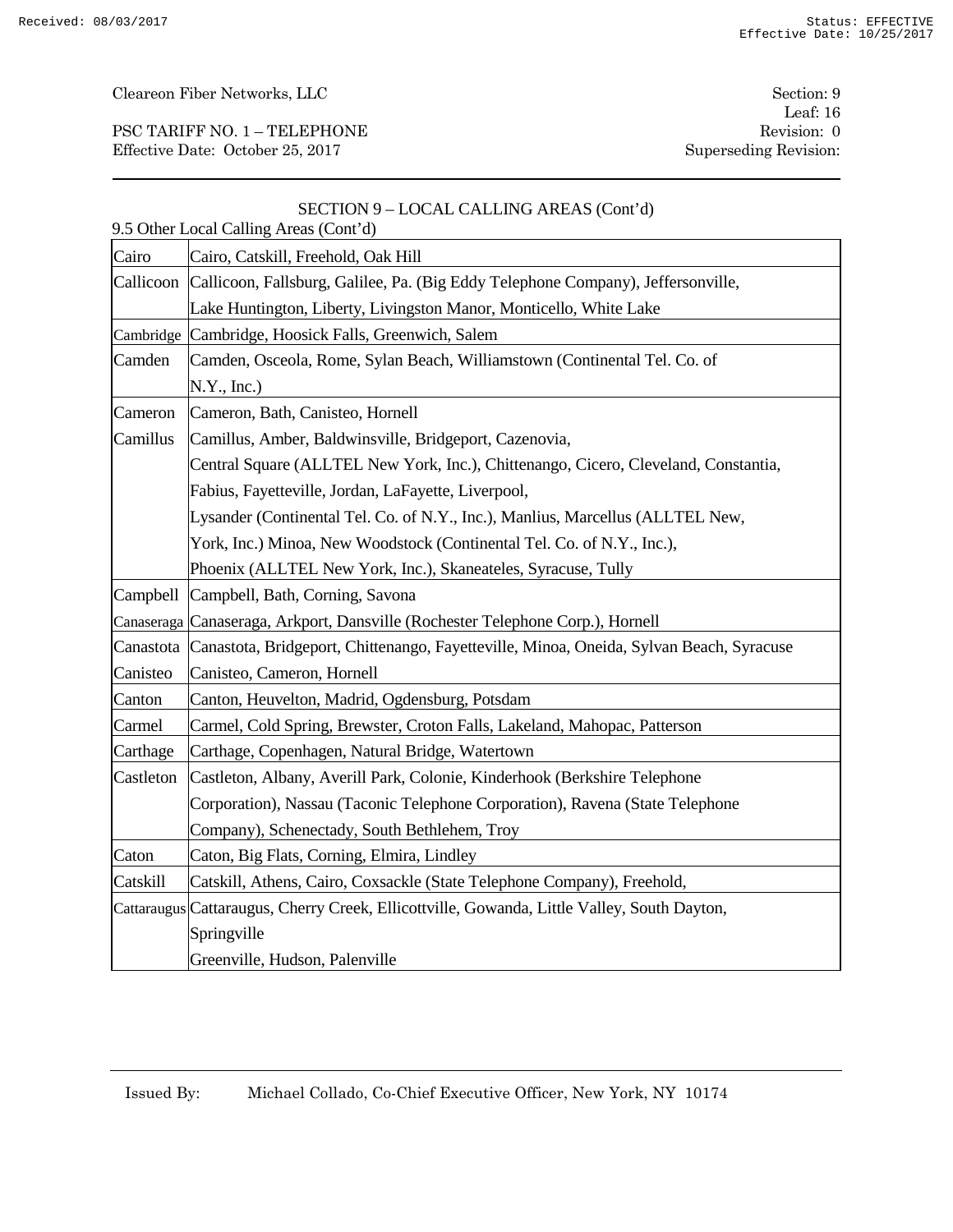PSC TARIFF NO. 1 – TELEPHONE Revision: 0 Effective Date: October 25, 2017 Superseding Revision:

Leaf: 17

|                          | SECTION 9- LOCAL CALLING AREAS (Cont'd)                                                          |
|--------------------------|--------------------------------------------------------------------------------------------------|
| 9.5                      | Other Local Calling Areas for LATA 134                                                           |
| Central<br><b>Bridge</b> | Central Bridge, Bramanville (Middleburgh Telephone Company), Cobleskill, Delanson,               |
|                          | Esperance, Mariaville, Middleburgh (one-way, Middleburgh Telephone Company),                     |
|                          |                                                                                                  |
| Central                  | Schenectady                                                                                      |
| Islip                    | Central Islip, Brentwood, Commack, Islip, Ronkonkoma, Sayville, Smithtown,                       |
|                          | <b>West Commack</b>                                                                              |
| Center                   |                                                                                                  |
| Moriches                 | Center Moriches, Atlantic, Eastport, Riverhead, Yaphank                                          |
| Chaffee                  | Chaffee, Akron, Alden, Angola, Arcade, Boston, Buffalo, Clarence, Clarence Center,               |
|                          | Derby, East Aurora, Eden, Grand Island, Hamburg, Holland, Java, Lancaster, North                 |
|                          | Collins, Orchard Park, Springville, Tonawanda, Wanakah, West Seneca, Williamsville               |
| Chappaqua                | Chappaqua, Armonk Village, Mount Kisco, Ossining, Pleasantville                                  |
| Chateaugay               | Chateaugay, Brainardsville, Ellensburg Depot, Malone                                             |
| Cherry                   |                                                                                                  |
| Creek                    | Cherry Creek, Cattaraugus, Gowanda, Jamestown (ALLTEL New York, Inc.), South                     |
|                          | Dayton                                                                                           |
| Cherry<br>Valley         | Cherry Valley, Cooperstown                                                                       |
|                          | Chittenango Chittenango, Baldwinsville, Bridgeport, Camillus, Cazenovia (ALLTEL New York, Inc.), |
|                          | Canastota, Cicero, Cleveland, Constantia, Fayetteville, LaFayette, Liverpool, Manlius,           |
|                          | Maecellus (ALLTEL New York, Inc.), Minoa, Sylvan Beach, Syracuse                                 |
| Cicero                   | Cicero, Baldwinsville, Bridgeport, Camillus, Cazenovia (ALLTEL New York, Inc.),                  |
|                          | Central Square (ALLTEL New York, Inc.), Chittenango, Cleveland, Constantia, Fabius,              |
|                          | Fayetteville, Jordan, LaFayette, Liverpool, Lysander (Continental Tel. Co. of N.Y., Inc.),       |
|                          |                                                                                                  |
|                          | Manlius, Marcellus (ALLTEL New York, Inc.), Mexico, Minoa,                                       |
|                          | New Woodstock (Continental Tel. Co. of N.Y., Inc.), Parish,                                      |
|                          | Phoenix (ALLTEL New York, Inc.), Skaneateles, Syracuse, Tully                                    |
| Clarence                 | Clarence, Akron, Alden, Angola, Boston, Buffalo, Chaffee, Clarence Center, Derby,                |
|                          | East Aurora, Eden, Grand Island, Hamburg, Holland, Java, Lancaster, North Collins,               |
|                          | Orchard Park, Pendleton, Springville, Tonawanda, Wanakah, West Seneca,                           |
|                          | Williamsville                                                                                    |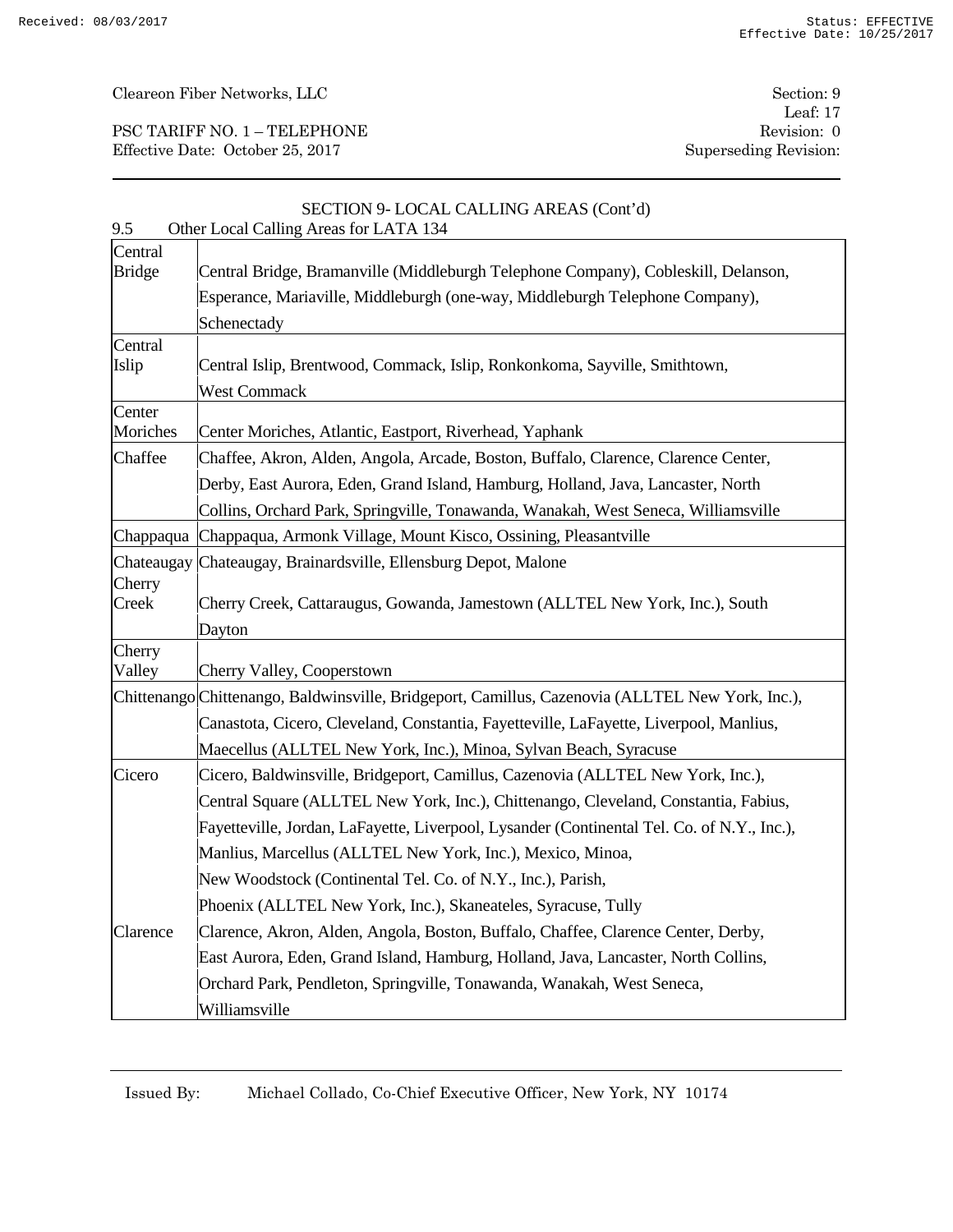PSC TARIFF NO. 1 – TELEPHONE Effective Date: October 25, 2017 Superseding Revision:

Leaf: 18<br>Revision: 0

### SECTION 9 – LOCAL CALLING AREAS (Cont'd)

| Clarence    |                                                                                     |
|-------------|-------------------------------------------------------------------------------------|
| Center      | Clarence Center, Akron, Alden, Angola, Boston, Buffalo, Chaffee, Clarence, Derby,   |
|             | East Aurora, Eden, Grand Island, Hamburg, Holland, Java, Lancaster, North Collins,  |
|             | Orchard Park, Pendleton, Springville, Tonawanda, Wanakah, West Seneca,              |
|             | Williamsville                                                                       |
| Clarksville | Clarksville, Albany, Altamont, Berne, Colonie, Greenville, Ravena (State Telephone  |
|             | Company), Schenectady, South Bethlehem, Troy, Voorheesville, Westerlo               |
| Claverack   | Claverack, Athens, Copake (Taconic Telephone Co.), Germantown (Germantown           |
|             | Telephone Co.), Hudson, Philmont, Pine Plains (Taconic Telephone)                   |
| Clayton     | Clayton, Alexandria Bay, La Fargeville, Watertown                                   |
| Cleveland   | Cleveland, Baldwinsville, Bridgeport, Camillus, Central Square (Midstate Telephone, |
|             | Company Inc.) Chittenango, Cicero, Constantia, Fayetteville, LaFayette, Liverpool,  |
|             | Manlius, Marcellus (Midstate Telephone Company, Inc.), Minoa, Syracuse              |
|             |                                                                                     |
|             |                                                                                     |
| Clinton     | Clinton, Utica, Rome, Vernon (Vernon Telephone Company, Inc.), Waterville (Chenango |
|             | and Unadilla Telephone Corporation)                                                 |
| Clinton     |                                                                                     |
| Corners     | Clinton Corners, Clintondale, Dover Plains, Esopus, High Falls, Highland, Hopewell  |
|             | Junction (Sylvan Lake Telephone Company, Inc.), Hyde Park, Kingston, Marlboro,      |
|             | Millbrook, Milton, New Paltz, North Clove, Pleasant Valley, Poughkeepsie,           |
|             | Rhinebeck (Red Hook Telephone Company), Rosendale, Staatsburg (Red Hook             |
|             | Telephone Company), Stanfordville, Wappingers Falls, Wingdale                       |
| Clintondale | Clintondale, Beacon, Clinton Corners, Conwall, Esopus, High Falls, Highland,        |
|             | Hopewell Junction (Sylvan Lake Telephone Company, Inc.), Hyde Park, Kerhonkson,     |
|             | Kingston, Marlboro, Millbrook, Milton, Newburgh, New Paltz, North Clove, Pleasant   |
|             | Valley, Poughkeepsie Rhinebeck (Red Hook Telephone Company), Rosendale,             |
|             | Staatsburg (Red Hook Telephone Company), Wappingers Falls                           |
| Clyde       | Clyde, Lyons, Savannah (Port Byron Telephone Company)                               |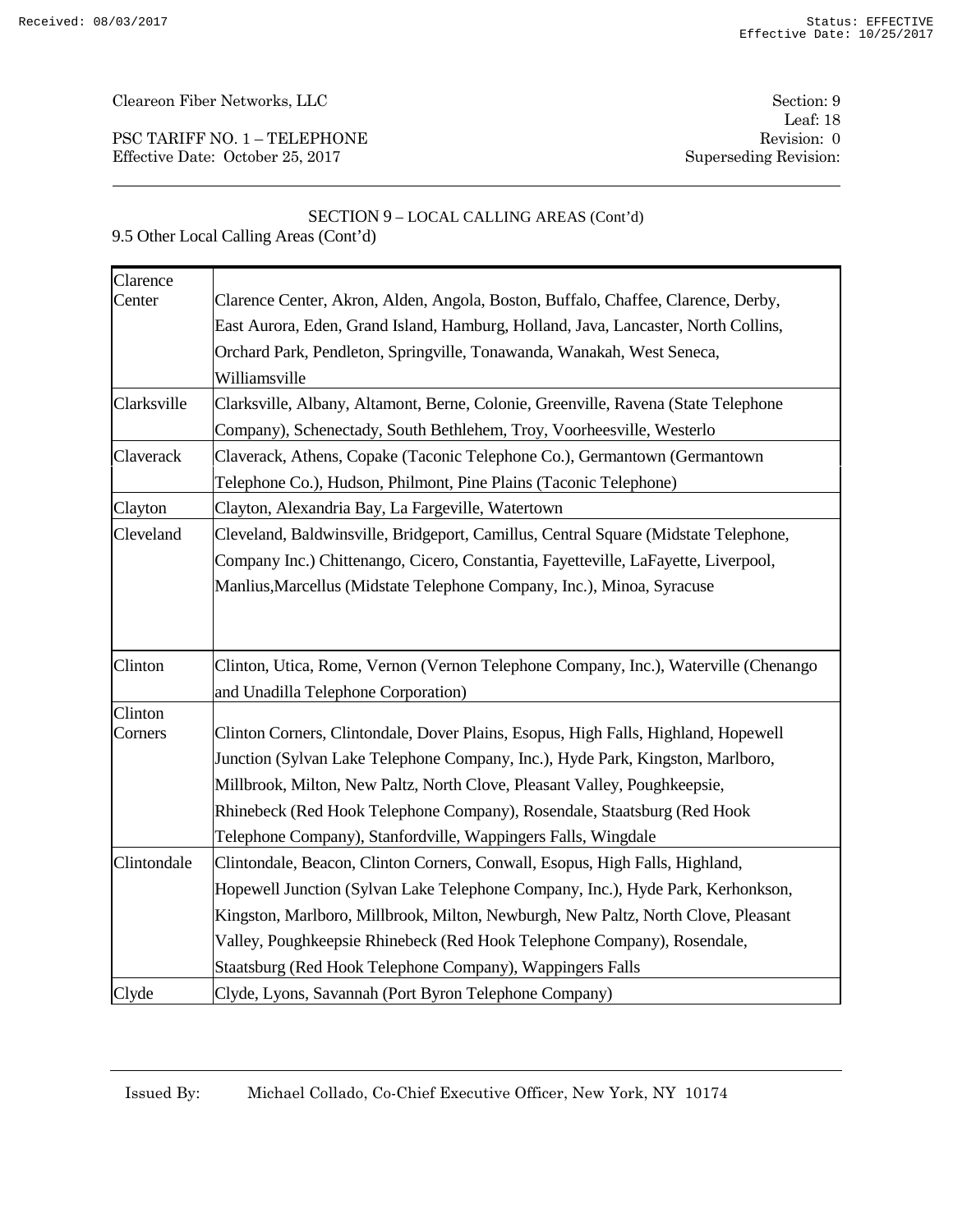PSC TARIFF NO. 1 – TELEPHONE Effective Date: October 25, 2017 Superseding Revision:

|                     | SECTION 9 - LOCAL CALLING AREAS (Cont'd)                                                                                                                                          |
|---------------------|-----------------------------------------------------------------------------------------------------------------------------------------------------------------------------------|
| Cobleskill          | Cobleskill, Bramanville (Middleburgh Telephone Company), Central Bridge,                                                                                                          |
|                     | Richmondville, Sharon Springs                                                                                                                                                     |
| Cold Spring         | Carmel, Cold Spring, Beacon, Garrison, Lakeland                                                                                                                                   |
|                     | Cold Spring Harbor Cold Spring Harbor, Farmingdale, Huntington, Zones N7 and N8                                                                                                   |
| Colonie             | Colonie, Albany, Altamont, Averill Park, Ballston Spa, Berne, Castleton, Clarksville,                                                                                             |
|                     | Delanson, Galway, Greenfield Center, Jonesville, Mariaville, Mechanicville,                                                                                                       |
|                     | Nassau (Taconic Telephone Corporation), Pittstown, Ravena (State Telephone                                                                                                        |
|                     | Company), Rotterdam Junction (Pattersonville Telephone Company), Round Lake,                                                                                                      |
|                     | Saratoga Springs, Schenectady, Schuylverville, South Bethlehem, Troy, Valley Falls,                                                                                               |
|                     | Voorheesville, Westerlo                                                                                                                                                           |
| Commack             | Commack, Brentwood, Central Islip, Deer Park, Huntington, Kings Park, Northport,                                                                                                  |
|                     | Smithtown, West Commack                                                                                                                                                           |
| Congers             | Congers, Haverstraw, Nanuet, New City, Nyack                                                                                                                                      |
| Constantia          | Constantia, Baldwinsville, Bridgeport, Camillus, Central Square (ALLTEL New York,<br>Inc.),                                                                                       |
|                     | Chittenango, Cicero, Cleveland, Fayetteville, LaFayette, Liverpool, Manlius,                                                                                                      |
|                     | Marcellus (ALLTEL New York, Inc.), Minoa, Syracuse                                                                                                                                |
| Cooperstown         | Cooperstown, Cherry Valley, Hartwick, Milford, Schenevus                                                                                                                          |
| Copenhagen          | Copenhagen, Carthage, Lowville (Continental Telephone Co. of N.Y., Inc.), Watertown                                                                                               |
| Corning             | Corning, Big Flats, Campbell, Caton, Elmira, Lindley, Savona                                                                                                                      |
| Cornwall            | Cornwall, Beacon, Clintondale, Hopewell Junction (Sylvan Lake Telephone Company,                                                                                                  |
|                     | Inc.), Marlboro, Milton, Newburgh, Poughkeepsie, Wappingers Falls                                                                                                                 |
| Cortland            | Cortland, Cincinnatus, De Ruyter, Dryden (Continental Tel. Co. of N.Y., Inc.), Groton,                                                                                            |
|                     | Marathon (Continental Tel. Co. of N.Y., Inc.), McGraw, McLean, Sempronius,<br>Truxton (Continental Tel. Co. of N.Y., Inc.), Tully, Virgil (Continental Tel. Co. of<br>N.Y., Inc.) |
| <b>Croton Falls</b> | Croton Falls, Birchwood, Brewster, Carmel, Katonah, Mahopac, North Salem                                                                                                          |
| Croton-on-Hudson    | Croton-on-Hudson, Ossinig, Peekskill, Yorktown Heights                                                                                                                            |
| Cuba                | Cuba, Friendship, Olean                                                                                                                                                           |
| Dannemora           | Dannemora, Lyon Mountain, Plattsburgh, Saranac                                                                                                                                    |
| Davenport           | Davenport, Delhi (Delhi Telephone Co.), Oneonta, Stamford                                                                                                                         |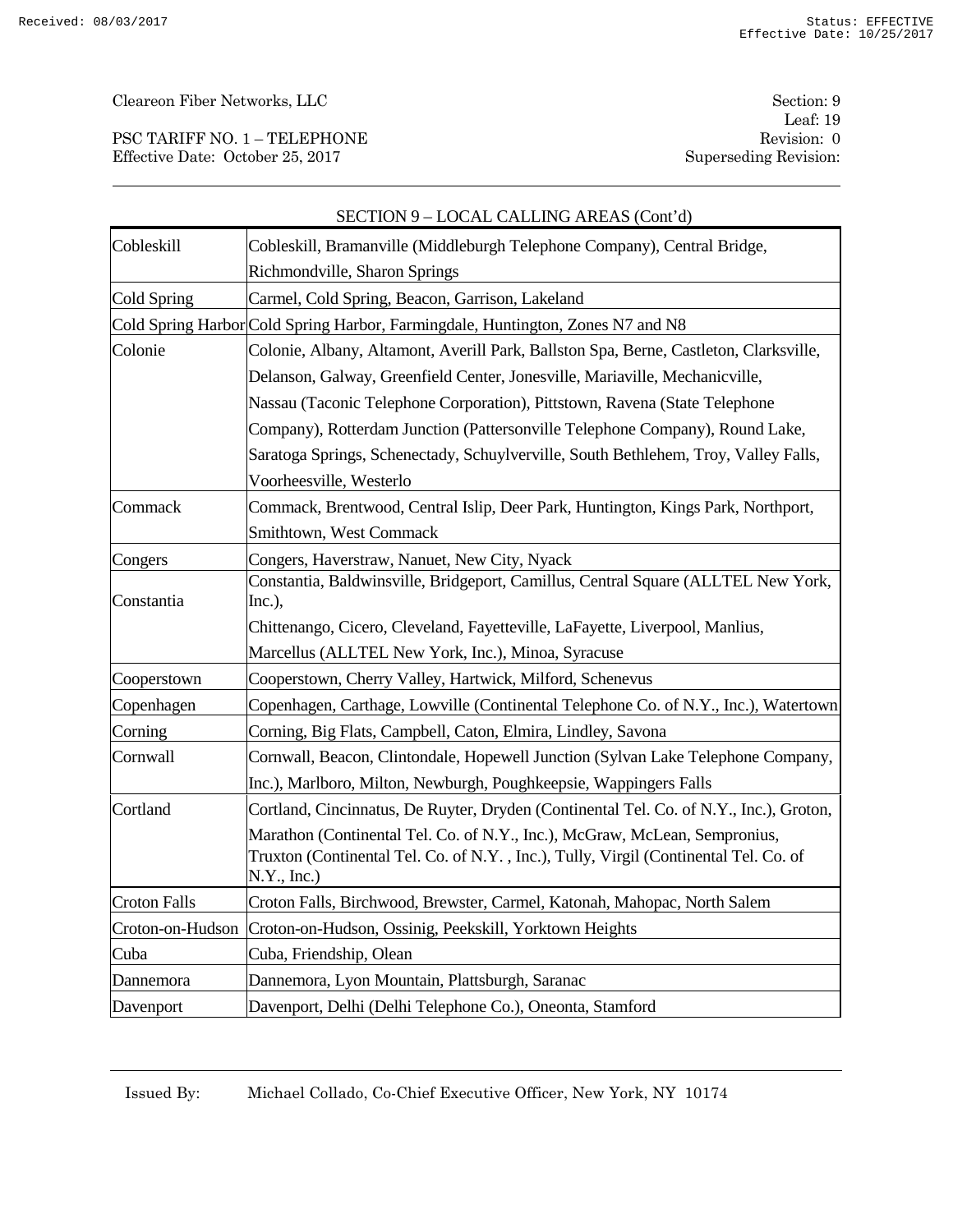PSC TARIFF NO. 1 – TELEPHONE Effective Date: October 25, 2017 Superseding Revision:

### SECTION 9 – LOCAL CALLING AREAS (Cont'd)

| 9.5 Other Local Calling Areas (Cont'd) |                                                                                         |  |
|----------------------------------------|-----------------------------------------------------------------------------------------|--|
| Deer Park                              | Deer Park, Babylon, Bay Shore, Brentwood, Commack, Huntington, Midland, West Commack    |  |
| Delanson                               | Delanson, Albany, Altamont, Berne, Central Bridge, Colonie, Esperance, Mariaville,      |  |
|                                        | Schenectady, Troy, Voorheesville                                                        |  |
| Derby                                  | Derby, Akron, Alden, Angola, Boston, Buffalo, Chaffee, Clarence, Clarence Center,       |  |
|                                        | East Aurora, Eden, Grand Island, Hamburg, Holland, Java, Lancaster, North Collins,      |  |
|                                        | Orchard Park, Springville, Tonawanda, Wanakah, West Seneca, Williamsville               |  |
| Dolgeville                             | Dolgeville, Little Falls                                                                |  |
| Dover                                  | Dover Plains, Amenia, Clinton Corners, Hopewell Junction (Sylvan Lake Telephone         |  |
|                                        | Company, Inc.), Hyde Park, Millbrook, North Clove, Pawling, Pleasant Valley,            |  |
|                                        | Poughkeepsie, Staatsburg (Red Hook Telephone Company), Stanfordville, Wingdale          |  |
| Dunkirk                                | Dunkirk, Brocton (Chautauqua & Erie Telephone), Forestville, Fredonia (Dunkirk and      |  |
|                                        | Fredonia Telephone Co.), Silver Creek                                                   |  |
| East Aurora                            | East Aurora, Akron, Alden, Angola, Attica, Boston, Buffalo, Chaffee, Clarence, Clarence |  |
|                                        | Center, Derby, Eden, Grand Island, Hamburg, Holland, Java, Lancaster, North Collins,    |  |
|                                        | Orchard Park, Springville, Tonawanda, Varysburg, Wanakah, West Seneca,                  |  |
|                                        | Williamsville                                                                           |  |
| <b>East Fire</b><br>Island             | East Fire Island, Atlantic, Fire Island, Patchogue, Sayville                            |  |
|                                        | East Hampton East Hampton, Amagansett, Bridgehampton, Sag Harbor                        |  |
| Eastport                               | Eastport, Center Moriches, Riverhead, Westhampton                                       |  |
| Eden                                   | Eden, Akron, Alden, Angola, Boston, Buffalo, Chafee, Clarence, Clarence Center, Derby,  |  |
|                                        | East Aurora Gowanda, Grand Island, Hamburg, Holland, Java, Lancaster, North Collins,    |  |
|                                        | Orchard Park, Springville, Tonawanda, Wanakah, West Seneca, Williamsville               |  |
| Edmeston                               | Edmeston, New Berlin (Chenango and Unadilla Telephone Corporation)                      |  |
| Elba                                   | Elba, Batavia, Byron, Oakfield                                                          |  |
|                                        | Elizabethtown Elizabethtown, Westport (Chazy and Westport)                              |  |
| Ellenburg<br>Depot                     | Ellenburg Depot, Chateaugay, Mooers (Champlain Telephone Company), Plattsburg           |  |
| Ellenville                             | Ellenville, Fallsburg, Grahamsville, Kerhonkson, Kingston, Liberty, Monticello          |  |
| Ellicotville                           | Ellicotville, Cattaraugus, Little Valley, Salamanca                                     |  |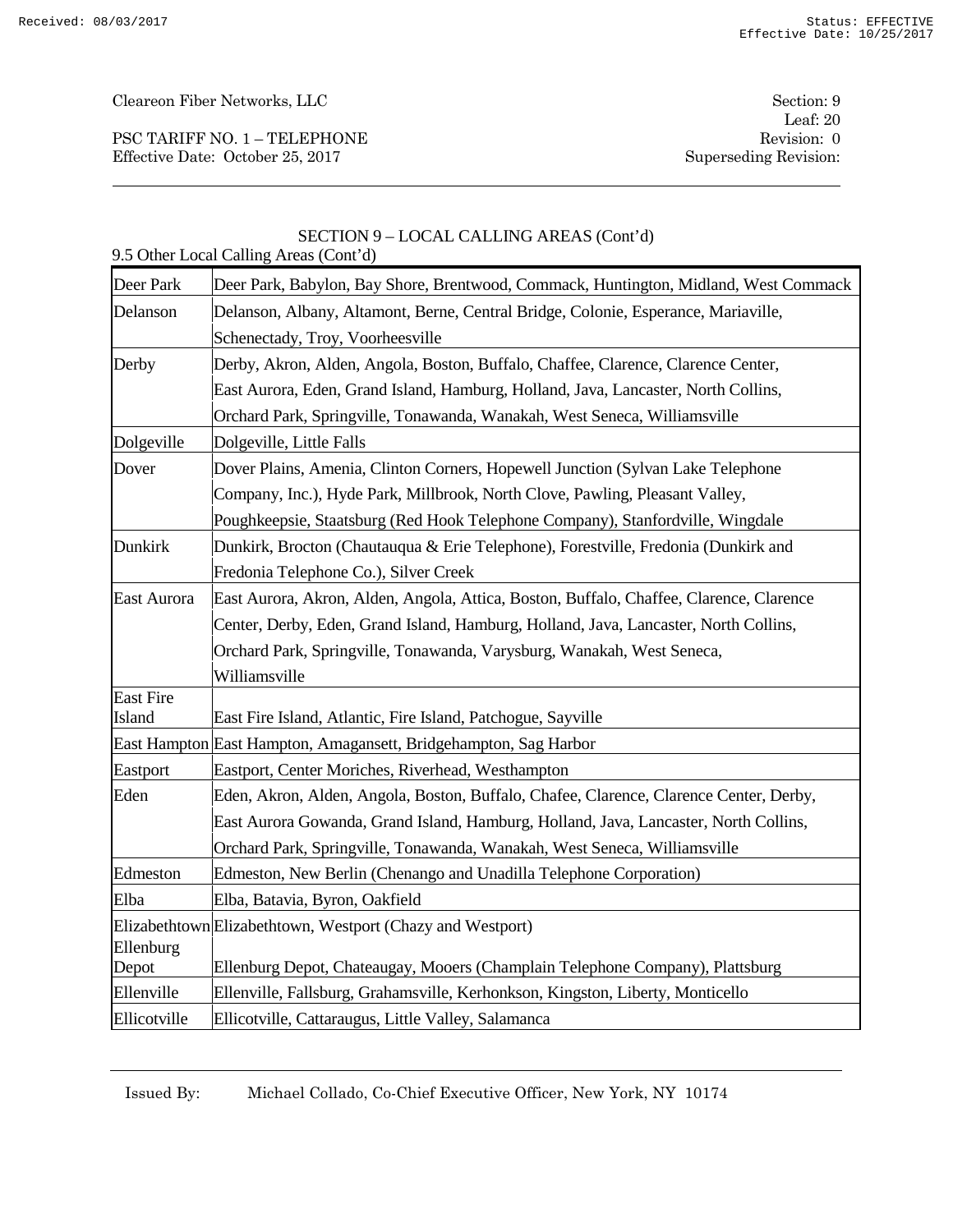PSC TARIFF NO. 1 – TELEPHONE Effective Date: October 25, 2017 Superseding Revision:

# SECTION 9 – LOCAL CALLING AREAS (Cont'd)

| Elmira             | Elmira, Big Flats, Caton, Chemung, Corning, Lockwood (Continental Tel. Co. of N.Y.,          |
|--------------------|----------------------------------------------------------------------------------------------|
|                    | Inc), Odessa (Empire Telephone Corporation), Spencer (GTE of New York)                       |
| Endicott           | Endicott, Appalachian (Continental Tel. Co. of N.Y., Inc.), Binghamton, Hawleyton,           |
|                    | Little Meadows, Pa. (Continental Tel. Co. of N.Y., Inc.),                                    |
|                    | Newark Valley (Continental Tel. Co. of N.Y., Inc.), Maine, Owego                             |
| <b>Esopus</b>      | Esopus, Clinton Corners, Clintondale, High Falls, Highland, Hopewell Juntion (Sylvan         |
|                    | Lake Telephone Company, Inc.), Hyde Park, Kerhonkson, Kingston, Marlboro,                    |
|                    | Millbrook, Milton, New Paltz, North Clove, Pleasant Valley, Poughkeepsie,                    |
|                    | Rhinebeck (Red Hook Telephone Company), Rosendale, Staatsburg (Red Hook                      |
|                    | Company), Stanfordville, Wappingers Falls                                                    |
| Esperance          | Esperance, Albany, Altamont, Central Bridge, Delanson, Mariaville, Schenectady,              |
|                    | Voorheesville                                                                                |
| <b>Evans Mills</b> | Evans Mills, Philadelphia, Theresa, Watertown                                                |
| Fabius             | Fabius, Baldwinsville, Camillus, Cazenovia (ALLTEL New York, Inc.), Cicero,                  |
|                    | Fayetteville, Lafayette, Liverpool, Manlius (ALLTEL New York, Inc.),                         |
|                    | Marcellus (ALLTEL New York, Inc.), Minoa,                                                    |
|                    | New Woodstock (Continental Telephone Company of New York, Inc.), Syracuse,                   |
|                    | Truxton (GTE), Tully                                                                         |
| Fallsburg          | Fallsburg, Callicoon, Ellenville, Grahamsville, Jeffersonville, Lake Huntington,<br>Liberty, |
|                    | Livingston Manor, Monticello, White Lake                                                     |
| Farmingdale        | Farmingdale, Amityville, Cold Spring Harbor, Huntington, Lindenhurst, Midland,               |
|                    | Zones N8 and N9                                                                              |
| Fayette            | Fayette, Seneca Falls, Waterloo                                                              |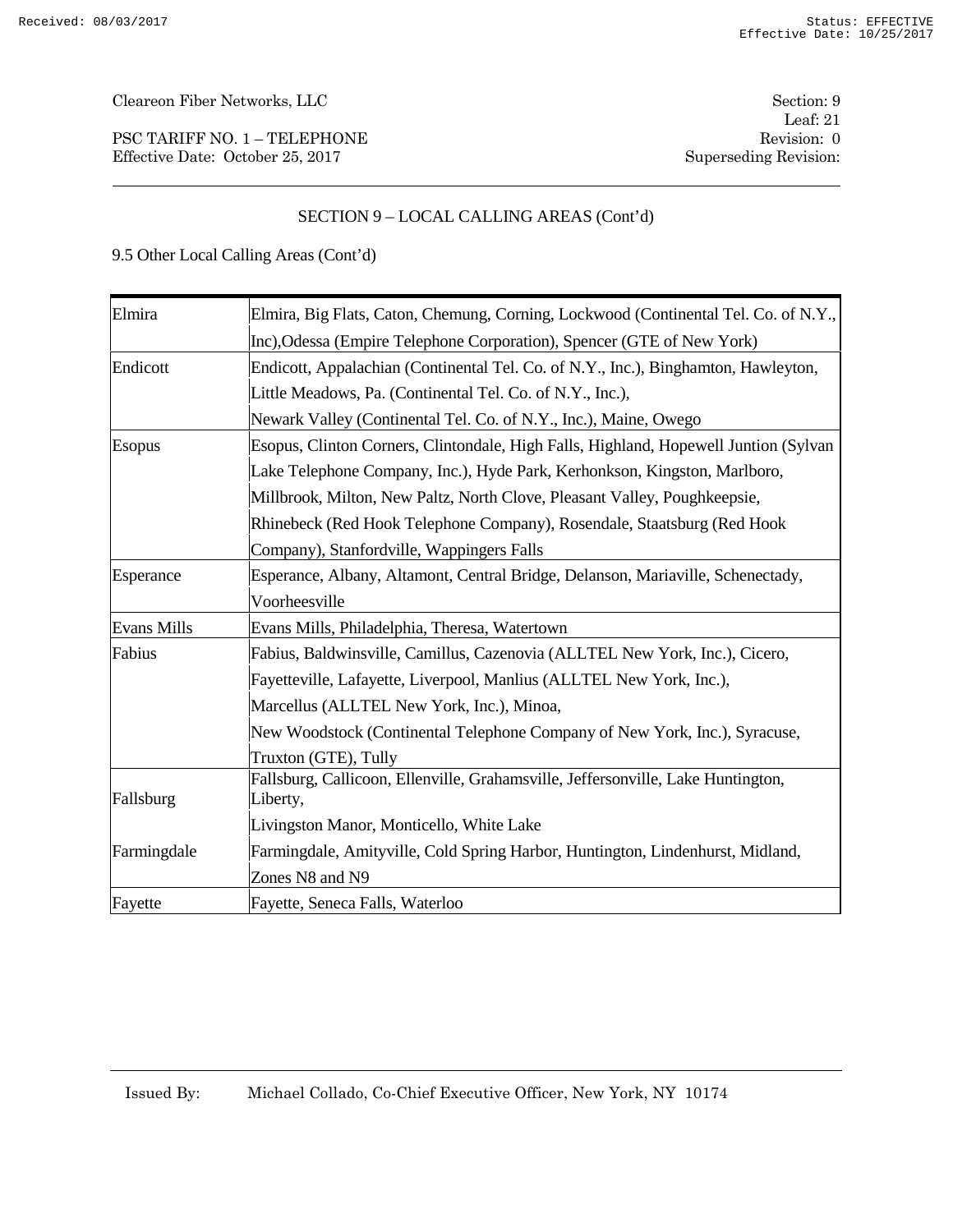PSC TARIFF NO. 1 – TELEPHONE Revision: 0 Effective Date: October 25, 2017 Superseding Revision:

|                    | SECTION 9 - LOCAL CALLING AREAS (Cont'd)<br>9.5 Other Local Calling Areas (Cont'd)      |
|--------------------|-----------------------------------------------------------------------------------------|
| Fayetteville       | Fayetteville, Amber, Baldwinsville, Bridgeport, Camillus, Canastota,                    |
|                    | Cazenovia (ALLTEL New York, Inc.), Central Square (ALLTEL New York, Inc.),              |
|                    | Chttenango, Cicero, Cleveland, Constantia, Fabius, Jordan, LaFayette, Liverpool,        |
|                    | Lysander (Continental Tel. Co. of N.Y., Inc.), Manlius (ALLTEL New York, Inc.),         |
|                    | Marcellus (ALLTEL New York, Inc.), Minoa,                                               |
|                    | New Woodstock (Continental Tel. Co. of N.Y., Inc.), Phoenix (ALLTEL New York, Inc.),    |
|                    | Skaneateles, Sylvan Beach, Syracuse, Tully                                              |
| Fire Island        | Fire Island, Bay Shore, East Fire Island                                                |
|                    | Fleischmanns Fleischmanns, Phoenicia, Margaretville (Margaretville Telephone Co., Inc.) |
| Forestville        | Forestville, Dunkirk, Fredonia (Dunkirk & Fredonia Telephone Co.), Silver Creek, South  |
|                    | Dayton                                                                                  |
| Fort Ann           | Fort Ann, Glens Falls, Whitehall                                                        |
| Fort               |                                                                                         |
| Covington          | Fort Covington, Malone, Massena, St. Regis, Quebec                                      |
| Franklinville      | Franklinville, Machias                                                                  |
| Freehold           | Freehold, Cairo, Catskill, Greenville, Oak Hill                                         |
| Friendship         | Friendship, Belmont, Cuba, Wellsville                                                   |
| Galway             | Galway, Albany, Amsterdam, Ballston Spa, Colonie, Jonesville, Mechanicville,            |
|                    | Round Lake, Saratoga Springs, Schenectady, Troy                                         |
| Garrison           | Garrison, Cold Spring, Lakeland, Peekskill                                              |
| Gasport            | Gasport, Barker, Lockport, Middleport, Newfane, Pendleton, Ransomville, Tonawanda,      |
|                    | Wilson                                                                                  |
| Geneva             | Geneva, MacDougall, Phelps (Ontario Telephone Company, Inc.),                           |
|                    | Stanley (Seneca-Gorham Telephone Corp.), Waterloo                                       |
| <b>Glens Falls</b> | Glens Falls, Argyle, Corinth (Continental Telephone Co., Inc.), Fort Ann, Hartford,     |
|                    | Kattskill Bay, Lake George, Lake Luzerne (Continental Telephone Co., Inc.),             |
|                    | Saratoga Springs, Schuylerville                                                         |
| Gouverneur         | Gouverneur, Antwerp, Macomb (Citizen's Telephone Company of Hammond, NY, Inc.)          |
| Gowanda            | Gowanda, Angola, Buffalo, Cattaraugus, Cherry Creek, Eden, Hamburg, North Collins,      |
|                    | South Daytona, Springville                                                              |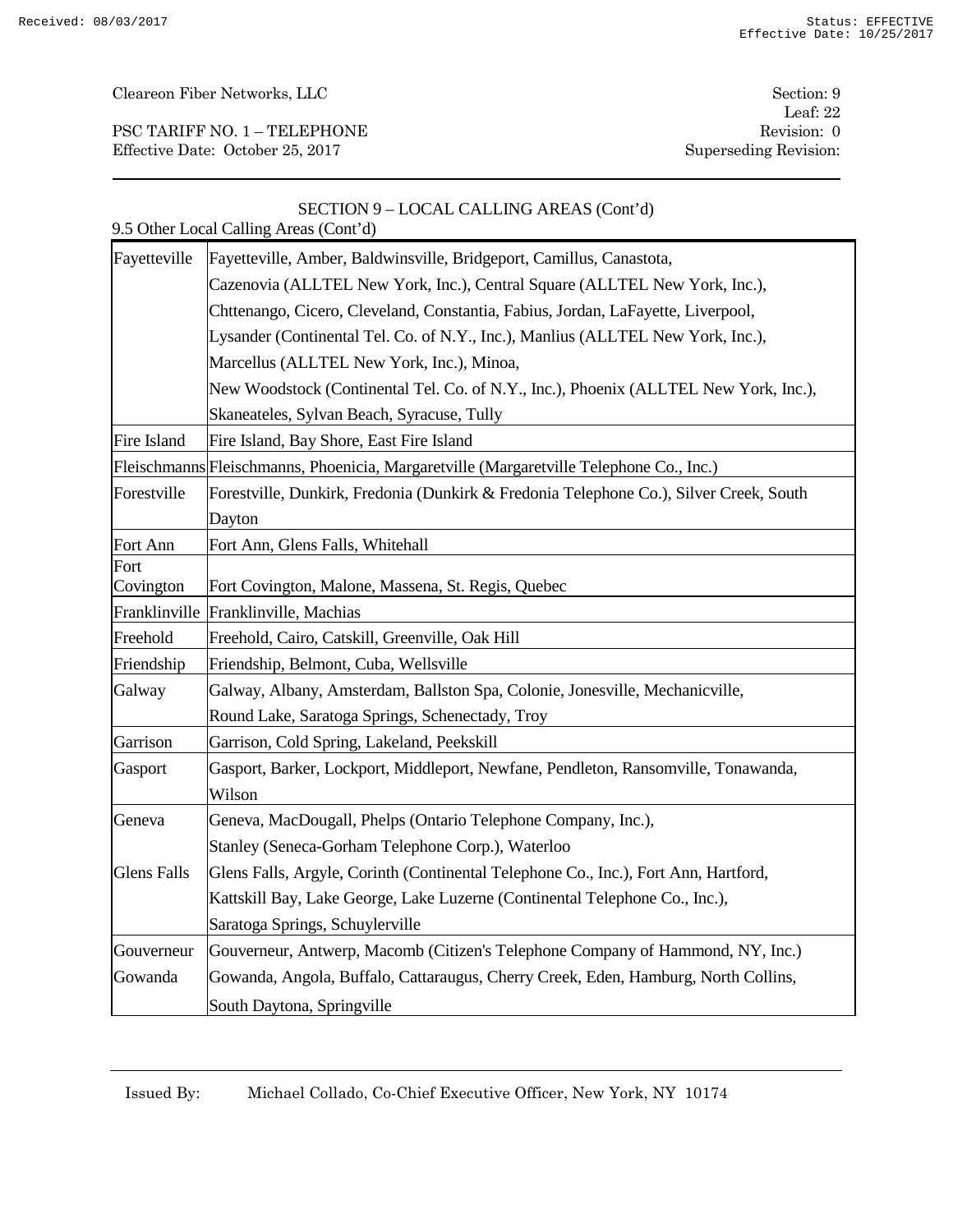PSC TARIFF NO. 1 – TELEPHONE Revision: 0 Effective Date: October 25, 2017 Superseding Revision:

# SECTION 9 – LOCAL CALLING AREAS (Cont'd)

|             | Grahamsville Grahamsville, Ellenville, Fallsburg, Kerhonkson, Liberty, Livingston Manor, Monticello |
|-------------|-----------------------------------------------------------------------------------------------------|
|             | Grand Gorge Grand Gorge, Prattsville, Roxbury, Stamford                                             |
|             | Grand Island Grand Island, Akron, Alden, Angola, Boston, Buffalo, Chaffee, Clarence, Clarence       |
|             | Center, Derby, East Aurora, Eden, Hamburg, Holland, Java, Lancaster, Lewiston,                      |
|             | Lockport, Niagara Falls, North Collins, Orchard Park, Pendleton, Ransomville,                       |
|             | Springville, Tonawanda, Wanakah, West Seneca, Williamsville                                         |
| Granville   | Granville, Glens Falls, Hampton, Hartford Salem, Wells, Vt.                                         |
| Greenfield  |                                                                                                     |
| Center      | Greenfield Center, Albany, Ballston Spa, Colonie, Corinth (Continental Telephone                    |
|             | Company), Saratoga Springs, Schenectady                                                             |
| Greenport   | Greenport, Orient, Shelter Island, Southold                                                         |
| Greenville  | Greenville, Albany, Catskill, Clarksville, Freehold, Oak Hill, South Bethlehem, Westerlo            |
| Greenwich   | Greenwich, Cambridge, Salem, Schuylerville                                                          |
| Greenwood   |                                                                                                     |
| Lake        | Greenwood Lake, Tuxedo, Warwick (Warwick Valley Telephone Corp.)                                    |
| Groton      | Groton, Ithaca, Cortland, McLean                                                                    |
| Hague       | Hague, Ticondengora                                                                                 |
| Hamburg     | Hamburg, Akron, Alden, Angola, Boston, Buffalo, Chaffee, Clarence, Clarence Center,                 |
|             | Derby, East Aurora, Eden, Gowanda, Grand Island, Holland, Java, Lancaster, North                    |
|             | Collins, Orchard Park, Springville, Tonawanda, Wanakah, West Seneca, Williamsville                  |
| Hamilton    | Hamilton, Morrisville (Continental Tel. Co. of N.Y., Inc.), Earlyille, Madison (Continental         |
|             | Tel. Co. of N.Y., Inc), North Brookfield (GTE New York)                                             |
| Hampton     | Hampton, Fair Haven, Vt., Granville, Poultney, Vt., Whitehall                                       |
| Hampton     |                                                                                                     |
| <b>Bays</b> | Hampton Bays, Quoque, Riverhead, Southampton                                                        |
| Harrisville | Harrisville, Natural Bridge                                                                         |
| Hartford    | Hartford, Argyle, Glens Falls, Granville                                                            |
| Hartwick    | Hartwick, Cooperstown, Oneonta                                                                      |
| Haverstraw  | Haverstraw, Congers, New City, Spring Valley                                                        |
| Herkimer    | Herkimer, Ilion, Little Falls, Middleville (Newport Telephone Company),                             |
|             | Newport (Newport Telephone Company), Poland (Newport Telephone Company),                            |
|             | Richfield Springs, Utica                                                                            |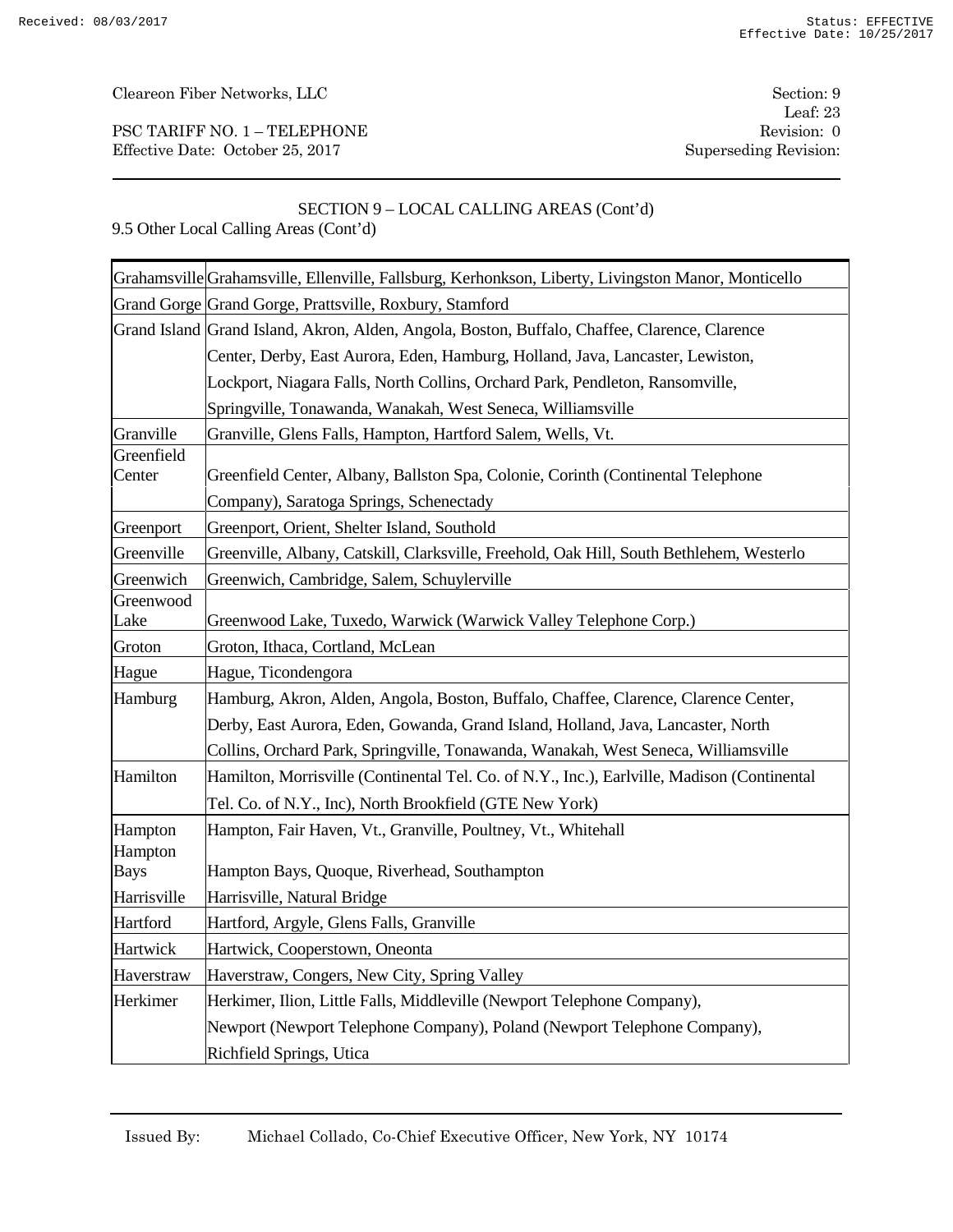PSC TARIFF NO. 1 – TELEPHONE Revision: 0 Effective Date: October 25, 2017 Superseding Revision:

Leaf: 24

### SECTION 9 – LOCAL CALLING AREAS (Cont'd) 9.5 Other Local Calling Areas (Cont'd)

| Heuvelton             | Heuvelton, Canton, Ogdensburg                                                        |
|-----------------------|--------------------------------------------------------------------------------------|
| <b>High Falls</b>     | High Falls, Clinton Corners, Clintondale, Esopus, Highland, Hyde Park, Kerhonkson,   |
|                       | Kingston, Marlboro, Milton, New Paltz, Pleasant Valley, Poughkeepsie, Rhinebeck (Red |
|                       | Hook Telephone Company), Rosendale, Staatsburg (Red Hook Telephone Company),         |
|                       | <b>Wappingers Falls</b>                                                              |
| Highland              | Highland, Beacon, Clinton Corners, Clintondale, Esopus, High Falls, Hopewell         |
|                       | Junction (Sylvan Lake Telephone Company, Inc.), Hyde Park, Kerhonkson, Kingston,     |
|                       | Marlboro, Millbrook, Milton, Newburgh, New Paltz, North Clove, Pleasant Valley,      |
|                       | Poughkeepsie, Rhinebeck (Red Hook Telephone Company), Rosendale,                     |
|                       | Staatsburg (Red Hook Telephone Company), Stanfordville, Wappingers Falls             |
| <b>Highland Falls</b> |                                                                                      |
| Hinsdale              | Hinsdale, Olean                                                                      |
| Hobart                | Hobart, Stamford                                                                     |
| Holland               | Holland, Akron, Alden, Angola, Boston, Buffalo, Chaffee, Clarence, Clarence Center,  |
|                       | Derby, East Aurora, Eden Grand Island, Hamburg, Java, Lancaster, North Collins,      |
|                       | Orchard Park, Springville, Tonawanda, Wanakah, West Seneca, Williamsville            |
| Holley                | Holley, Albion, Brockport (Rochester Telephone Corp.), Kendall, Rochester (Rochester |
|                       | Telephone Corporation), Waterport                                                    |
| <b>Hoosick Falls</b>  | Hoosick Falls, Albany, Cambridge, Pittstown, Troy                                    |
| Hornell               | Hornell, Alfred (GTE New York, Inc.), Almond (GTE New York, Inc.), Andover,          |
|                       | Arkport, Avoca, Cameron, Canseraga, Canisteo                                         |
| Hudson                | Hudson, Athens, Catskill, Chatham (Taconic Telephone Corporation), Claverack,        |
|                       | Germantown (Germantown Telephone Company, Inc.), Kinderhook (Berkshire               |
|                       | Telephone Corporation), Philmont                                                     |
| Hunter                | Hunter, Lexington, Tannersville, Windham                                             |
| Huntington            | Huntington, Cold Spring Harbor, Commack, Deer Park, Farmingdale, Midland,            |
|                       | Northport, West Commack                                                              |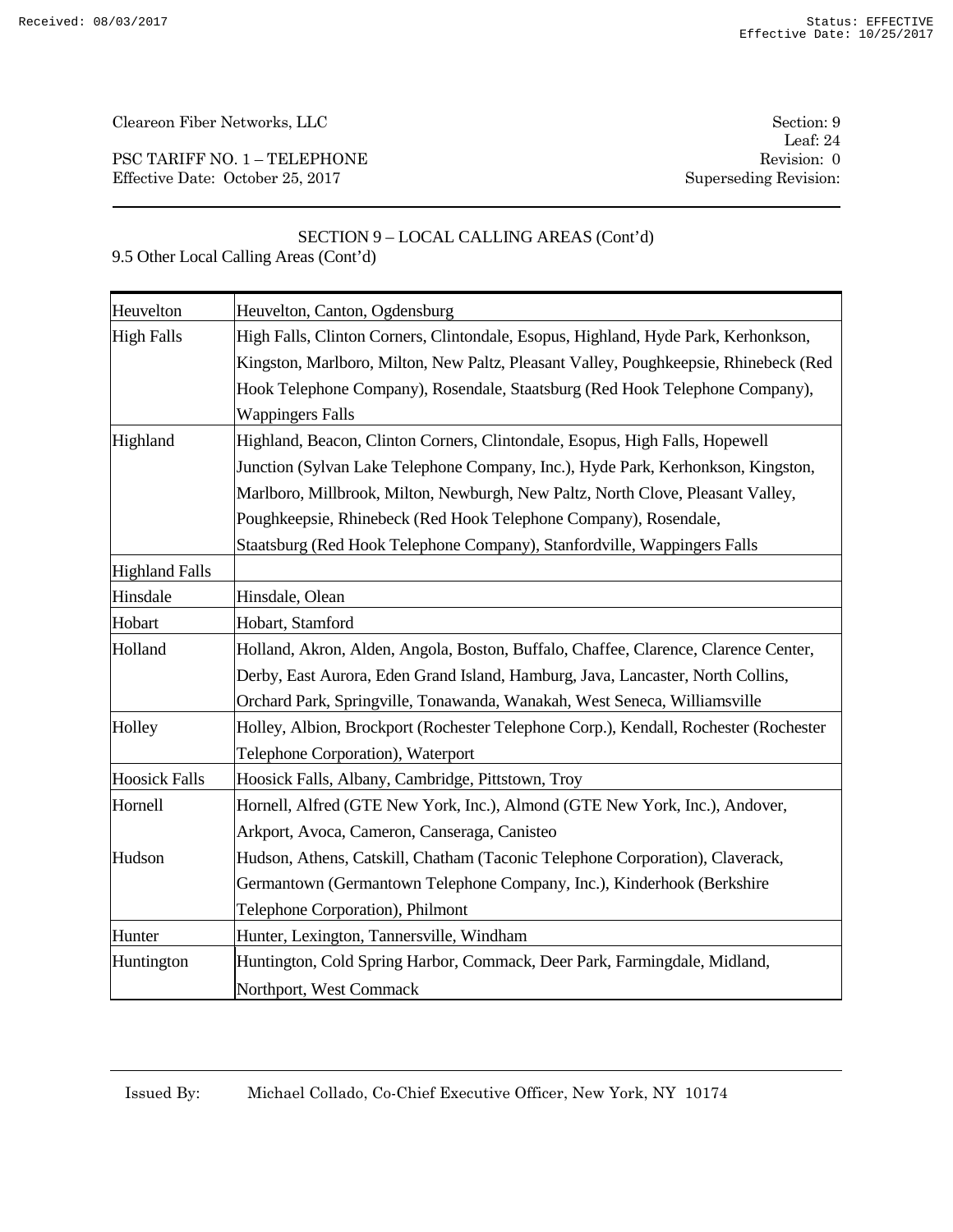PSC TARIFF NO. 1 – TELEPHONE Effective Date: October 25, 2017 Superseding Revision:

### SECTION 9 – LOCAL CALLING AREAS (Cont'd)

|                    | 9.5 Other Local Calling Areas (Cont'd)                                                         |  |
|--------------------|------------------------------------------------------------------------------------------------|--|
|                    | Hyde Park Hyde Park, Clinton Corners, Clintondale, Dover Plains, Esopus, High Falls, Highland, |  |
|                    | Hopewell Junction (Sylvan Lake Telephone Company, Inc.), Kerhonkson, Kingston,                 |  |
|                    | Marlboro, Millbrook, Milton, New Paltz, North Clove, Pleasant Valley, Poughkeepsie,            |  |
|                    | Rhinebeck (Red Hook Telephone Company), Rosendale, Staatsburg (Red Hook                        |  |
|                    | Telephone Company), Stanfordville, Wappingers Falls                                            |  |
| Ilion              | Ilion, Herkimer, Utica, West Winfield (ALLTEL N.Y., Inc.)                                      |  |
| Islip              | Islip, Bay Shore, Brentwood, Central Islilp, Sayville                                          |  |
| Ithaca             | Ithaca, Burdett (Empire Telephone Corporation), Dryen (GTE of N.Y.), Etna                      |  |
|                    | (GTE of N.Y.), Groton, Interlaken (Trumansburg Home Telephone), Lansing, Mc Lean,              |  |
|                    | Slaterville Springs (GTE of N.Y.), Spencer (GTE of New York),                                  |  |
|                    | Trumansburg (Trumansburg Home Telephone Company), Virgil (GTE of N.Y.)                         |  |
| Jamesport          | Jamesport, Mattituck, Riverhead                                                                |  |
| Java               | Java, Akron, Alden, Angola, Arcade, Boston, Buffalo, Chaffee, Clarence, Clarence               |  |
|                    | Center, Derby, East Aurora, Eden, Grand Island, Hamburg, Holland, Lancaster, North             |  |
|                    | Collins, Orchard Park, Springville, Tonawanda, Varysburg, Wanakah, West Seneca,                |  |
|                    | Williamsville                                                                                  |  |
| Jeffersonvill<br>e | Jeffersonville, Callicoon, Fallsburg, Lake Huntingtton, Liberty, Livingston Manor,             |  |
|                    | Monticello, White Lake                                                                         |  |
| Jonesville         | Jonesville, Albany, Averill Park, Ballston Spa, Colonie, Galway, Mechanicville,                |  |
|                    | Pittstown, Round Lake, Saratoga Springs, Schenectady, Troy, Valley Falls                       |  |
| Jordan             | Jordan, Auburn, Baldwinsville, Camillus, Cicero, Fayetteville, LaFayette, Liverpool,           |  |
|                    | Lysander (Iroquois Telephone Corp.), Manlius (Midstate Telephone Company, Inc.),               |  |
|                    | Marcellus (Midstate Telephone Company, Inc.), Minoa, Skaneateles, Syracuse,                    |  |
|                    | Weedsport                                                                                      |  |
| Katonah            | Katonah, Bedford Village, Birchwood, Croton Falls, Mount Kisco, North Salem, South             |  |
|                    | Salem, Yorktown Heights                                                                        |  |
| Kattskill          |                                                                                                |  |
| <b>Bay</b>         | Kattskill Bay, Glens Falls, Lake George                                                        |  |
| Keene              | Keene                                                                                          |  |
| Kendall            | Kendall, Albion, Brockport, Hamlin (Rochester Telephone Corporation), Holley,                  |  |
|                    | Rochester (Rochester Telephone Corporation), Waterport                                         |  |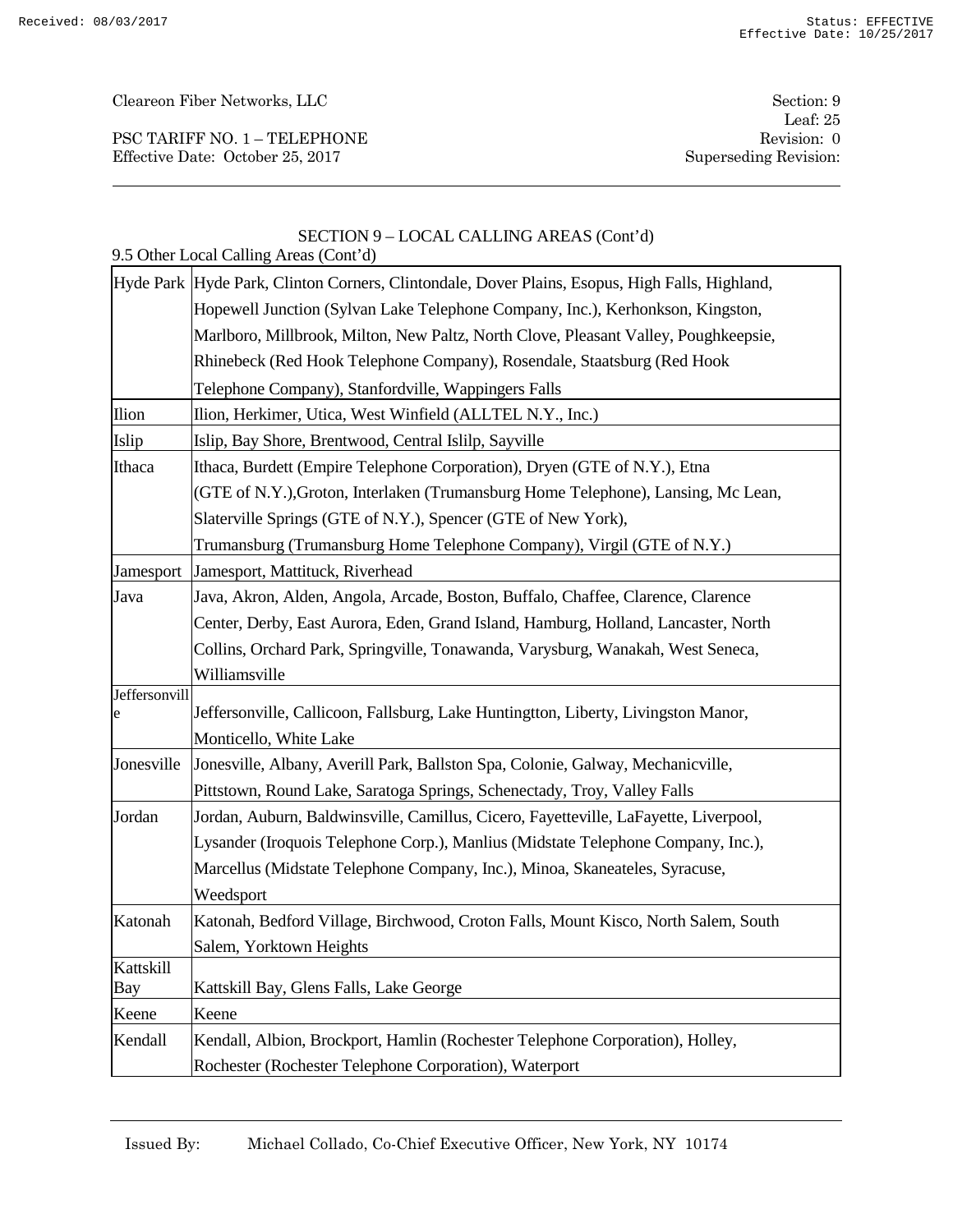PSC TARIFF NO. 1 – TELEPHONE Revision: 0 Effective Date: October 25, 2017 Superseding Revision:

### SECTION 9 – LOCAL CALLING AREAS (Cont'd)

| Kerhonkson        | Kerhonkson, Clintondale, Ellenville, Esopus, Grahamsville, High Falls, Highland,           |
|-------------------|--------------------------------------------------------------------------------------------|
|                   | Hyde Park, Kingston, Marlboro, Milton, New Paltz, Poughkeepsie, Rosendale, Shokan,         |
|                   | Staatsburg (Red Hook Telephone Company)                                                    |
| <b>Kings Park</b> | Kings Park, Commack, Northport, Smithtown, West Commack                                    |
| Kingston          | Kingston, Clinton Corners, Clintondale, Elizaville (Continental Telephone Company),        |
|                   | Ellenville, Esopus, High Falls, Highland, Hyde Park, Kerhonkson, Millbrook, Milton,        |
|                   | New Paltz, Palenville, Pleasant Valley, Phoenicia, Poughkeepsie,                           |
|                   | Red Hook (Continental Telephone Company), Rhinebeck (Continental Telephone                 |
|                   | Company), Rosendale, Saugerties, Shokan, Staatsburg (Continental Telephone                 |
|                   | Company), Stanfordville, Tivoli (Continental Telephone Company), Woodstock                 |
| Lafargeville      | Lafargeville, Alexandria Bay, Clayton, Watertown                                           |
| Lafayette         | LaFayette, Amber, Baldwinsville, Bridgeport, Camillus,                                     |
|                   | Cazenovia (ALLTEL New York, Inc.), Central Square (ALLTEL New York, Inc.),                 |
|                   | Chittenango, Cicero, Cleveland, Constantia, Fabia, Fayetteville, Jordan, Liverpool,        |
|                   | Lysander (Continental Tel. Co. of N.Y., Inc.), Manlius, Marcellus (ALLTEL New York, Inc.), |
|                   | Minoa, New Woodstock (Continental Tel. Co. of N.Y., Inc.),                                 |
|                   | Phoenix (ALLTEL New York, Inc.), Skaneateles, Syracuse, Truxton (GTE of New York),         |
|                   | Tully                                                                                      |
| Lake George       | Lake George, Bolton Landing, Glens Falls, Kattskill Bay, Warrensburg                       |
| Lake              |                                                                                            |
| Huntington        | Lake Huntington, Callicoon, Fallsburg, Jeffersonville, Liberty, Monticello,                |
| Lake Placid       | Narrowsburg (Continental Telephone Co. of N.Y., Inc.), White Lake                          |
|                   | Lake Placid, Saranac Lake                                                                  |
| Lakeland          | Lakeland, Birchwood, Carmel, Cold Spring, Garrison, Mahopac, Peekskill, Yorktown           |
|                   | Heights                                                                                    |
| Lancaster         | Lancaster, Akron, Alden, Angola, Boston, Buffalo, Chaffee, Clarence, Clarence Center,      |
|                   | Corfu, Darien (GTE New York), Derby, East Aurora, Eden, Grand Island, Hamburg,             |
|                   | Holland, Java, North Collins, Orchard Park, Pendleton, Springville, Tonawanda,             |
|                   | Varysburg, Wanakah, West Seneca, Williamsville                                             |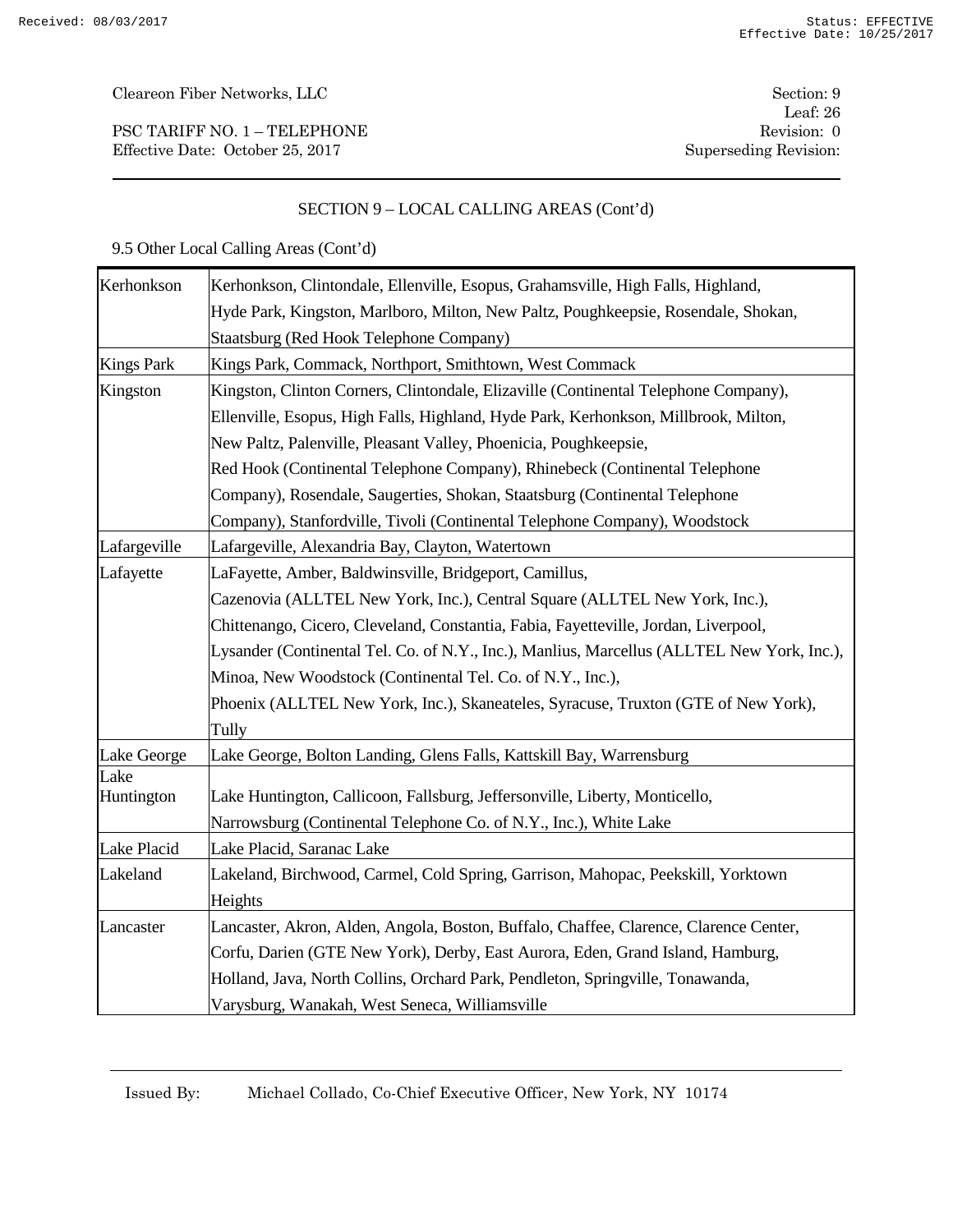PSC TARIFF NO. 1 – TELEPHONE Revision: 0 Effective Date: October 25, 2017 Superseding Revision:

| Lansing              | Lansing, Ithaca, Poplar Ridge                                                                              |
|----------------------|------------------------------------------------------------------------------------------------------------|
| Lewisboro            | Lewisboro, Bedford Village, New Canaan, Conn., Pound Ridge, Ridgefield, Conn.,                             |
|                      | South Salem                                                                                                |
| Lewiston             | Lewiston, Grand Island, Lockport, Newfane, Niagara Falls, Pendleton, Ransomville,                          |
|                      | Tonawanda, Wilson, Youngstown                                                                              |
| Lexington            | Lexington, Hunter, Prattsville, Tannersville, Windham                                                      |
| Liberty              | Liberty, Callicoon, Ellenville, Fallsburg, Grahamsville, Jeffersonville, Lake                              |
|                      | Huntington, Livingston Manor, Monticello, White Lake                                                       |
| Limestone            | Limestone, Bradford, Pa., Olean, Salamanca, Rew, Pa.                                                       |
| Lindenhurst          | Lindenhurst, Amityville, Babylon, Farmingdale, Midland                                                     |
| Lindley              | Lindley, Caton, Corning                                                                                    |
| <b>Little Falls</b>  | Little Falls, Dolgeville, Herkimer, Middleville (Newport Telephone Company), St.                           |
|                      | Johnsville (Continental Telephone Company of New York, Inc.)                                               |
| <b>Little Valley</b> | Little Valley, Cattaraugus, Ellicottville, Salamanca                                                       |
|                      | Central Square (Midstate Telephone Company, Inc.), Chittenango, Cicero, Cleveland,                         |
|                      | Constantia, Fabius, Fayetteville, Fulton (Midstate Telephone Corp.), Jordan, LaFayette,                    |
|                      | Lysander (Iroquois Telephone Corp.), Manlius, Marcellus (Midstate Telephone Corp.),                        |
|                      | Mexico, Minoa, New Woodstock (Chenango and Unadilla Telephone Corp.), Parish,                              |
|                      | Phoenix (Midstate Telephone Corp.), Skaneateles, Syracuse, Tully                                           |
| Liverpool            | Liverpool, Amber, Baldwinsville, Bridgeport, Camillus, Cazenovia,                                          |
|                      | Livingston Manor Livingston Manor, Callicoon, Fallsburg, Grahamsville, Jeffersonville, Liberty, Monticello |
| Lockport             | Lockport, Barker, Gasport, Grand Island, Lewiston, Middleport, Newfane, Niagara Falls,                     |
|                      | Pendleton, Ransomville, Sanborn (Iroquois Telephone Corp.), Tonawanda, Wilson,                             |
|                      | Youngstown                                                                                                 |
| Lyndonville          | Lyndonville, Alvion, Barker, Medina, Middleport, Waterport                                                 |
| Lyon Mountain        | Lyon Mountain, Dannemora, Plattsburgh                                                                      |
| Lyons                | Lyons, Clyde, Newark                                                                                       |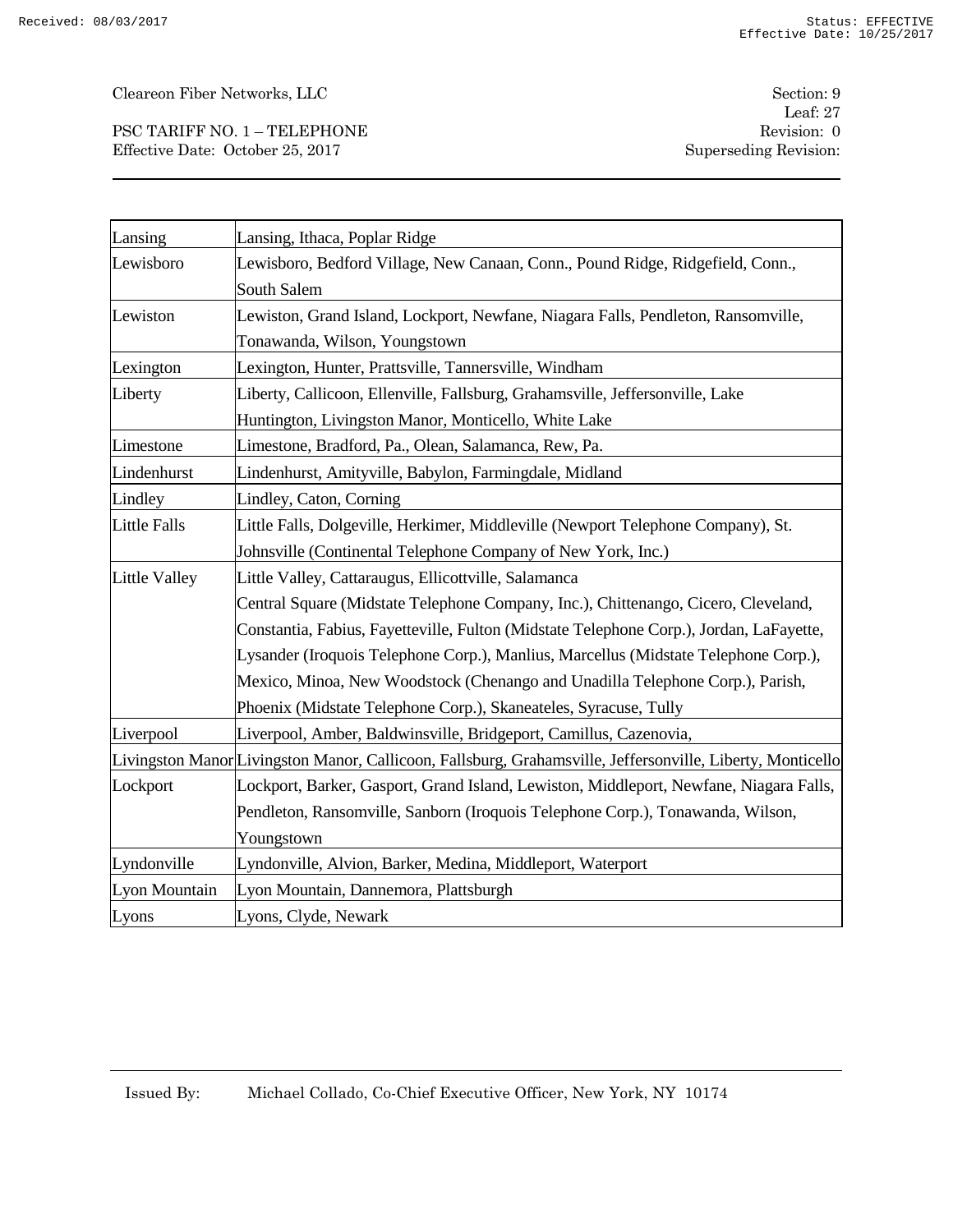PSC TARIFF NO. 1 – TELEPHONE Revision: 0 Effective Date: October 25, 2017 Superseding Revision:

Leaf: 28

# SECTION 9 – LOCAL CALLING AREAS (Cont'd)

9.5 Other Local Calling Areas (Cont'd)

| Macedon       | Macedon, Marion, Ontario, East Rochester and Fairport (Rochester Telephone                                                                                    |
|---------------|---------------------------------------------------------------------------------------------------------------------------------------------------------------|
|               | Corporation), Palmyra, Rochester, Victor (Rochester Telephone Corporation),                                                                                   |
|               | <b>Webster (Rochester Telephone Corporation)</b>                                                                                                              |
| Machias       | Machias, Arcade, Franklinville                                                                                                                                |
| Madrid        | Madrid, Canton, Massena, Ogdensburg, Potsdam, Waddington                                                                                                      |
| Mahopac       | Mahopac, Birchwood, Brewster, Carmel, Croton Falls, Lakeland, Yorktown Heights                                                                                |
| Maine         | Miane, Binghamton, Endicott, Whitney Point (Continental Telephone Company of New                                                                              |
|               | York, Inc.)                                                                                                                                                   |
| Malone        | Malone, Brainardsville, Chateaugay, Fort Covington, Moira, St. Regis Falls                                                                                    |
| Mariaville    | Mariaville, Albany, Altamont, Amsterdam, Central Bridge, Colonie, Delanson,                                                                                   |
|               | Esperance, Schenectady, Troy, Voorheesville                                                                                                                   |
| Marion        | Marion, Fairport (Rochester Telephone Corporation), Macedon, Newark, Ontario,,                                                                                |
|               | Palmyra Rochester (Rochester Telephone Corporation), Webster (Rochester Telephone                                                                             |
|               | Corporation), Williamson                                                                                                                                      |
| Marlboro      | Marlboro, Beacon, Clinton Corners, Clintondale, Cornwall, Esopus, High Falls, Highland,<br>Hopewell Juntion (Sylvan Lake Telephone Company, Inc.), Hyde Park, |
|               | Kerhonkson, Millbrook, Milton, Newburgh, New Paltz, North Clove, Pawling,                                                                                     |
|               | Pleasant Valley, Poughkeepsie, Rosendale, Staatsburg (Continental Telephone Company                                                                           |
|               | of New York, Inc.), Wappingers Falls                                                                                                                          |
| Massena       | Massena, Fort Covington, Madrid, Norfolk, Waddington, Winthrop (Nicholville Tel. Co.,                                                                         |
|               | Inc.)                                                                                                                                                         |
| Mattituck     | Mattituck, Jamesport, Peconic                                                                                                                                 |
| McDougal      | McDougal, Geneva, Waterloo                                                                                                                                    |
| <b>McGraw</b> | McGraw, Cincinnatus (Continental Tel. Co. of N.Y., Inc.), Cortland, DeRuyter                                                                                  |
|               | (Continental Tel. Co. of N.Y., Inc.), Marathon (Continental Tel. Co. of N.Y., Inc.),                                                                          |
|               | Truxton (Iroquois Telephone Corp.)                                                                                                                            |
| McLean        | McLean, Cortland, Dryden (Continental Telephone Company of New York Inc.),                                                                                    |
|               | Groton, Ithaca                                                                                                                                                |

Issued By: Michael Collado, Co-Chief Executive Officer, New York, NY 10174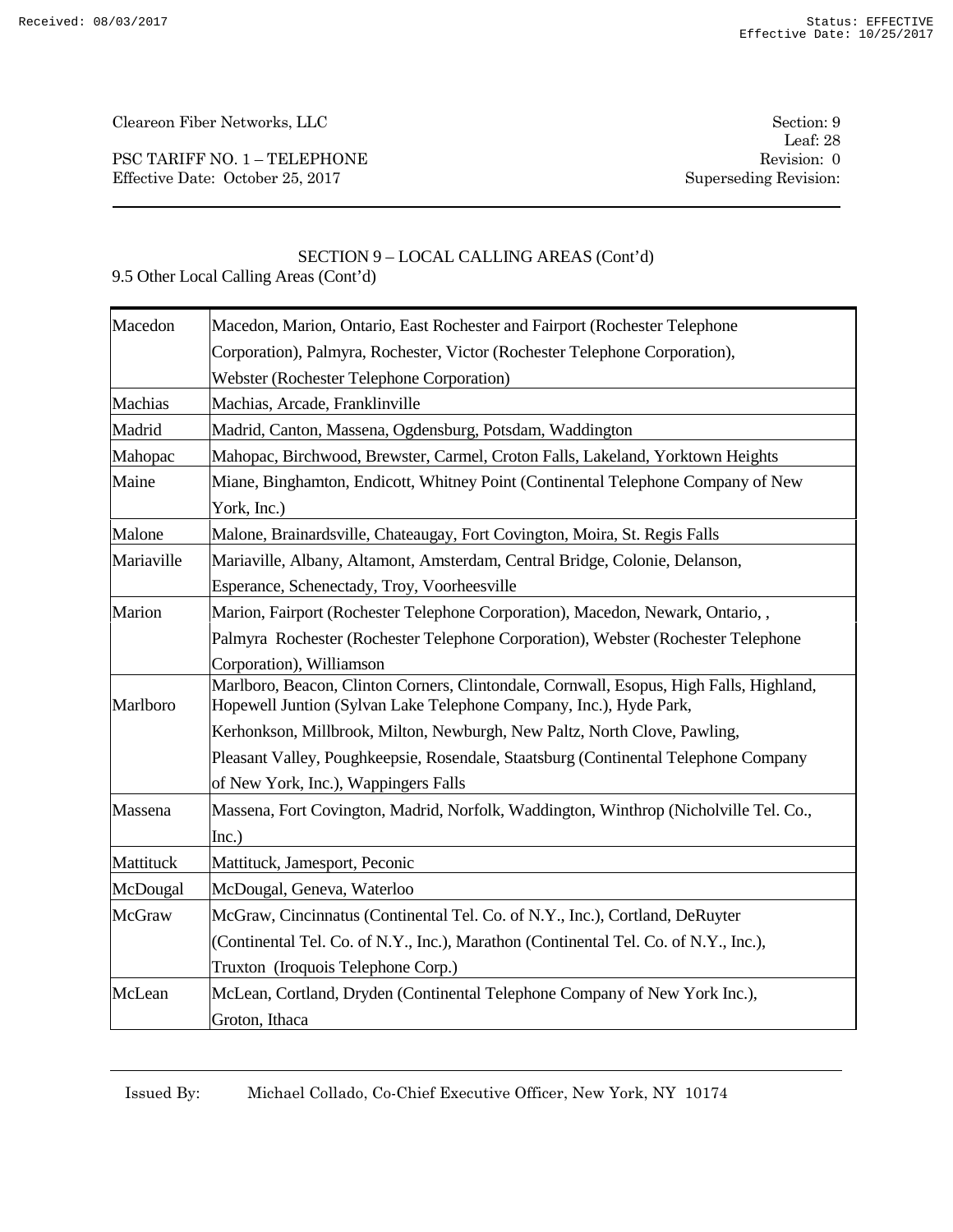PSC TARIFF NO. 1 – TELEPHONE Revision: 0 Effective Date: October 25, 2017 Superseding Revision:

Leaf: 29

# SECTION 9 – LOCAL CALLING AREAS (Cont'd)

| Mechanicville | Mechanicville, Albany, Ballston Spa, Colonie, Galway, Jonesville, Pittstown, Round        |
|---------------|-------------------------------------------------------------------------------------------|
|               | Lake, Saratoga Springs, Schenectady, Troy, Valley Falls                                   |
| Medina        | Medina, Albion, Lyndonville, Middleport                                                   |
| Mexico        | Mexico, Central Square (Midstate Telephone Corp.), Cicero, Fulton (Midstate Telephone     |
|               | Corp.), Liverpool, Oswego, Parish, Phoenix (Midstate Telephone Corp.), Syracuse           |
| Middleport    | Middleport, Barker, Gasport, Lockport, Lyndonville, Medina, Newfane, Pendleton,           |
|               | Wilson                                                                                    |
| Midland       | Midland, Babylon, Deer Park, Farmingdale, Huntington, Lindenhurst                         |
| Milford       | Milford, Cooperstown, Oneonta                                                             |
| Millbrook     | Millbrook, Amenia, Clinton Corners, Clintondale, Dover Plains, Esopus, Highland,          |
|               | Hopewell Junction (Sylvan Lake Telephone Company, Inc.), Hyde Park, Kingston,             |
|               | Marlboro, Milton, North Clove, Pawling, Pleasant Valley, Poughkeepsie,                    |
|               | Rhinebeck (Red Hook Telephone Company), Rosendale, Staatsburg (Red Hook                   |
|               | Telephone Company), Stanfordville, Wappingers Falls, Wingdale                             |
| Milton        | Milton, Beacon, Clinton Corners, Clintondale, Cornwall, Esopus, High Falls, Highland,     |
|               | Hopewell Junction (Sylvan Lake Telephone Company, Inc.), Hyde Park, Kerhonkson,           |
|               | Kingston, Marlboro, Millbrook, Newburgh, New Paltz, North Clove, Pawling, Pleasant        |
|               | Valley, Poughkeepsie, Rhinebeck (Continental Telephone Company of New York,               |
|               | Inc.), Rosendale, Staatsburg (Continental Telephone Company of New York, Inc.),           |
|               | Stanfordville, Wappingers Falls, Wingdale                                                 |
| Mineville     | Mineville, Port Henry                                                                     |
| Minoa         | Minoa, Amber, Baldwinsville, Bridgeport, Camillus, Canastota, Cazenovia, Central          |
|               | Square (ALLTEL New York, Inc.), Chittenango, Cicero, Cleveland, Constantia, Fabius,       |
|               | Fayetteville, Joran, LaFayette, Liverpool, Lysander (Continental Tel. Co. of N.Y., Inc.), |
|               | Manlius and Marcellus (ALLTEL New York, Inc.), New Woodstock (Continental Tel.            |
|               | Co. of N.Y., Inc.), Phoenix (ALLTEL New York, Inc.), Skaneateles, Sylvan Beach,           |
|               | Syracuse, Tully                                                                           |
| Moira         | Moira, Malone, St. Regis Falls                                                            |
| Montauk       | Montauk Point, Amagansett                                                                 |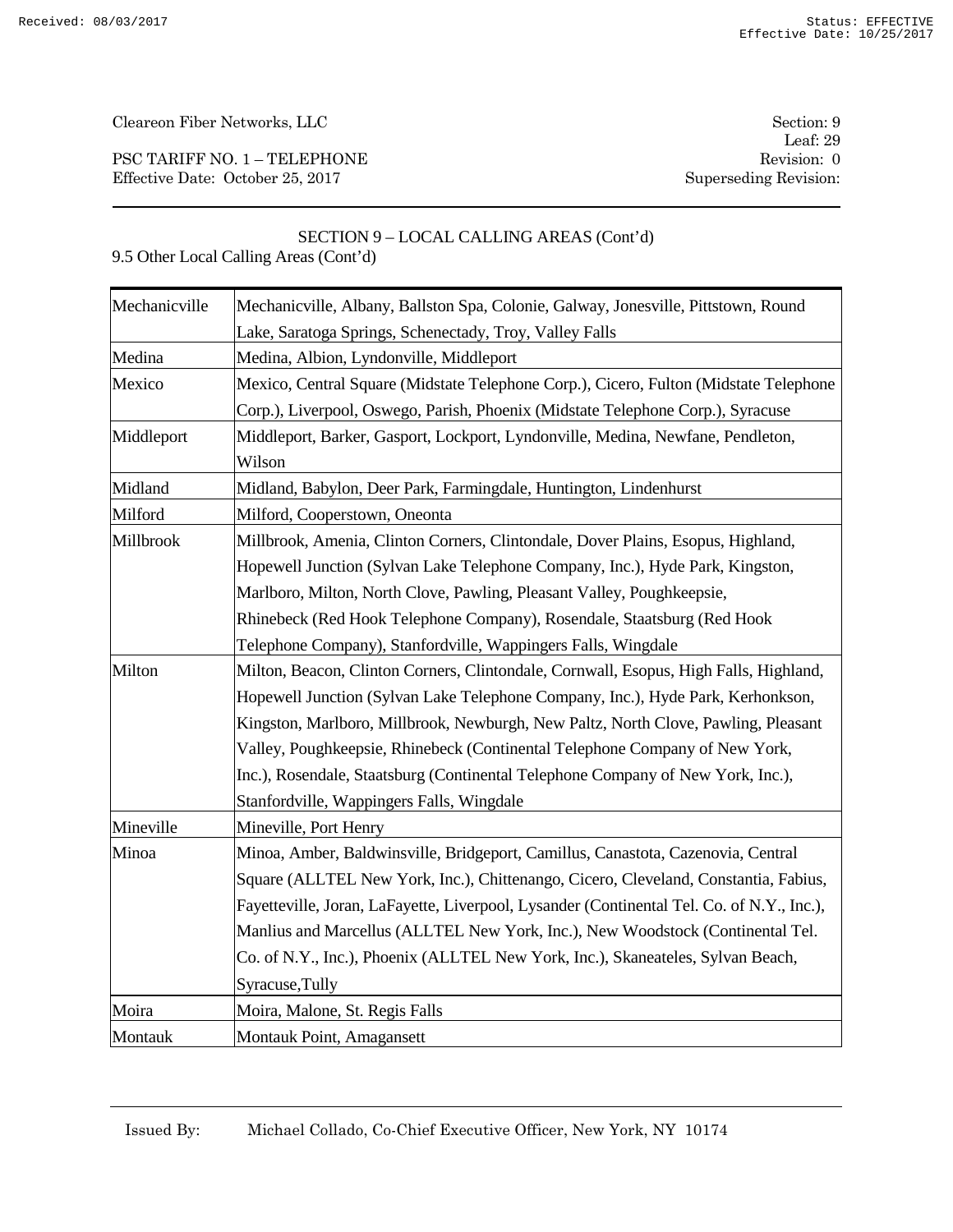PSC TARIFF NO. 1 – TELEPHONE Revision: 0 Effective Date: October 25, 2017 Superseding Revision:

Leaf: 30

# SECTION 9 – LOCAL CALLING AREAS (Cont'd)

| Monticello         | Monticello, Barryville (GTE of New York), Callicoon, Ellenville, Fallsburg,       |
|--------------------|-----------------------------------------------------------------------------------|
|                    | Grahamsville, Jeffersonville, Lake Huntington, Liberty, Livingston Manor, White   |
|                    | Lake, Wurtsboro (Continental Telephone Company of Upstate New York, Inc.)         |
| Moravia            | Moravia, Aurburn, Owasco, Poplar Ridge, Sempronius, Union Springs                 |
| Morristown         | Morristown, Hammond (Citizens Telephone of Hammond), Ogdensburg                   |
| <b>Mount Kisco</b> | Mount Kisco, Armonk Village, Bedford Village, Chappaqua, Katonah, Ossining,       |
|                    | Pleasantville, Pound Ridge, Yorktown Heights                                      |
| Nanuet             | Nanuet, Congers, New City, Nyack, Pearl River, Piermont, Spring Valley            |
| Natural Bridge     | Natural Bridge, Carthage, Harrisville, Watertown                                  |
| New City           | New City, Congers, Haverstraw, Nanuet, Nyack, Spring Valley                       |
| <b>New Paltz</b>   | New Paltz, Beacon, Clinton Corners, Clintondale, Esopus, High Falls, Highland,    |
|                    | Hopewell Junction (Sylvan Lake Telephone Company, Inc.), Hyde Park, Kerhonkson,   |
|                    | Kingston, Marlboro, Milton, Newburgh, Pleasant Valley, Poughkeepsie,              |
|                    | Rhinebeck (Red Hook Telephone Company), Rosendale, Staatsburg (Continental        |
|                    | Telephone Company of N.Y., Inc.), Wallkill (Highland Telephone Company),          |
|                    | <b>Wappingers Falls</b>                                                           |
| Newark             | Newark, Lyons, Marion, Palmyra                                                    |
| Newburgh           | Newburgh, Beacon, Clintondale, Cornwall, Highland, Hopewell Junction (Sylvan Lake |
|                    | Telephone Company, Inc.), Marlboro, Milton, Montgomery (Highland Telephone        |
|                    | Company), New Paltz, Pleasant Valley, Poughkeepsie, Walden, Wallkill (Highland    |
|                    | Telephone Company), Wappingers Falls                                              |
| Newfane            | Newfane, Barker, Gasport, Lewiston, Lockport, Middleport, Pendleton, Ransomville, |
|                    | Wilson, Youngstown                                                                |
| Newfield           | Newfield, Ithaca                                                                  |
| Niagara Falls      | Niagara Falls, Grand Island, Lewiston, Lockport, Pendleton, Ransomville,          |
|                    | Sanborn (Continental Tel. Co. of N.Y., Inc.), Tonawanda, Wilson, Youngstown       |
| <b>Nichols</b>     | Nichols, Owego, Rome, Pa. (Commonwealth Tel. Co.), Warren Center, Pa. (Common-    |
|                    | wealth Tel. Co.)                                                                  |
| Norfolk            | Norfolk, Massena, Norwood, Potsdam                                                |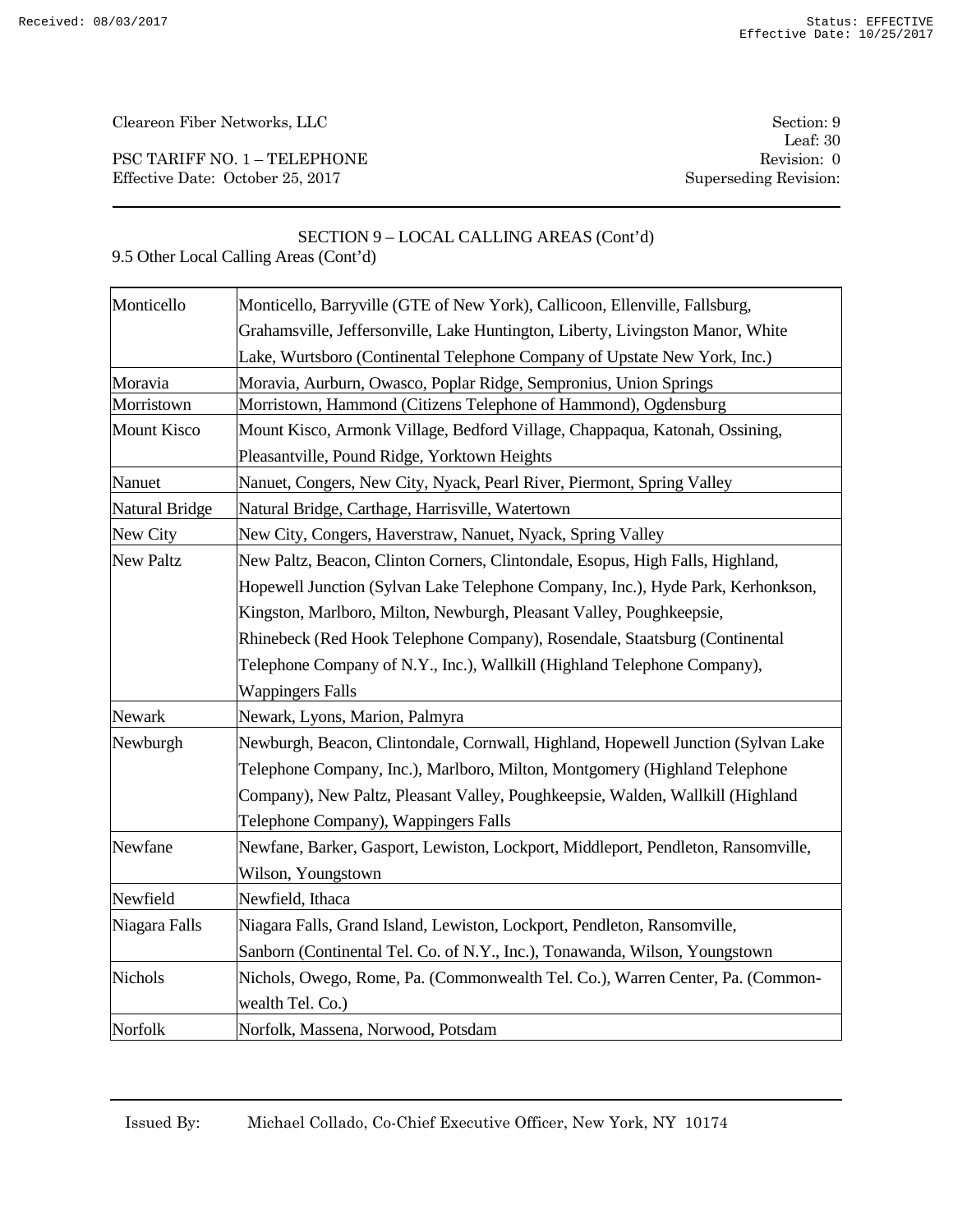PSC TARIFF NO. 1 – TELEPHONE Revision: 0 Effective Date: October 25, 2017 Superseding Revision:

### SECTION 9 – LOCAL CALLING AREAS (Cont'd)

| North Clove          | North Clove, Beacon, Clinton Corners, Clintondale, Dover Plains, Esopus, Highland, |
|----------------------|------------------------------------------------------------------------------------|
|                      | Hopewell Junction (Sylvan Lake Telephone Company, Inc.), Hyde Park, Marlboro,      |
|                      | Millbrook, Milton, Pawling, Pleasant Valley, Poughkeepsie, Staatsburg (Red Hook    |
|                      | Telephone Company), Stanfordville, Wappingers Falls, Wingdale                      |
| <b>North Collins</b> | North Collins, Akron, Alden, Angola, Boston, Buffalo, Chaffee, Clarence, Clarence  |
|                      | Center, Derby, East Aurora, Eden, Gowanda, Grand Island, Hamburg, Holland, Java,   |
|                      | Lancaster, Orchard Park, Springville, Tonawanda, Wanakah, West Seneca,             |
|                      | Williamsville                                                                      |
| North Rose           | North Rose, Sodus, Wolcott                                                         |
| North Salem          | North Salem, Brewster, Croton Falls, Katonah, South Salem                          |
| Northport            | Northport, Commack, Huntington, Kings Park, West Commack                           |
| Norwood              | Norwood, Norfolk, Potsdam                                                          |
| <b>Nyack</b>         | Nyack, Congers, Nanuet, New City, Pearl River, Piermont                            |
| Oak Hill             | Oak Hill, Cairo, Freehold, Greenville                                              |
| Oakfield             | Oakfield, Akron, Batavia, Elba                                                     |
| Ogdensburg           | Ogdensburg, Canton, Heuvelton, Madrid, Morristown, Waddington                      |
| Olean                | Olean, Bolivar, Cuba, Hinsdale, Limestone, Salamanca                               |
| Oneida               | Oneida, Canastota, Knoxboro (Vernon Telephone Co.), Munnsville (Midstate Telephone |
|                      | Corporation), Sylvan Beach, Vernon (Vernon Telephone Company, Inc.)                |
| Oneonta              | Oneonta, Davenport, Hartwick, Milford, Morris (Chenango and Unadilla Telephone     |
|                      | Corporation), Otego, Schenevus                                                     |
| Ontario              | Ontario, Fairport (Rochester Telephone Corporation), Macedon, Marion,              |
|                      | Rochester (Rochester Telephone Corporation), Sodus, Webster (Rochester Telephone   |
|                      | Corporation), Williamson                                                           |
| <b>Orchard Park</b>  | Orchard Park, Akron, Alden, Angola, Boston, Buffalo, Chaffee, Clarence, Clarence   |
|                      | Center, Derby, East Aurora, Eden, Grand Island, Hamburg, Holland, Java, Lancaster, |
|                      | North Collins, Springville, Tonawanda, Wanakah, West Seneca, Williamsville         |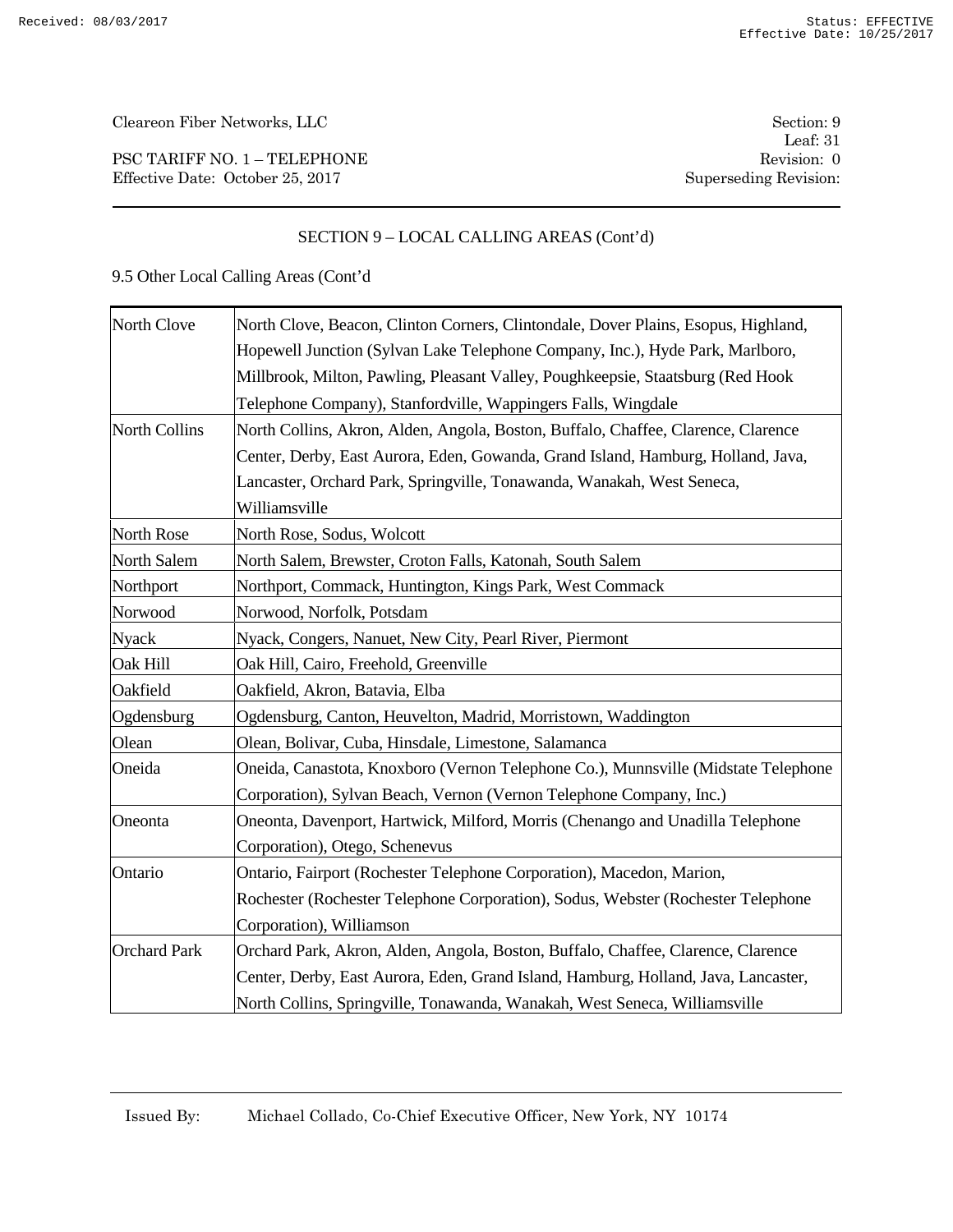PSC TARIFF NO. 1 – TELEPHONE Revision: 0 Effective Date: October 25, 2017 Superseding Revision:

Leaf: 32

### SECTION 9 – LOCAL CALLING AREAS (Cont'd)

| Orient      | Orient, Greenport                                                                                                                                              |
|-------------|----------------------------------------------------------------------------------------------------------------------------------------------------------------|
| Osceola     | Osceola, Camden, Pulaski (Continental Tel. Co. of N.Y., Inc.)                                                                                                  |
| Ossining    | Ossining, Chappaqua, Croton-on-Hudson, Mount Kisco, Pleasantville, Yorktown Heights,<br>Zone W7                                                                |
| Oswego      | Oswego, Fulton (Midstate Telephone Corp.), Hannibal (Iroquois Telephone Corp.), Mexico                                                                         |
| Otego       | Otego, Oneonta                                                                                                                                                 |
| Owasso      | Owasso, Auburn, Moravia, Poplar Ridge, Skaneateles                                                                                                             |
| Owego       | Owego, Appalachian, Candor (Continental Tel. Co. of N.Y., Inc.), Endicott, Little<br>Meadows, Pa., Newark Valley (Continental Tel. Co. of N.Y., Inc.), Nichols |
|             |                                                                                                                                                                |
| Palenville  | Palenville, Catskill, Kingston, Saugerties                                                                                                                     |
| Palmyra     | Palmyra, Macedon, Marion, Newark                                                                                                                               |
| Parish      | Parish, Central Square (ALLTEL New York, Inc.), Cicero, Liverpool, Mexico,                                                                                     |
|             | Pulaski (GTE of New York), Syracuse, Williamstown (GTE of New York)                                                                                            |
| Patchogue   | Patchogue, Bayport, Bellport, East Fire Island, Ronkonkoma, Selden, Yaphank                                                                                    |
| Patterson   | Patterson, Brewster, Carmel, Pawling                                                                                                                           |
| Pawling     | Pawling, Beacon, Dover Plains, Hopewell Junction (Sylvan Lake Telephone Company,                                                                               |
|             | Inc.), Marlboro, Millbrook, Milton, North Clove, Patterson, Pleasant Valley,                                                                                   |
|             | Poughkeepsie, Wappingers Falls, Wingdale                                                                                                                       |
| Pearl River | Pearl River, Nanuet, Nyack, Piermont, Spring Valley                                                                                                            |
| Peconic     | Peconic, Mattituck, Southold                                                                                                                                   |
| Peekskill   | Peekskill, Croton-on-Hudson, Garrison, Lakeland, Yorktown Heights                                                                                              |
| Pendleton   | Pendleton, Akron, Barker, Buffalo, Clarence, Clarence Center, Gasport, Grand Island,                                                                           |
|             | Lancaster, Lewiston, Lockport, Middleport, Newfane, Niagara Falls, Ransomville,                                                                                |
|             | Sanborn (Iroquois Telephone Corp.), Tonawanda, West Seneca, Williamsville, Wilson,                                                                             |
|             | Youngstown                                                                                                                                                     |
| Penn Yan    | Penn Yan, Branchport, Dundee (Continental Tel. Co. of N.Y., Inc.)                                                                                              |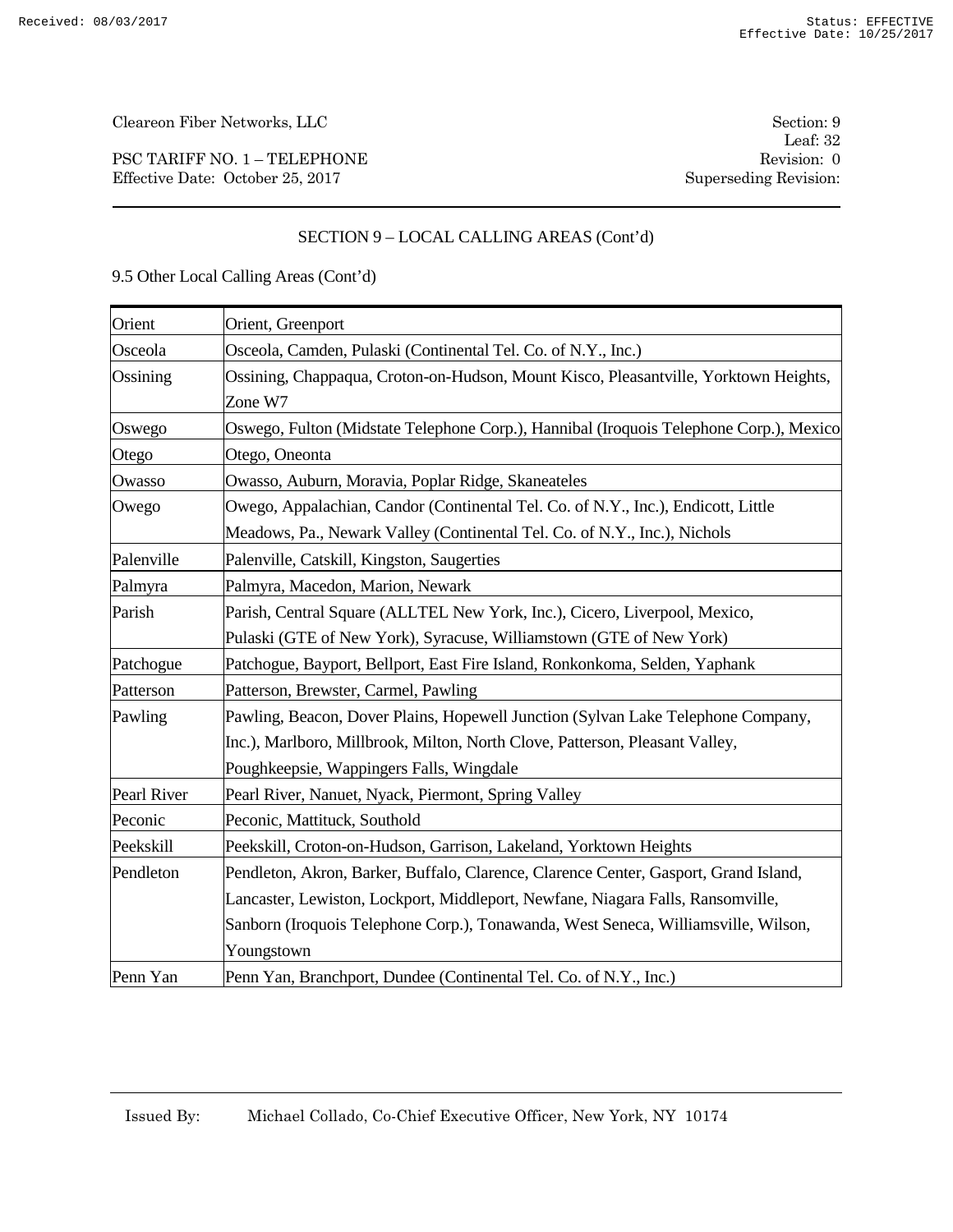PSC TARIFF NO. 1 – TELEPHONE Revision: 0 Effective Date: October 25, 2017 Superseding Revision:

Leaf: 33

### SECTION 9 – LOCAL CALLING AREAS (Cont'd)

### 9.5 Other Local Calling Areas (Cont'd)

| Peru           | Peru, Keeseville (Ausable Valley Telephone Company, Inc.), Plattsburgh                                                                       |
|----------------|----------------------------------------------------------------------------------------------------------------------------------------------|
| Philadelphia   | Philadelphia, Antwerp, Evans Mills, Theresa, Watertown                                                                                       |
| Philmont       | Philmont, Chatham (Taconic Telephone Corporation), Claverack, Hudson                                                                         |
| Phoenicia      | Phoenicia, Fleischmanns, Kingston, Shokan, Woodstock                                                                                         |
| Piermont       | Piermont, Nanuet, Nyack, Pearl River                                                                                                         |
| Pittstown      | Pittstown, Albany, Colonie, Hoosick Falls, Jonesville, Mechanicville, Round Lake,                                                            |
|                | Schenectady, Troy, Valley Falls                                                                                                              |
| Plattsburg     | Plattsburg, Chazy (Chazy and Westport Tel. Corp.), Dannemora, Ellensburg Depot, Peru,<br>Saranac, West Chazy (Chazy and Westport Tel. Corp.) |
|                | Pleasant Valley Pleasant Valley, Beacon, Clinton Corners, Clintondale, Dover Plains, Esopus, High                                            |
|                | Falls, Highland, Hopewell Junction (Sylvan Lake Telephone Company, Inc.), Hyde                                                               |
|                | Park, Kingston, Marlboro, Millbrook, Milton, Newburgh, New Paltz, North Clove,,                                                              |
|                | Pawling , Poughkeepsie, Rhinebeck (Red Hook Telephone Company), Rosendale,                                                                   |
|                | Staatsburg (Red Hook Telephone Company), Stanfordville, Wappingers Falls, Wingdale                                                           |
| Pleasantville  | Pleasantville, Armonk Village, Chappaqua, Mount Kisco, Ossining, Zones W7 and W8,                                                            |
| Poplar Ridge   | Poplar Ridge, Aurburn, Lansing, Moravia, Owasco, Union Springs                                                                               |
| Port Henry     | Port Henry, Crown Point (Crown Point Telephone Corp.), Mineville                                                                             |
| Port Jefferson | Port Jefferson, Selden, Shoreham, Stony Brook, Yaphank                                                                                       |
| Potsdam        | Potsdam, Canton, Madrid, Nicholville (Nicholville Tel. Co., Inc.), Norwood                                                                   |
| Poughkeepsie   | Poughkeepsie, Beacon, Clinton Corners, Clintondale, Cornwall, Dover Plains, Esopus,                                                          |
|                | High Falls, Highland, Hopewell Junction (Sylvan Lake Telephone Company, Inc.),                                                               |
|                | Hyde Park, Kerhonkson, Kingston, Marlboro, Millbrook, Milton, Newburgh, New Paltz,                                                           |
|                | North Clove, Pawling, Pleasant Valley, Rhinebeck (Red Hook Telephone Company),                                                               |
|                | Rosendale, Staatsburg (Red Hook Telephone Company), Stanfordville, Wappingers                                                                |
|                | Falls, Wingdale                                                                                                                              |
| Pound Ridge    | Pound Ridge, Bedford Village, Lewisboro, Mount Kisco, New Canaan, Conn., South                                                               |
|                | Salem, Stamford, Conn.                                                                                                                       |
| Prattsville    | Prattsville, Grand Gorge, Lexington, Windham                                                                                                 |

Issued By: Michael Collado, Co-Chief Executive Officer, New York, NY 10174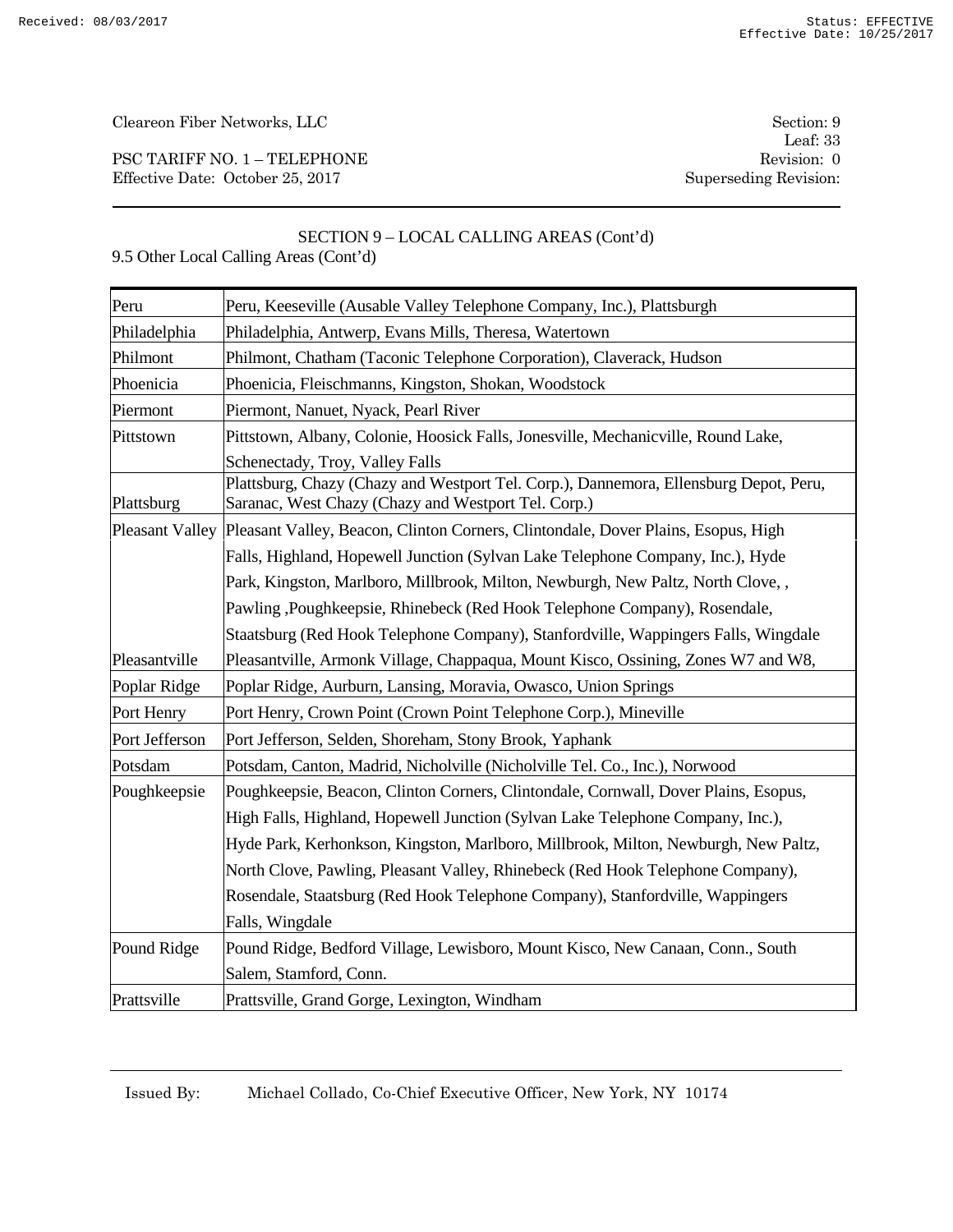PSC TARIFF NO. 1 – TELEPHONE Revision: 0 Effective Date: October 25, 2017 Superseding Revision:

Leaf: 34

# SECTION 9 – LOCAL CALLING AREAS (Cont'd)

| Putnam                   | Putnam, Ticonderoga                                                                |
|--------------------------|------------------------------------------------------------------------------------|
| Quoque                   | Quoque, Hampton Bays, Riverhead, Westhampton                                       |
| Ransomville              | Ransomville, Barker, Gasport, Grand Island, Lewiston, Lockport, Newfane, Niagara   |
|                          | Falls, Pendleton, Tonawanda, Wilson, Youngstown                                    |
| <b>Red Creek</b>         | Red Creek, Fair Haven (GTE of New York), Wolcott                                   |
| <b>Richfield Springs</b> | Richfield Springs, Herkimer                                                        |
| Richmondville            | Richmondville, Cobleskill                                                          |
| Riverhead                | Riverhead, Center Moriches, Eastport, Hampton Bays, Jamesport, Quoque, Wading      |
|                          | River, Westhampton, Yaphank                                                        |
| Rome                     | Rome, Boonville (Continental Telephone of New York Inc.), Camden, Clinton, Holland |
|                          | Patent (Oneida County Rural Telephone Company), Utica, Vernon (Vernon              |
|                          | Telephone Co.), Westernville (Oneida County Rural Telephone Company)               |
| Ronkonkoma               | Ronkonkoma, Bayport, Central Islip, Patchogue, Saing James, Sayville, Selden,      |
|                          | Smithtown, Stony Brook                                                             |
| Rosendale                | Rosendale, Clinton Corners, Clintondale, Esopus, High Falls, Highland, Hyde Park,  |
|                          | Kerhonkson, Marlboro, Millbrook, Milton, New Paltz, Pleasant Valley, Poughkeepsie, |
|                          | Rhinebeck, Staatsburg (Red Hook Telephone Company), Stanfordville, Wappingers      |
|                          | Falls                                                                              |
| <b>Round Lake</b>        | Round Lake, Albany, Ballston Spa, Colonie, Galway, Jonesville, Mechanicville,      |
|                          | Pittstown, Saratoga Springs, Schenectady, Troy, Valley Falls                       |
| Roxbury                  | Roxbury, Grand Gorge, Margaretville (Margaretville Telephone Co., Inc.), Stamford  |
| Rushford                 | Rushford                                                                           |
| <b>Sackets Harbor</b>    | Sackets Harbor, Watertown                                                          |
| Sag Harbor               | Sag Harbor, Bridgehampton, Shelter Island, Southampton, Water Mill                 |
| <b>Saint James</b>       | Saint James, Ronkonkoma, Smithtown, Stony Brook                                    |
| Saint Regis Falls        | Saint Regis Falls, Malone, Moira                                                   |
| Salamanca                | Salamanca, Ellicotville, Limestone, Little Valley, Olean, Steamburg                |
| Salem                    | Salem, Cambridge, Glens Falls, Granville, Greenwich, Rupert, Vt.                   |
| Saranac                  | Saranac, Dannemora, Plattsburg                                                     |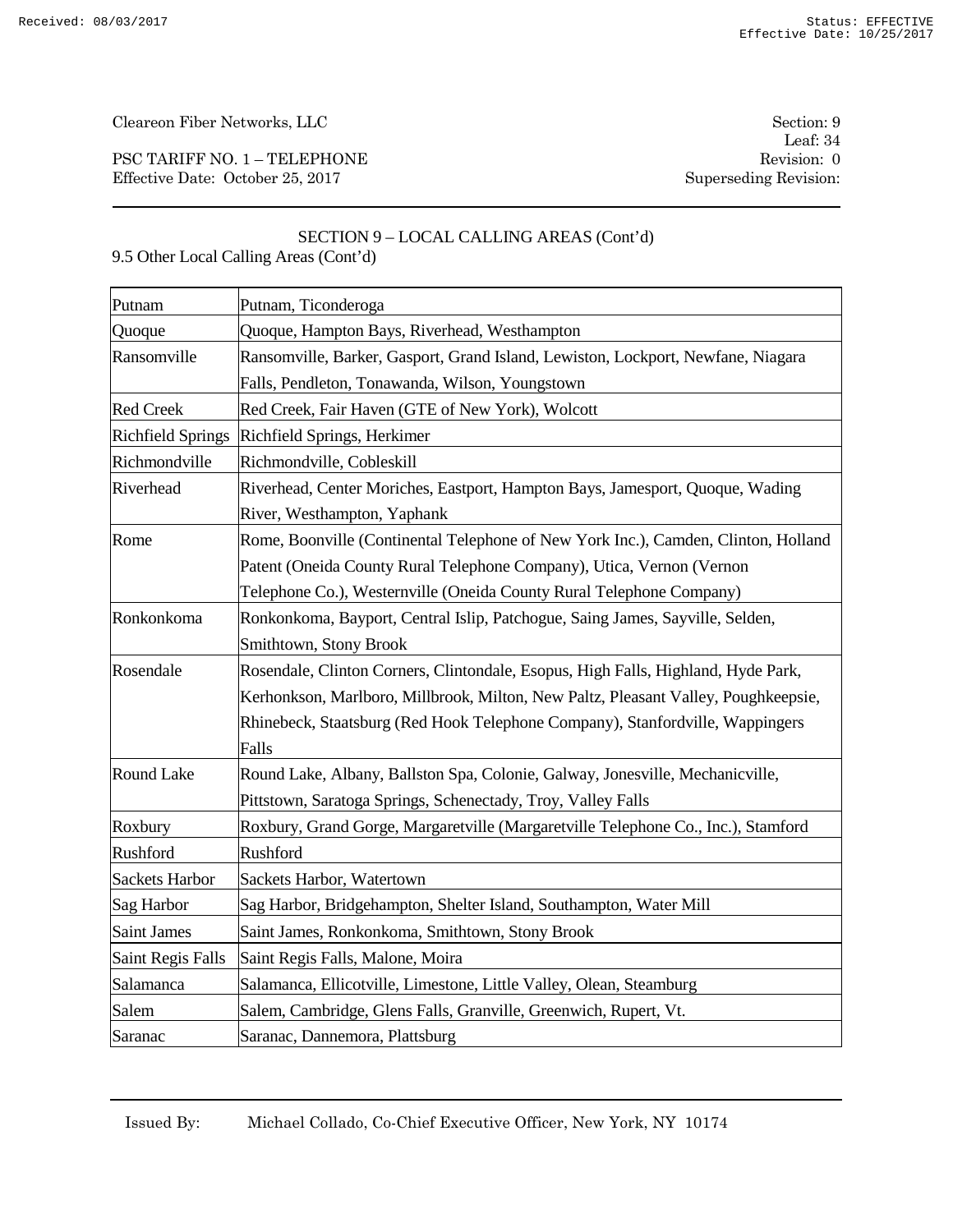PSC TARIFF NO. 1 – TELEPHONE Revision: 0 Effective Date: October 25, 2017 Superseding Revision:

# SECTION 9 – LOCAL CALLING AREAS (Cont'd)

| Saranac                  |                                                                                                          |
|--------------------------|----------------------------------------------------------------------------------------------------------|
| Lake                     | Saranac Lake, Lake Placid, Paul Smiths (Ausable Valley Telephone Company, Inc.),                         |
|                          | <b>Tupper Lake</b>                                                                                       |
| Saratoga                 |                                                                                                          |
| <b>Springs</b>           | Saratoga Springs, Albany, Altamont, Ballston Spa, Colonie, Corinth (Continental                          |
|                          | Telephone Co., Inc.), Galway, Glens Falls, Greenfield Center, Jonesville, Lake                           |
|                          | Luzerne j(Continental Telephone Co., Inc.), Mechanicville, Round Lake, Schenectady,                      |
|                          | Schuylerville, Troy                                                                                      |
| Saugerties               | Saugerties, Kingston, Palenville, Woodstock                                                              |
| Savona                   | Savona, Bath, Campbell, Corning                                                                          |
| Sayville                 | Sayville, Bayport, Central Islip, East Fire Island, Islip, Ronkonkoma                                    |
|                          | Schenectady Schenectady, Albany, Altamont, Averill Park, Ballston Spa, Berne, Castleton, Central Bridge, |
|                          | Clarksville, Colonie, Delanson, Esperance, Galway, Greenfield Center, Jonesville, Mariaville,            |
|                          | Mechanicville, Nassau (Taconic Telephone Corporation), Pittstown, Ravena (State Telephone                |
|                          | Company), Rotterdam Junction (Pattersonville Telephone Company), Round Lake,                             |
|                          | Saratoga Springs, South Bethlehem, Troy, Valley Falls Voorheesville, Westerlo                            |
| Schenevus                | Schenevus, Cooperstown, Oneonta                                                                          |
| Schroon                  |                                                                                                          |
| Lake                     | <b>Schroon Lake</b>                                                                                      |
| Schuylerville            | Schuylerville, Glens Falls, Greenwich, Saratoga Springs                                                  |
| Selden                   | Selden, Patchogue, Port Jefferson, Ronkonkoma, Stony Brook, Yaphank                                      |
| Sempronius               | Sempronius, Cortland, Moravia                                                                            |
| Seneca                   |                                                                                                          |
| Falls                    | Seneca Falls, Fayette, Waterloo                                                                          |
| Sharon<br><b>Springs</b> | Sharon Springs, Cobleskill                                                                               |
| Shelter                  |                                                                                                          |
| Island                   | Shelter Island, Greenport, Sag Harbor                                                                    |
| Shokan                   | Shokan, High Falls, Kerhonkson, Kingston, Phoenicia, Woodstock                                           |
| Shoreham                 | Shoreham, Port Jefferson, Wading River, Yaphank                                                          |
| Silver<br>Creek          | Silver Creek, Angola, Dunkirk, Forestville, Fredonia (Dunkirk and Fredonia Telephone Co.)                |
|                          |                                                                                                          |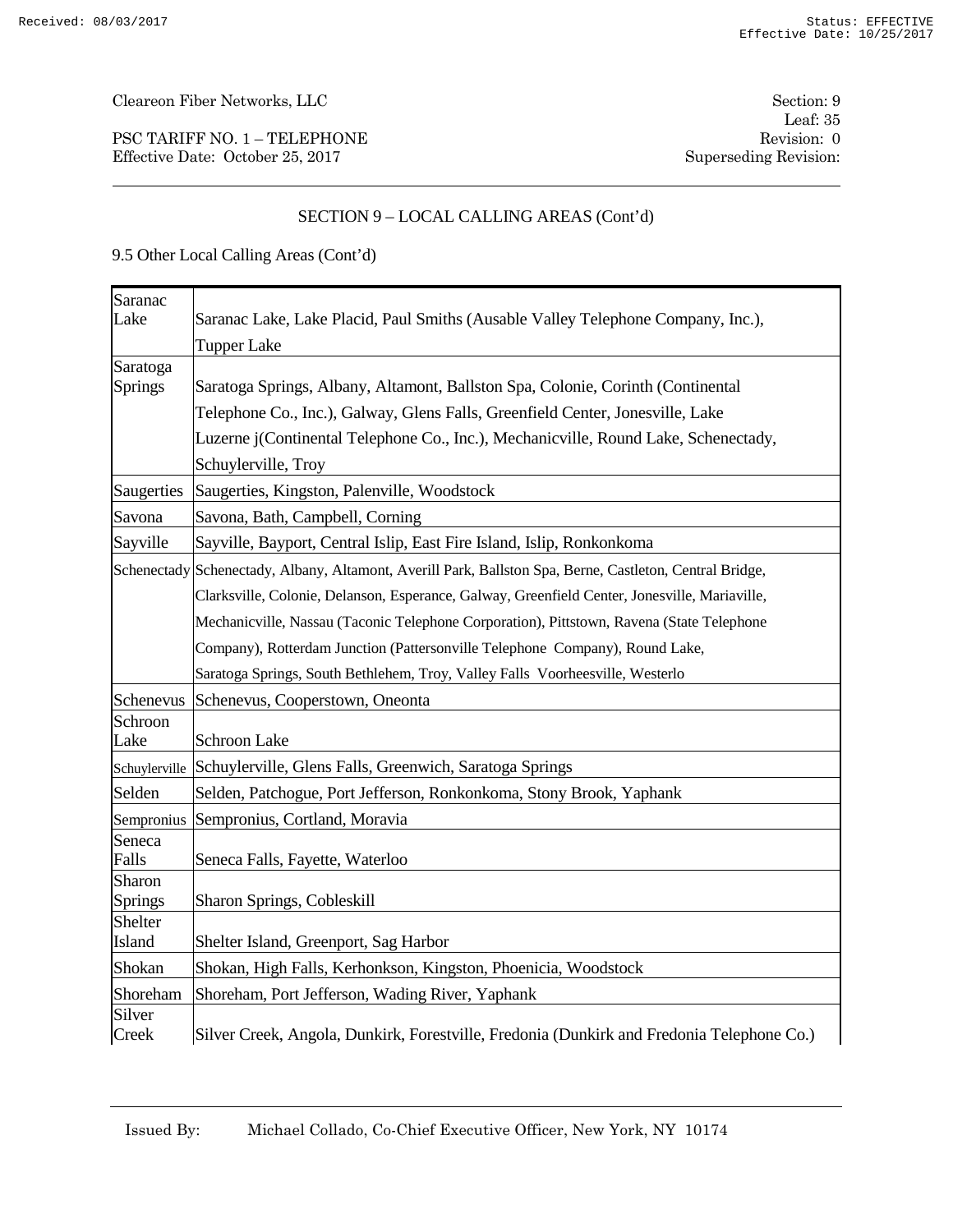PSC TARIFF NO. 1 – TELEPHONE Revision: 0 Effective Date: October 25, 2017 Superseding Revision:

# SECTION 9 – LOCAL CALLING AREAS (Cont'd)

| Skaneateles          | Skaneateles, Amber, Auburn, Baldwinsville, Camillus, Cicero, Fayetteville, Jordan,                   |  |
|----------------------|------------------------------------------------------------------------------------------------------|--|
|                      | Lafayette, Liverpool, Manlius (Midstate Telephone Company, Inc.), Marcellus (Midstate                |  |
|                      | Telephone Company, Inc.), Minoa, Owasco, Syracuse                                                    |  |
| Sloatsburg           |                                                                                                      |  |
| Smithtown            | Smithtown, Brentwood, Central Islip, Commack, Kings Park, Ronkonkoma, Saint                          |  |
|                      | James, West Commack                                                                                  |  |
| Sodus                | Sodus, North Rose, Ontario, Rochester (Rochester Telephone Corporation), Williamson                  |  |
|                      | South Bethlehem South Bethlehem, Albany, Altamont, Castleton, Clarksville, Colonie, Coxsackie (State |  |
|                      | Telephone Company), Greenville, Ravena (State Telephone Company), Schenectady,                       |  |
|                      | Troy, Voorheesville, Westerlo                                                                        |  |
| South Dayton         | South Dayton, Cattaraugus, Cherry Creek, Forestville, Gowanda                                        |  |
| South Salem          | South Salem, Bedford Village, Katonah, Lewisboro, North Salem, Pound Ridge,                          |  |
|                      | Ridgefield, Conn.                                                                                    |  |
| Southampton          | Southampton, Hampton Bays, Sag Harbor, Water Mill                                                    |  |
| Southhold            | Southold, Greenport, Peconic                                                                         |  |
| <b>Spring Valley</b> | Spring Valley, Haverstraw, Nanuet, New City, Pearl River, Suffern                                    |  |
| Springville          | Springville, Akron, Alden, Angola, Boston, Buffalo, Cattaraugus, Chaffee, Clarence,                  |  |
|                      | Clarence Center, Derby, East Aurora, Eden, Gowanda, Grand Island, Hamburg, Holland,                  |  |
|                      | Java, Lancaster, North Collins, Orchard Park, Tonawanda, Wanakah, West Seneca,                       |  |
|                      | West Valley (Iroquois Telephone Corp.), Williamsville                                                |  |
| Stamford             | Stamford, Davenport, Grand George, Hobart, Roxbury                                                   |  |
| Stanfordville        | Stanfordville, Amenia, Clinton Corners, Dover Plains, Esopus, Highland, Hyde Park,                   |  |
|                      | Kingston, Millbrook, Milton, North Clove, Pine Plains (Taconic Tel. Corp.), Pleasant                 |  |
|                      | Valley, Poughkeepsie, Rhinebeck (Continental Telephone Company of New York,                          |  |
|                      | Inc.), Rosendale, Staatsburg (Continental Telephone Company of New York, Inc.),                      |  |
|                      | Wingdale                                                                                             |  |
| <b>Star Lake</b>     | <b>Star Lake</b>                                                                                     |  |
| Suffern              | Suffern, Cragmere, N.J., Sloatsburg, Spring Valley, Tuxedo                                           |  |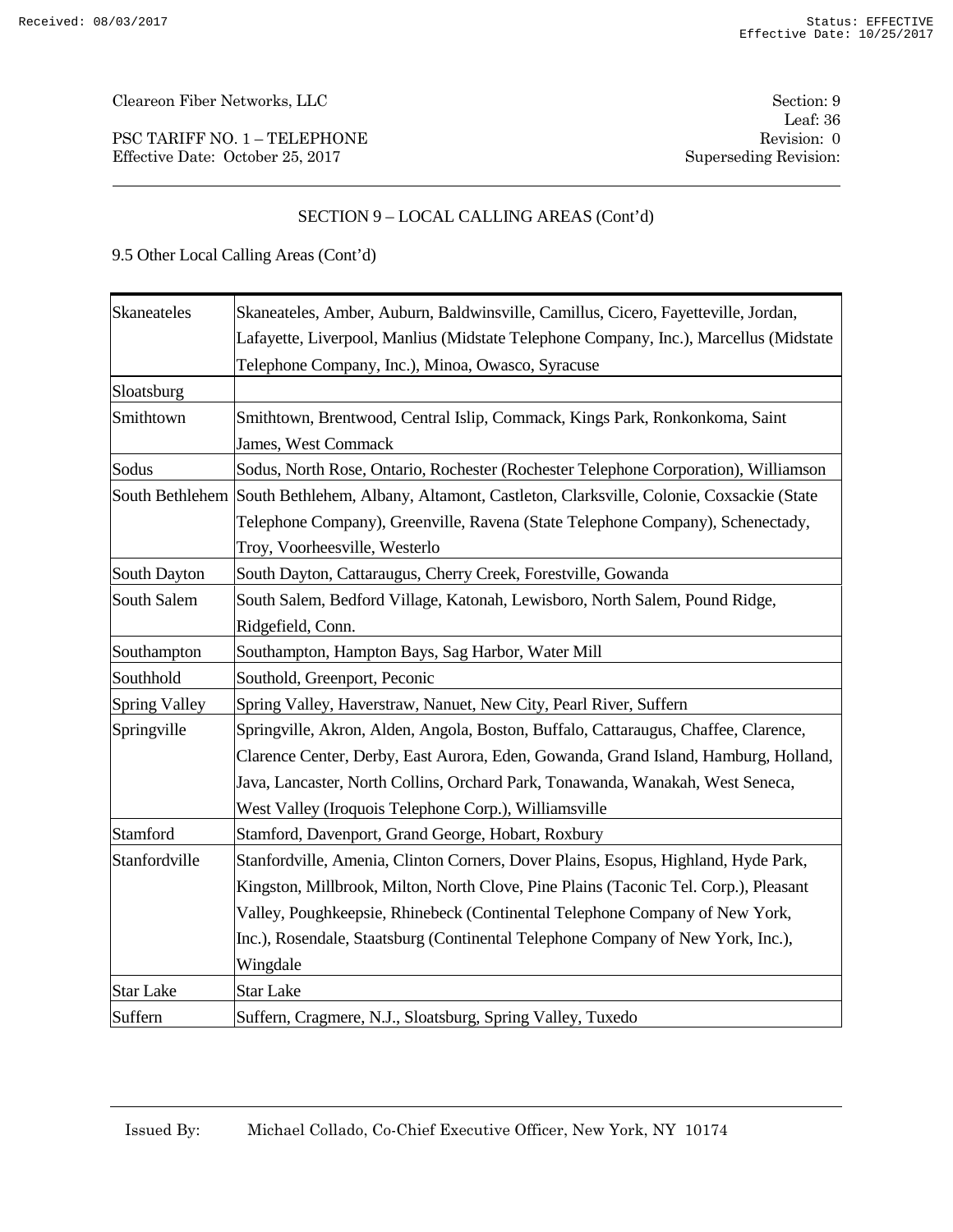PSC TARIFF NO. 1 – TELEPHONE Revision: 0 Effective Date: October 25, 2017 Superseding Revision:

SECTION 9 – LOCAL CALLING AREAS (Cont'd)

| Sylvan Beach       | Sylvan Beach, Camden, Canastota, Chittenango, Fayetteville, Minoa, Oneida,                |  |
|--------------------|-------------------------------------------------------------------------------------------|--|
|                    | Syracuse, Utica                                                                           |  |
| Syracuse           | Syracuse, Amber, Baldwinsville, Bridgeport, Camillus, Cato (GTE of New York),             |  |
|                    | Canastota, Cazenovia, Central Square (ALLTEL New York, Inc.), Chittenango, Cicero,        |  |
|                    | Cleveland, Constantia, DeRuyter (Citizens Telecom), Fabius, Fayetteville,                 |  |
|                    | Fulton (ALLTEL New York, Inc.), Hannibal (GTE of New York, Inc.), Jordan, Lafayette,      |  |
|                    | Liverpool, Lysander (GTE of New York), Manlius, Marcellus (ALLTEL New York, Inc.),        |  |
|                    | Mexico, Minoa, New Woodstock (GTE of New York), Parish, Phoenix (ALLTEL New,              |  |
|                    | York Inc.), Pulaski (Citizens Telecom), Skaneateles, Sylvan Beach, Truxton (GTE of        |  |
|                    | New York), Tully, Williamstown (GTE of New York)                                          |  |
| Tannersville       | Tannersville, Hunter, Lexington, Windham                                                  |  |
| Theresa            | Theresa, Alexandria Bay, Evans Mills, Philadelphia, Watertown                             |  |
| Ticonderoga        | Ticonderoga, Hague, Putnam                                                                |  |
| Tonawanda          | Tonawanda, Akron, Alden, Angola, Boston, Buffalo, Chaffee, Clarence, Clarence Center,     |  |
|                    | Derby, Eas Aurora, Eden, Gasport, Grand Island, Hamburg, Holland, Java, Lancaster,        |  |
|                    | Lewiston, Lockport, Niagara Falls, North Collins, Orchard Park, Pendleton, Ransomville,   |  |
|                    | Sanborn (Iroquois Telephone Corp.), Springville, Wanakah, West Seneca, Williamsville,     |  |
|                    | Youngstown                                                                                |  |
| Troy               | Troy, Albany, Altamonte, Averill Park, Ballston Spa, Berlin (Taconic Telephone            |  |
|                    | Corporation), Berne, Castleton, Clarksville, Colonie, Delanson, Galway, Hooksick Falls,   |  |
|                    | Jonesville, Mariaville, Mechanicville, Nassau (Taconic Telephone Corporation), Pittstown, |  |
|                    | Ravena (State Telephone Company), Round Lake, Saratoga Springs, Schenectady,              |  |
|                    | South Bethlehem, Stephentown (Taconic Telephone Corporation), Valley Falls,               |  |
|                    | Voorheesville, Westerlo                                                                   |  |
| Tully              | Tully, Amber, Baldwinsville, Camillus, Cicero, Cortland, Fabius, Fayetteville, LaFayette, |  |
|                    | Liverpool, Manlius, Marcellus (ALLTEL New York, Inc.), Minoa, Syracuse                    |  |
| <b>Tupper Lake</b> | Tupper Lake, Saranac Lake                                                                 |  |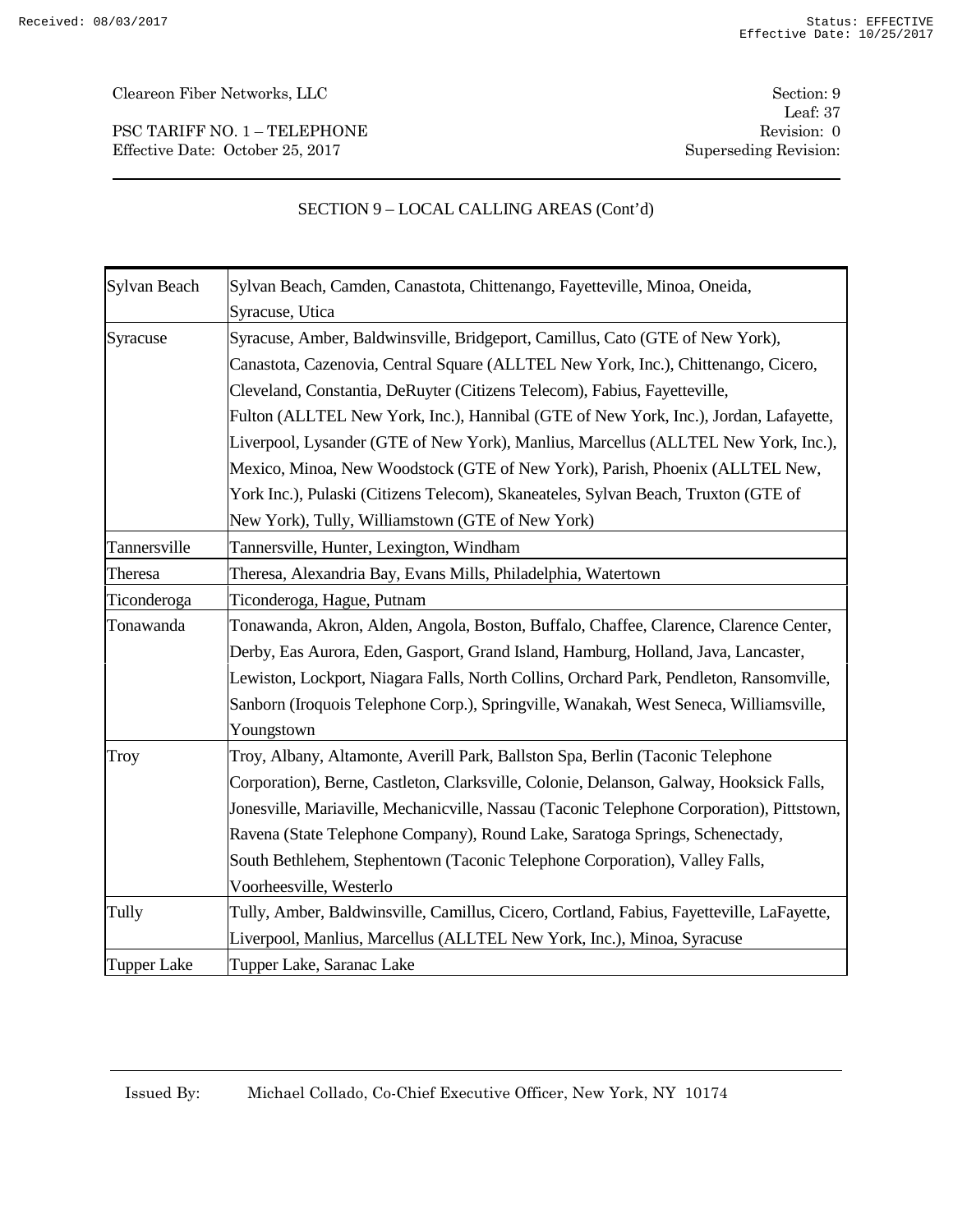PSC TARIFF NO. 1 – TELEPHONE Revision: 0 Effective Date: October 25, 2017 Superseding Revision:

### SECTION 9 – LOCAL CALLING AREAS (Cont'd)

| Tuxedo               | Tuxedo, Greenwood Lake, Monroe (Highland Telephone Company), Sloatsburg,            |  |
|----------------------|-------------------------------------------------------------------------------------|--|
|                      | Suffern                                                                             |  |
| <b>Union Springs</b> | Union Springs, Aurburn, Moravia, Poplar Ridge                                       |  |
| Utica                | Utica, Barneveld, Boonville (Continental Telephone of New York, Inc.),              |  |
|                      | Clayville (Continental Telephone Company of New York, Inc.), Clinton,               |  |
|                      | Forestport (Continental Telephone Company of New York, Inc.), Herkimer,             |  |
|                      | Holland Patent (Oneida County Rural Telephone Company, Illion, Knoxboro (Vernon)    |  |
|                      | Telephone Company), Leonardsville (GTE), Middleville (Newport Telephone Company),   |  |
|                      | Newport (Newport Telephone Company), Oriskany Falls (Oriskany Falls Telephone       |  |
|                      | Corporation), Poland (Newport Telephone Company), Remsen (Continental Telephone     |  |
|                      | Company of New York, Inc.), Rome, Sylvan Beach, Vernon (ALLTEL New York, Inc.),     |  |
|                      | Waterville (Continental Telephone Company of New York, Inc.), West Winfield         |  |
|                      | (ALLTEL New York, Inc.), Westernville (Oneida County Rural Telephone Co.)           |  |
| <b>Valley Falls</b>  | Valley Falls, Albany, Colonie, Jonesville, Mechanicville, Pittstown, Round Lake,    |  |
|                      | Schenectady, Troy                                                                   |  |
| Varysburg            | Varysburg, Attica, Arcade (one-way), Batavia (one-way), Buffalo, East Aurora, Java, |  |
|                      | Lancaster, West Seneca                                                              |  |
| Voorheesville        | Voorheesville, Albany, Altamont, Berne, Clarksville, Colonie, Delanson, Esperance,  |  |
|                      | Mariaville, Schenectady, South Bethlehem, Troy, Westerlo                            |  |
| Waddington           | Waddington, Madrid, Massena, Ogdensburg                                             |  |
| <b>Wading River</b>  | Stony Brook, Port Jefferson, Ronkonkoma, Saint James, Selden                        |  |
| <b>Wading River</b>  | Wading River, Riverhead, Shoreham, Yaphank                                          |  |
| Wanakah              | Wanakah, Akron, Alden, Angola, Boston, Buffalo, Chaffee, Clarence, Clarence Center, |  |
|                      | Derby, East Aurora, Eden, Grand Island, Hamburg, Holland, Java, Lancaster, North    |  |
|                      | Collins, Orchard Park, Springville, Tonawanda, West Seneca, Williamsville           |  |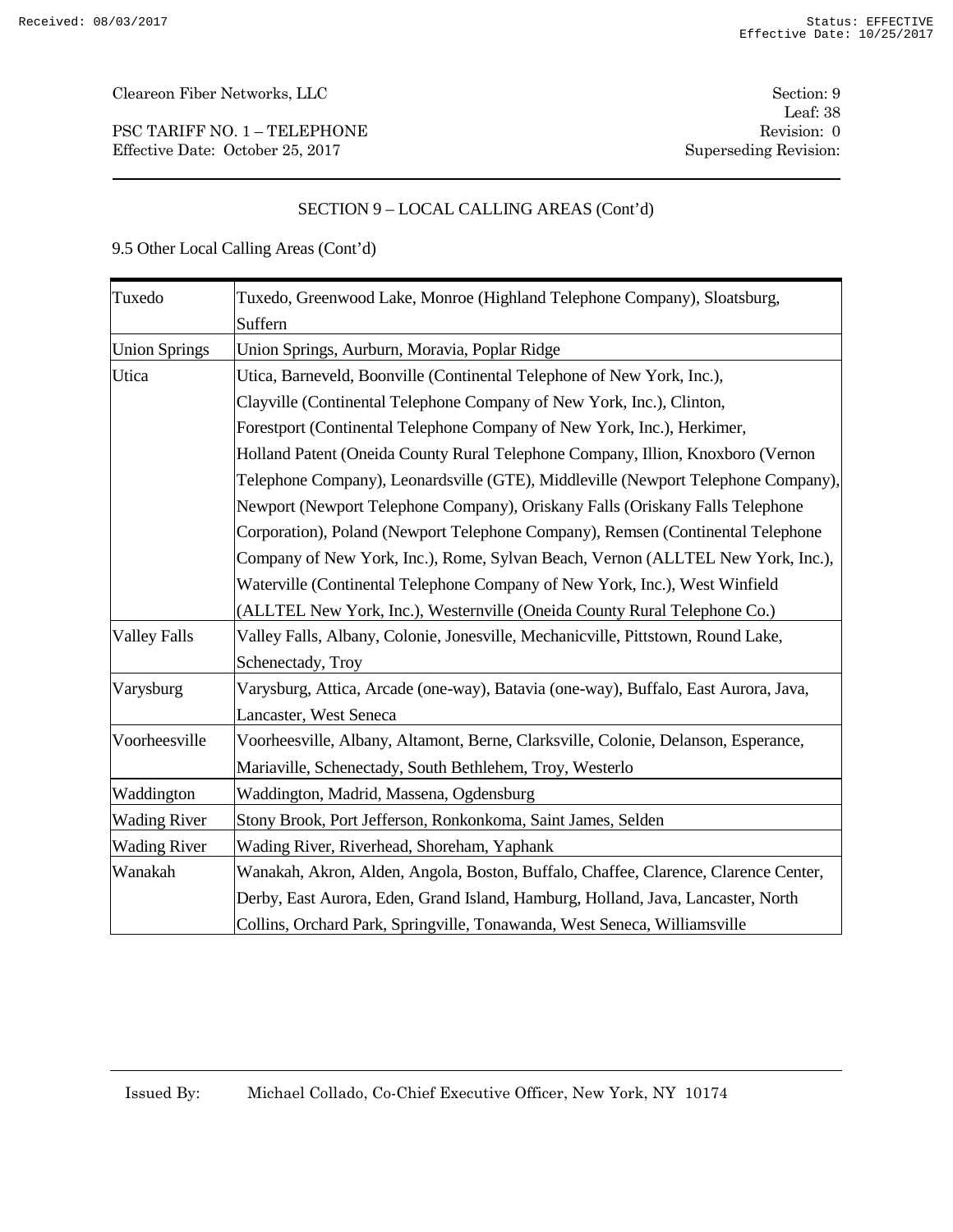PSC TARIFF NO. 1 – TELEPHONE Revision: 0 Effective Date: October 25, 2017 Superseding Revision:

Leaf: 39

### SECTION 9 – LOCAL CALLING AREAS (Cont'd)

|                     | Wappingers Falls, Beacon, Clinton Corners, Clintondale, Cornwall, Esopus, High Falls,              |  |  |
|---------------------|----------------------------------------------------------------------------------------------------|--|--|
|                     | Wappingers Falls Highland, Hopewell Junction (Sylvan Lake Telephone Company), Hyde Park, Marlboro, |  |  |
|                     | Millbrook, Milton, Newburgh, New Paltz, North Clove, Pawling, Pleasant Valley,                     |  |  |
|                     | Poughkeepsie, Rosendale, Staatsburg (Continental Telephone Company of New                          |  |  |
|                     | York, Inc.), Wingdale                                                                              |  |  |
| Warrensburg         | Warrensburg, Chestertown (GTE of New York), Glen Falls, Lake George                                |  |  |
| Water Mill          | Water Mill, Bridgehampton, Sag Harbor, Southampton                                                 |  |  |
| Waterloo            | Waterloo, Fayette, Geneva, MacDougall, Seneca Falls                                                |  |  |
| Waterport           | Waterport, Albion, Brockport, Hamlin, Holley, Kendall, Lyndonville, Rochester                      |  |  |
| Watertown           | Watertown, Adams, Adams Center (GTE of New York), Carthage, Chaumont (Township                     |  |  |
|                     | Telephone Co., Inc.), Copenhagen, Dexter (Township Telephone Co., Inc.), Evans Mills,              |  |  |
|                     | Henderson (GTE of New York), LaFargeville, Philadelphia, Sackets Harbor                            |  |  |
| <b>Watkins Glen</b> | Watkins Glen, Burdett, Elmira, Odessa                                                              |  |  |
| Waverly             | Waverly, Chemung (Western Counties Telephone Corporation), Lockwood (Western                       |  |  |
|                     | Counties Telephone Corporation), Sayre, Pa. (General Telephone Company of                          |  |  |
|                     | Pennsylvania, Inc.)                                                                                |  |  |
| Weedsport           | Weedsport, Auburn, Cato (Continental Telephone Company of New York, Inc.), Jordan,                 |  |  |
|                     | Port Byron (Port Byron Telephone Company)                                                          |  |  |
| Wellsville          | Wellsville, Andover (Iroquois Telephone Corporation), Belmont, Bolivar, Friendship                 |  |  |
| <b>West Commack</b> | West Commack, Brentwood, Central Islip, Commack, Deer Park, Huntington, Kings                      |  |  |
|                     | Park, Northport, Smithtown                                                                         |  |  |
| <b>West Seneca</b>  | West Seneca, Akron, Alden, Angola, Boston, Buffalo, Chaffee, Clarence, Clarence                    |  |  |
|                     | Center, Derby, East Aurora, Eden, Grand Island, Hamburg, Holland, Java, Lancaster,                 |  |  |
|                     | North Collins, Orchard Park, Pendleton, Springville, Tonawanda, Varysburg, Wanakah,                |  |  |
|                     | Williamsville                                                                                      |  |  |
| Westerlo            | Westerlo, Albany, Altamonte, Berne, Clarksville, Colonie, Greenville, Schenectady,                 |  |  |
|                     | South Bethlehem, Troy, Voorheesville                                                               |  |  |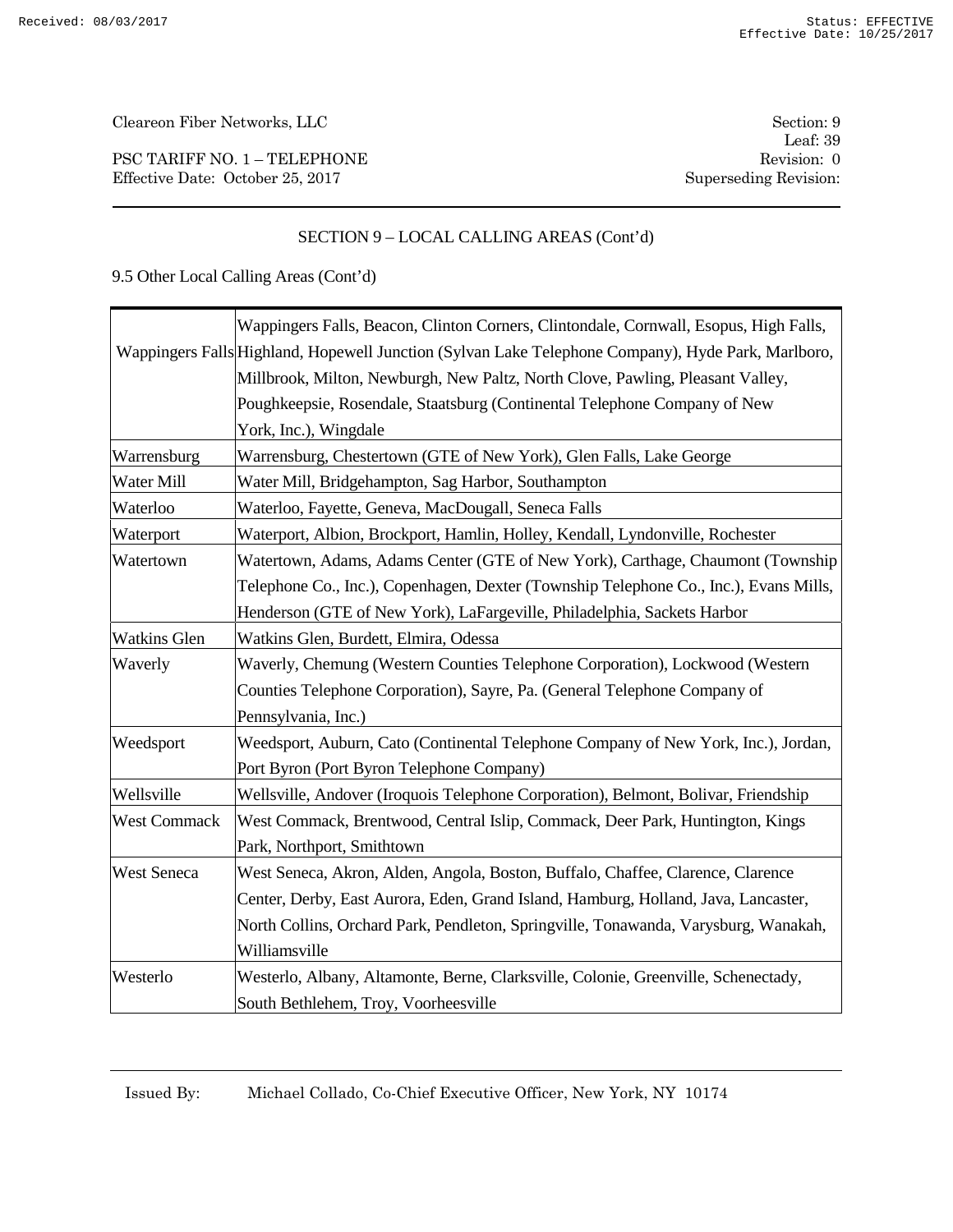PSC TARIFF NO. 1 – TELEPHONE Revision: 0 Effective Date: October 25, 2017 Superseding Revision:

Leaf: 40

# SECTION 9 – LOCAL CALLING AREAS (Cont'd)

| Westhampton      | Westhampton, Eastport, Quoque, Riverhead                                                                                   |
|------------------|----------------------------------------------------------------------------------------------------------------------------|
| White Lake       | White Lake, Callicoon, Fallsburg, Jeffersonville, Lake Huntington, Liberty, Monticello                                     |
| Whitehall        | Whitehall, Fort Ann, Glens Falls, Hampton                                                                                  |
| Williamson       | Williamson, Marion, Ontario, Rochester (Rochester Telephone Corporation), Sodus                                            |
| Williamsville    | Williamsville, Akron, Alden, Angola, Boston, Buffalo, Chaffee, Clarence, Clarence                                          |
|                  | Center, Corfu, Derby, East Aurora, Eden, Grand Island, Hamburg, Holland, Java,                                             |
|                  | Lancaster, North Collins, Orchard Park, Pendleton, Springville, Tonawanda, Wanakah,                                        |
|                  | <b>West Seneca</b>                                                                                                         |
| Willsboro        | Willsboro                                                                                                                  |
| Wilson           | Wilson, Barker, Gasport, Lewiston, Lockport, Middleport, Newfane, Niagara Falls,                                           |
|                  | Pendleton, Ransomville, Youngstown                                                                                         |
| Windham          | Windham, Huner, Lexington, Prattsville, Tannersville                                                                       |
| Wingdale         | Wingdale, Clinton Corners, Dover Plains, Hopewell Junction (Sylvan Lake Telephone                                          |
|                  | Company, Inc.), Millbrook, Milton, North Clove, Pawling, Pleasant Valley,<br>Poughkeepsie, Stanfordville, Wappingers Falls |
| Wolcott          | Wolcott, North Rose, Red Creek, Savannah (Port Byron Telephone Company)                                                    |
| Woodstock        | Woodstock, Kingston, Phoenicia, Saugerties, Shokan                                                                         |
| Worcester        | Worcester                                                                                                                  |
| Yaphank          | Yaphank, Atlantinc, Bellport, Center Moriches, Patchogue, Port Jefferson, Riverhead,                                       |
|                  | Selden, Shoreham, Wading River                                                                                             |
| Yorktown Heights | Yorktown Heights, Birchwood, Croton-on-Hudson, Katonah, Lakeland, Mahopac,                                                 |
|                  | Mount Kisco, Ossining, Peekskill                                                                                           |
| Youngstown       | Youngstown, Lewiston, Lockport, Newfane, Niagara Falls, Pendleton, Ransomville,                                            |
|                  | Tonawanda, Wilson                                                                                                          |